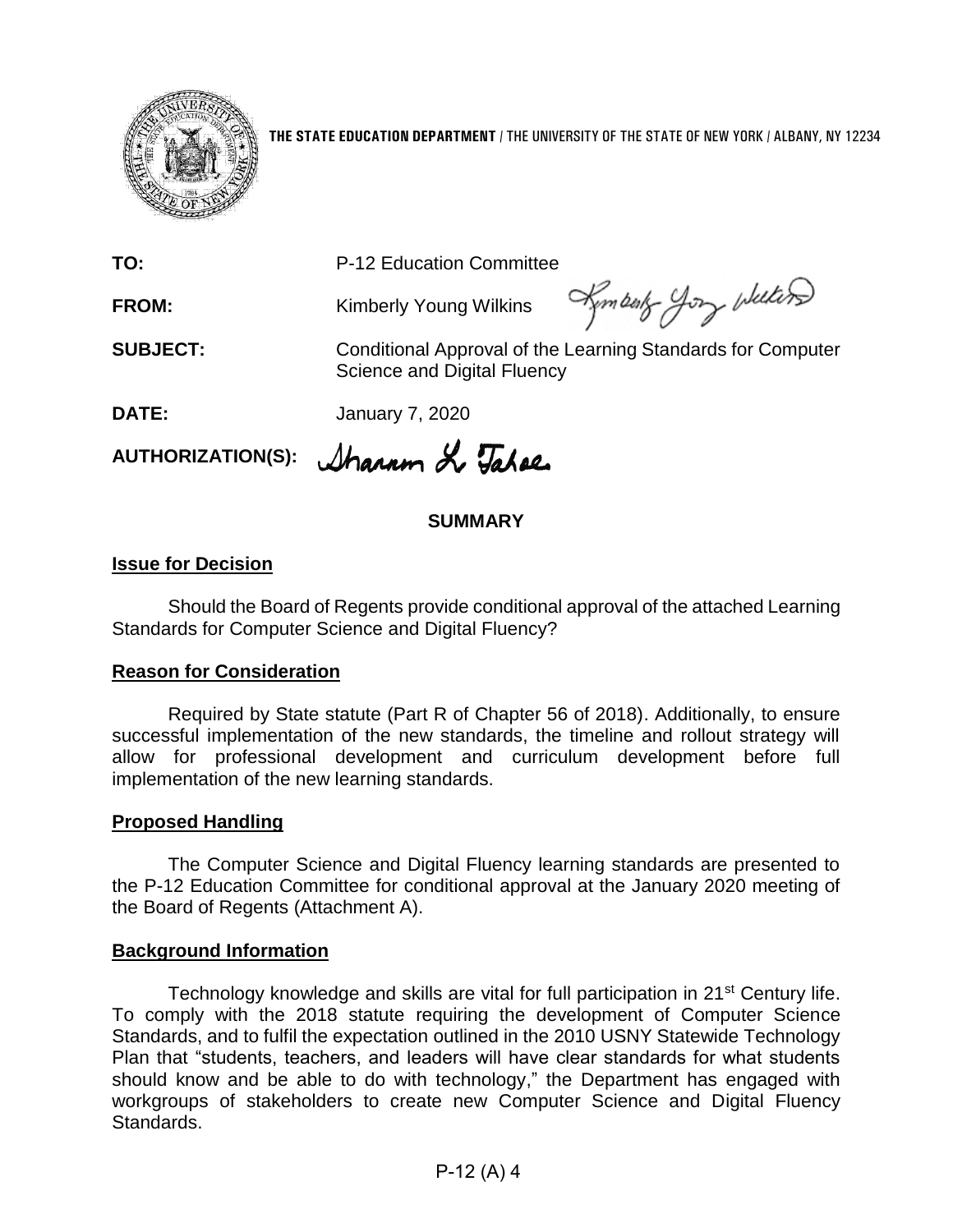#### **Overview of the New Computer Science and Digital Fluency Standards**

The NYS K-12 Computer Science and Digital Fluency Standards are organized into five Concepts: Impacts of Computing, Computational Thinking, Networks and Systems Design, Cybersecurity, and Digital Literacy.

Each Concept contains two or more Sub-Concepts. Within the Sub-Concepts are a number of standards. The standards are grouped into grade-bands: K-2, 3-5, 6-8, and 9-12. Students are expected to master the standards by the end of the last year of the grade band (i.e., end of second grade for the K-2 grade band).

#### **Guiding Principles**

In September 2018, the New York State Education Department (NYSED) convened a group of statewide experts on computer science and educational technology to assist in thinking through matters related to the creation of computer science and digital literacy standards for New York State. The group of experts recommended NYSED combine computer science and digital literacy under one "umbrella," as has been done in several other states. The group also developed Guiding Principles for the development of the new standards:

- 1. **Equity and Access**: Equity and diversity should be attended to, allowing for engagement by all students and flexibility in how students may demonstrate proficiency. The standards support a cultural view of learning and human development in which multiple expressions of diversity are recognized and regarded as assets for teaching and learning—otherwise referred to as Culturally Responsive-Sustaining Education (CR-S).
- 2. **Interdisciplinary Connections**: The standards will complement and promote learning across disciplines.
- 3. **Coherence**: The standards will be focused on the most important knowledge and skills that all students need to know. The standards will be clearly written, demonstrate vertical and horizontal alignment, and articulate a clear learning progression.
- 4. **Relevance and Engagement**: The standards will motivate and empower students, allow for a focus on appropriate real-world challenges, and will prepare students to adapt and prosper in a world that is increasingly influenced and shaped by technological advancements.

In October 2018, the Department sent requests to the field for individuals with expertise in computer science and educational technology to assist the Department in writing and reviewing the standards. An Authoring Workgroup and Review Panel were formed to ensure representation from all NYS regions and community types. Workgroup members include teachers; administrators; business and industry experts; parents; representatives from higher education, BOCES, Big 4 school districts, and the NYC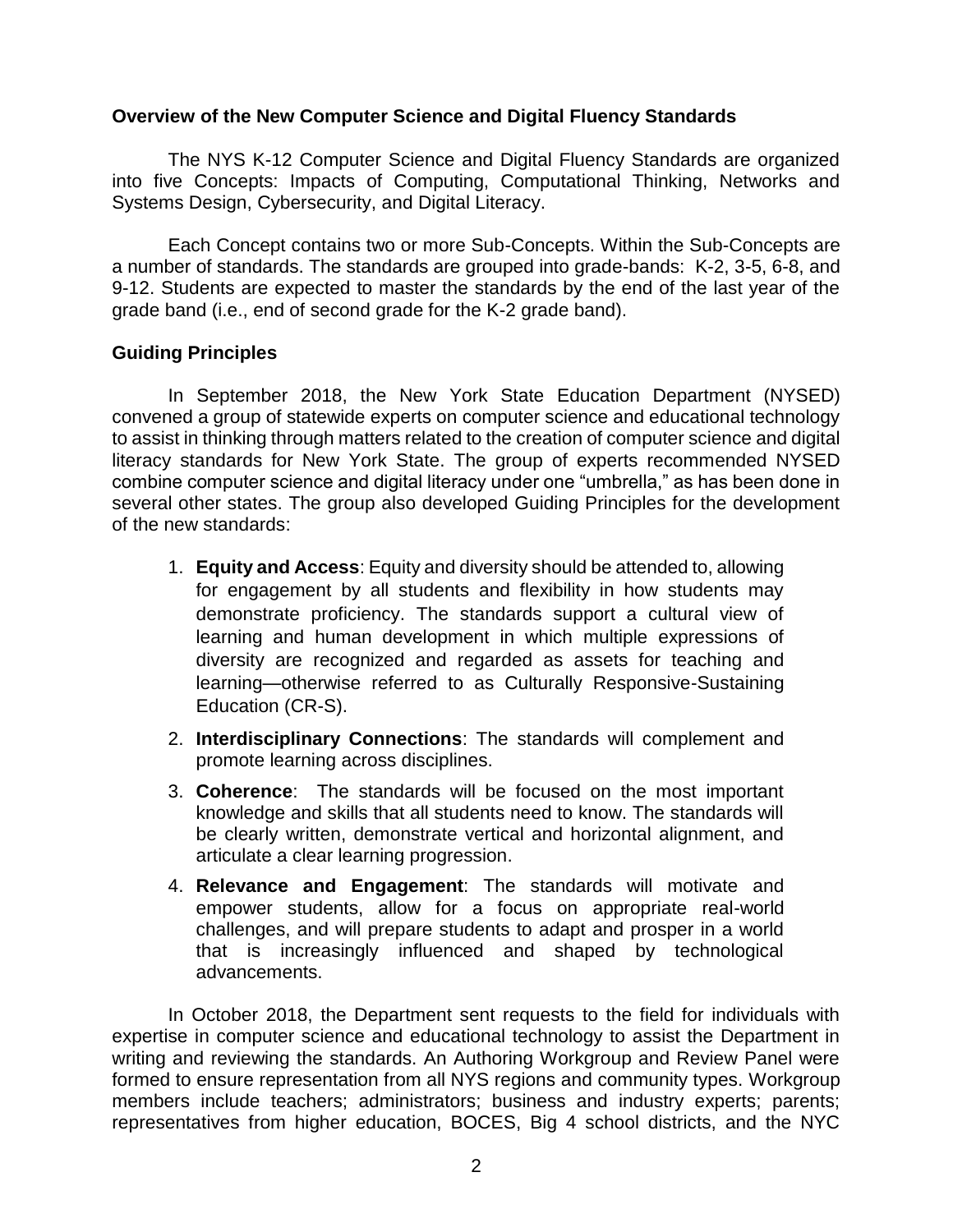Department of Education; and members of various professional organizations, including New York State United Teachers (NYSUT), the Computer Science Teachers Association (CSTA), and the NYS Association of Computers and Technology in Education (NYSCATE). NYSED also formed an Executive Standards Committee to provide final recommendations to NYSED Senior Leadership.

### **Authoring Workgroup**

From October 2018 through March 2019, the Authoring Workgroup worked to produce a first draft of the new standards. In April 2019, the Authoring Workgroup members cross-reviewed standards written by colleagues and provided feedback to the Department. The Department also requested feedback on the first draft from consultant Dr. Kathi Fisler, a national expert in computer science education. Department staff, with assistance from the Northeast Comprehensive Center, compiled and synthesized the feedback, and then met with Workgroup Leads to discuss. The Workgroups then utilized the feedback to do a revision of the standards to produce the second draft.

#### **Standards Review**

The second draft of the Standards was then provided to the Review Panel. Each member of the Review Panel was asked to fill out a survey as a high-level review of all standards, and then was asked to do an in-depth review of the standards through one of the following "lenses" (perspectives):

| <b>Lenses</b>                           | <b>Description</b>                                                                                                                                                                                                                                                                                                                                                                                                                    |
|-----------------------------------------|---------------------------------------------------------------------------------------------------------------------------------------------------------------------------------------------------------------------------------------------------------------------------------------------------------------------------------------------------------------------------------------------------------------------------------------|
| Clarity and<br><b>Focus</b>             | Standards should be limited in number and should be focused on the<br>most important concepts and skills that should be acquired by<br>students. High-quality standards are clearly written and presented in<br>an error-free, legible, easy-to-use format that is accessible to both the<br>targeted instructors and the general public.                                                                                             |
| Coherence and<br>Progression            | Standards should be organized as progressions that support student<br>learning of content and practices over multiple grades. Coherence<br>refers to how well a set of standards conveys a unified vision,<br>establishing connections among the major areas of study, and shows<br>a meaningful progression of content across grade spans.                                                                                           |
| Equity                                  | Equity and diversity should be attended to, allowing for engagement<br>by all students and flexibility in how students may demonstrate<br>proficiency. The standards support a cultural view of learning and<br>human development in which multiple expressions of diversity are<br>recognized and regarded as assets for teaching and learning-<br>otherwise referred to as Culturally Responsive-Sustaining Education<br>$(CR-S)$ . |
| <b>Interdisciplinary</b><br>Connections | The standards should complement other NYS Learning Standards and<br>promote learning across disciplines.                                                                                                                                                                                                                                                                                                                              |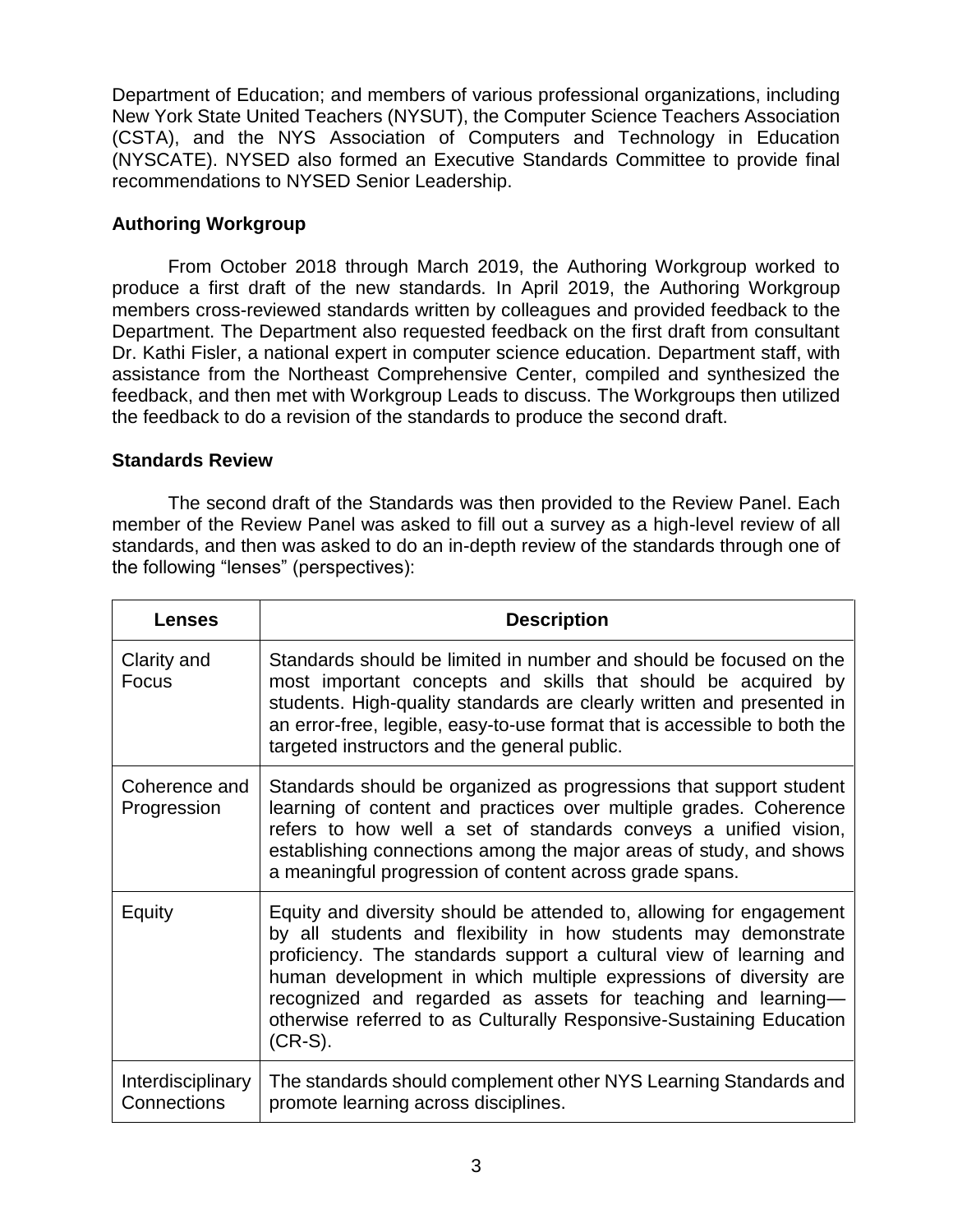| <b>Lenses</b>            | <b>Description</b>                                                                                                                                                                                                                                                                                                              |
|--------------------------|---------------------------------------------------------------------------------------------------------------------------------------------------------------------------------------------------------------------------------------------------------------------------------------------------------------------------------|
| Rigor                    | Standards should establish and articulate the appropriate level of rigor<br>to prepare all students for success in college and careers. "Rigor" in<br>this context can be understood as "challenge;" a rigorous standard<br>should challenge students to increase their knowledge and skills.                                   |
| Relevant and<br>Engaging | Standards should be connected to appropriate real-world challenges,<br>should motivate and empower students, promote individual growth and<br>life-long learning, and prepare students to adapt and prosper in a world<br>that is increasingly influenced and shaped by technological<br>advancements.                          |
| <b>Specificity</b>       | Standards should be neither too broad nor too specific, and the<br>"granularity," or the degree of specificity, should be consistent across<br>the standards. High-quality standards are precise and provide<br>sufficient detail to convey the level of performance expected without<br>being overly prescriptive or limiting. |

Once the review was complete, the Northeast Comprehensive Center compiled the comments and recommendations into a report, which was provided to Department staff and the Executive Standards Committee.

#### **First Revision**

In July and August 2019, Department staff and a computer science education consultant revised the standards to address the Review Panel feedback and Department policy and expectations. The draft was presented to the Executive Standards Committee and Department Senior Leadership in September. Revisions were made based on their input, and the draft was finalized for release for stakeholder feedback.

#### **Stakeholder Feedback**

The draft standards were then published to solicit broad stakeholder feedback from October 15 to November 15, 2019. NYSED received 410 survey responses representing 839 individuals and members of organizations across New York, with 564 leaving specific comments. The majority of responses were from K-12 educators and administrators; feedback was also received from higher education, advocacy groups, business/industry, nonprofit organizations, parents, students, and school board members. Approximately 60 percent of respondents indicated that they either moderately or strongly supported the standards overall; however, several themes clearly emerged as priorities for immediate revision.

#### **Second Revision**

NYSED convened a workgroup on December 4 and 5, 2019, to address the stakeholder feedback priorities and revise the standards accordingly, while still adhering to the Guiding Principles and ensuring the standards are rigorous and focus on the most important knowledge and skills.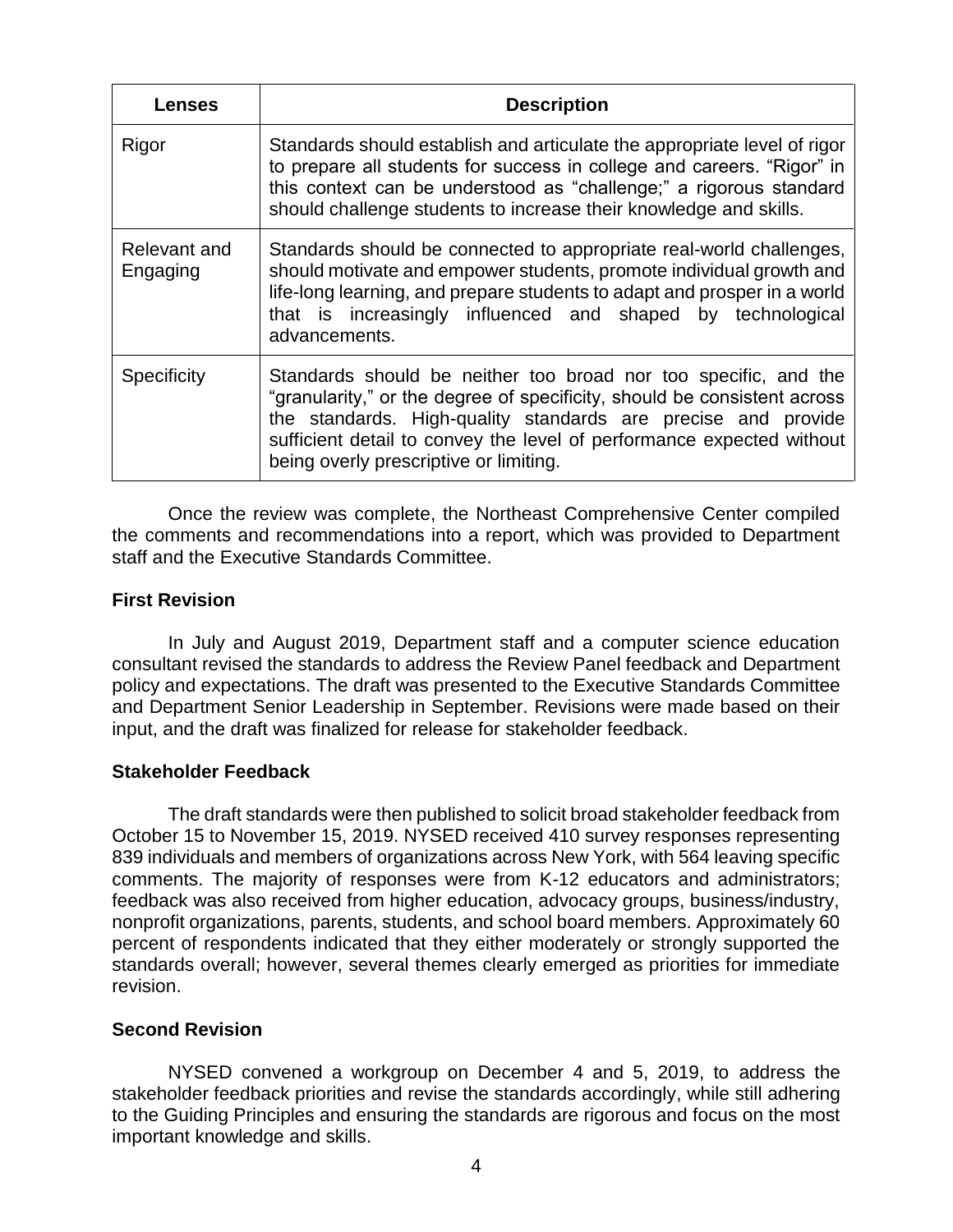Below is a list of the stakeholder feedback priorities for revision and the actions that were taken by the revision workgroup in response.

| <b>Priority for Revision</b>                                                                                                                                                                                                                                | <b>Actions Taken by Revision Workgroup</b>                                                                                                                                                                                                                                                                                              |  |
|-------------------------------------------------------------------------------------------------------------------------------------------------------------------------------------------------------------------------------------------------------------|-----------------------------------------------------------------------------------------------------------------------------------------------------------------------------------------------------------------------------------------------------------------------------------------------------------------------------------------|--|
| 1. Too many standards overall, and<br>some standards are redundant.                                                                                                                                                                                         | • Reduced number of standards from 45 to<br>35 by combining redundant standards<br>and focusing on the most important<br>knowledge and skills.                                                                                                                                                                                          |  |
| 2. More attention needed in the K-2<br>band, specifically looking at<br>developmental appropriateness,<br>ability to meet the standards without<br>the use of a device, and ensuring<br>clarifying language and examples<br>are relevant to K-2 classrooms. | • Revised K-2 standards to focus on<br>thinking, creativity and problem solving,<br>and ensure almost all standards can be<br>met without the use of a device.<br>Revised 3-5 standards to ensure many<br>$\bullet$<br>standards can be met without the use of<br>a device.<br>Revised standards, clarifying language,<br>and examples. |  |
| 3. Limit references to specific<br>technologies to ensure specific<br>technologies are not needed to<br>address a standard, as well as to<br>help ensure standards remain<br>relevant in years to come.                                                     | Standards, clarifying language, and<br>$\bullet$<br>examples were revised to eliminate<br>references to specific technologies.                                                                                                                                                                                                          |  |
| 4. More examples of interdisciplinary<br>connections should be identified.                                                                                                                                                                                  | Examples were revised to include more<br>interdisciplinary connections, and an<br>additional Appendix was created to<br>highlight additional examples.                                                                                                                                                                                  |  |
| 5. More emphasis should be placed on<br>Computational Thinking; important<br>concepts such as abstraction and<br>modeling are absent.                                                                                                                       | The standards were reorganized and<br>$\bullet$<br>revised; Computational Thinking was<br>elevated to its own concept area.<br>Standards in abstraction and modeling<br>were added.                                                                                                                                                     |  |

After the above work was completed, it was recommended to the Department that the K-2 band of the new standards needs additional review. The Department is committed to ensuring that this is the best possible set of standards for NYS students, and, as this is the foundation that will support further learning in this area, the program office concurs with this recommendation from the field. The Department would like additional time to work with the field and consider revisions to this area of the standards.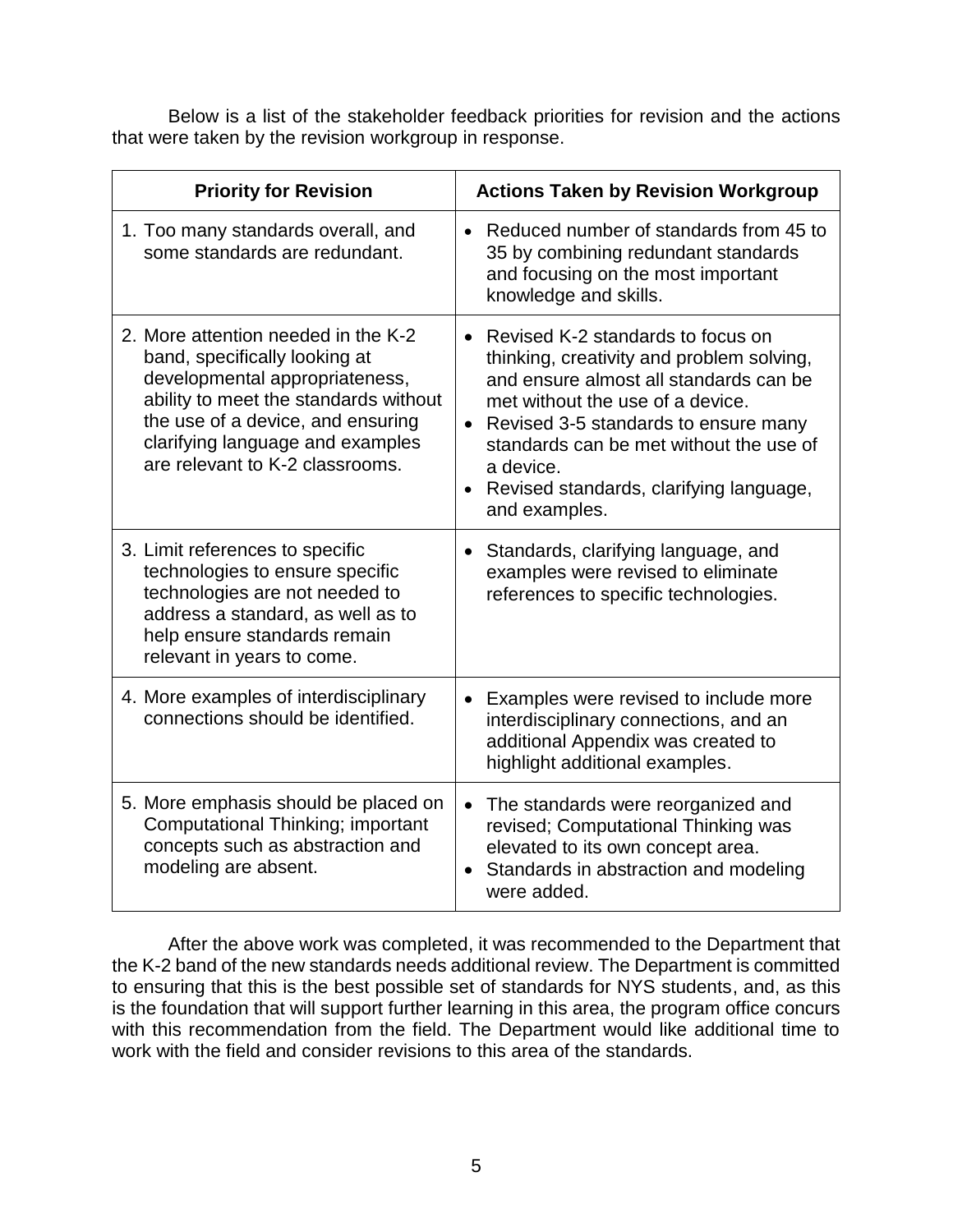#### **Immediate Next Steps**

Tremendous effort by New York State Educators and Stakeholders has been made to date to ensure the new Computer Science and Digital Fluency Standards presented to the Board of Regents and the Commissioner of Education are of high quality, rigorous, and align to the Guiding Principles.

In order to ensure the new standards meet the needs of all students and align to the Board of Regents' ESSA Mission that every child has equitable access to the highest quality educational opportunities, services, and supports in schools that provide effective instruction aligned to the State's standards, as well as positive learning environments so that each child is prepared for success in college, career, and citizenship, NYSED staff have identified the following next steps:

- Engage further with early learning experts to ensure the K-2 grade band standards are developmentally appropriate, and that both the clarifying statements and provided examples are helpful and relevant to K-2 teachers.
- Return to the Board of Regents for final adoption of the standards in spring 2020.
- Begin to develop resources and guidance to aid the field in implementing the standards in accordance with the following proposed implementation timeline.

#### **Timetable for Roll-out and Implementation**

Upon approval by the Board of Regents, the projected timeline for implementation of the new Computer Science and Digital Fluency Standards is as follows:

| <b>Dates</b>             | <b>Phase</b>      | <b>Activities</b>                                                                  |
|--------------------------|-------------------|------------------------------------------------------------------------------------|
| Adoption –               | Awareness-        | Roll-out and building awareness of the new                                         |
| Aug. 2021                | <b>Building</b>   | standards and timeline for implementation                                          |
| Sept. 2021-<br>Aug. 2023 | Capacity-Building | Focus on curriculum development, resource<br>acquisition, professional development |
| Sept. 2023 -             | Year 1            | All credit-bearing Computer Science courses will                                   |
| Aug. 2024                | Implementation    | be aligned with NYS CS&DF Standards                                                |
| September                | <b>Full</b>       | CS&DF Standards implemented in all grade                                           |
| 2024                     | Implementation    | bands K-12                                                                         |

#### **Related Regent's Items**

None.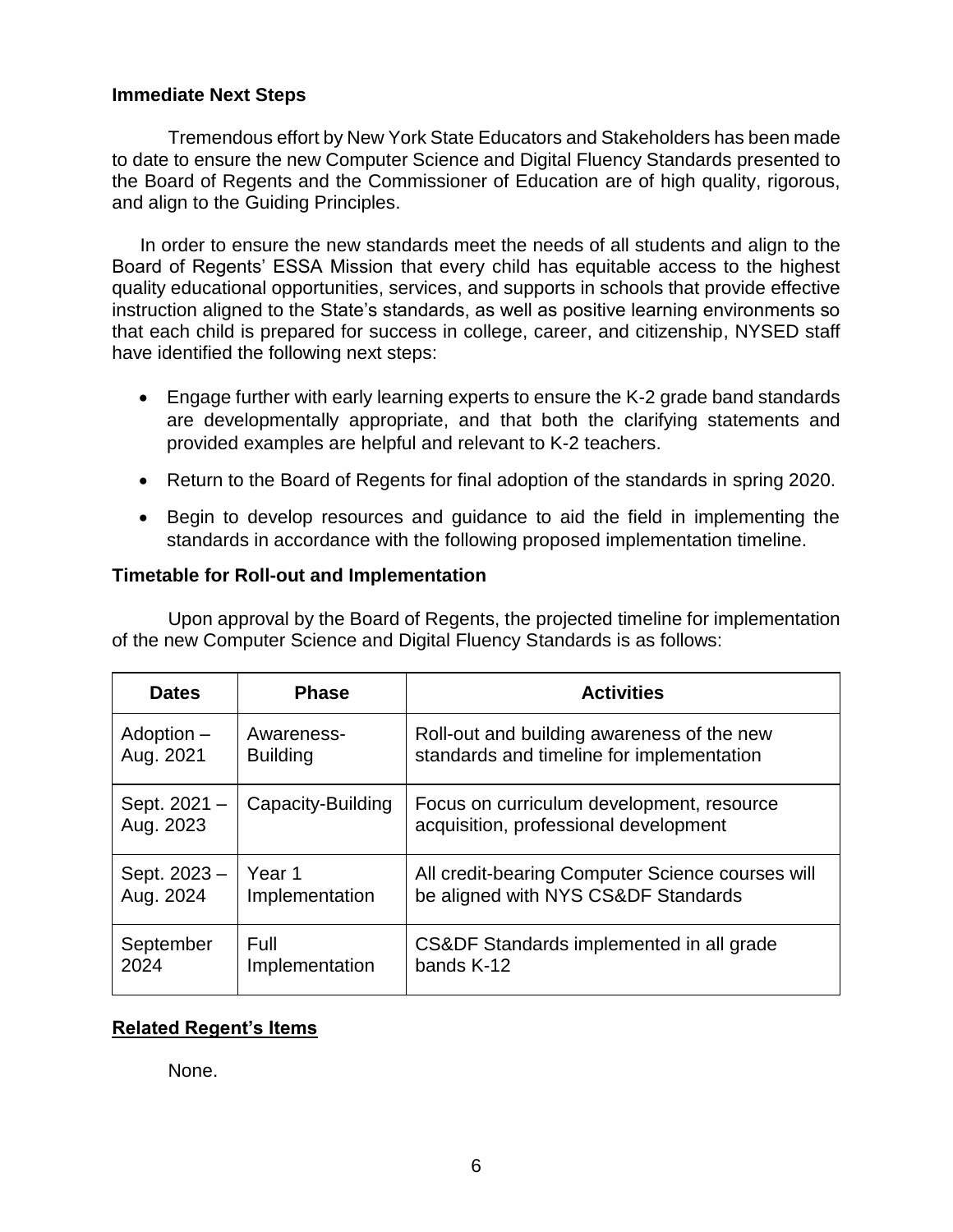#### **Recommendation**

It is recommended that the Board of Regents take the following action:

VOTED: That the Board of Regents conditionally approves the learning standards for the new discipline of Computer Science and Digital Fluency, with the requirement that Department staff take the immediate next steps as outlined above.

**Attachment**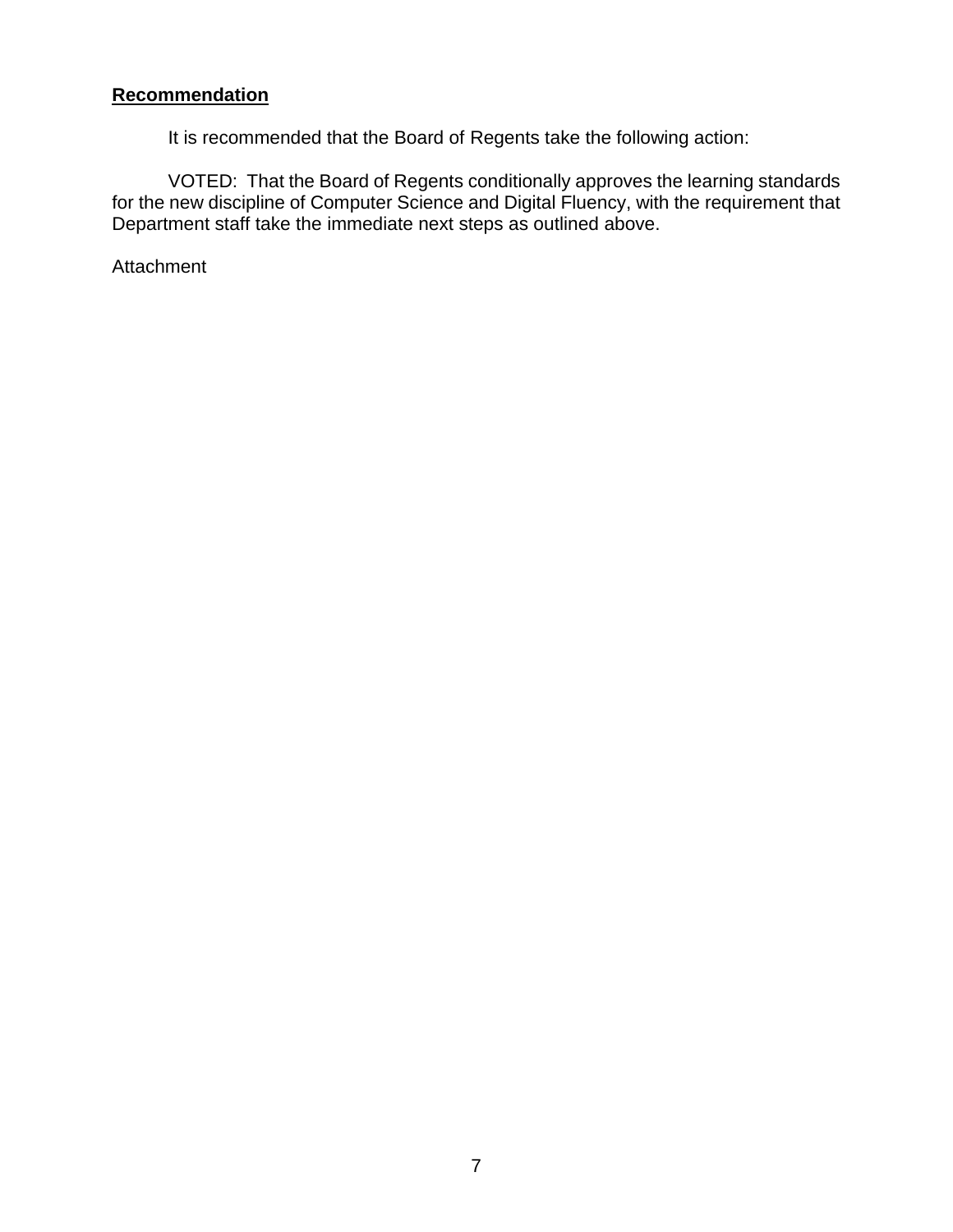### **Appendix A**

#### **2018 – 2020 Computer Science and Digital Fluency Standards Workgroups**

*Thank you to all the individuals involved in the authoring, review, and revision of the New York State Computer Science and Digital Fluency Standards. Additional thanks to all the individuals who provided feedback through NYSED's Stakeholder Feedback Survey.*

#### **Executive Standards Committee**

**Dr. Leigh Ann DeLyser**

*Co-Founder and Executive Director CSForALL*

#### **Dr. Cameron Fadjo**

*Assistant Superintendent for Instructional Services Pleasantville Union Free School District*

#### **Dr. Kathi Fisler**

*Professor (Research) and Associate Director of Undergraduate Studies Brown University*

#### **Ronald Summers**

*Senior Director of Computer Science Education Policy & Implementation New York City Department of Education* **Dr. Jeffrey Matteson** *District Superintendent Tompkins-Seneca-Tioga BOCES*

**David Rothfuss** *Associate in Research & Educational Services NYSUT*

**Ellen Sullivan** *Assistant in Educational Services NYSUT*

#### **Authoring Workgroup**

| <b>Peter Apps</b>                        | <b>Science Teacher</b>                                     | York CSD                       |
|------------------------------------------|------------------------------------------------------------|--------------------------------|
| <b>Christine M. Armstrong-</b><br>Gabler | 5th Grade Teacher                                          | Olean CSD                      |
| <b>Mark Belden</b>                       | <b>Technology Teacher</b>                                  | Schuylerville Middle<br>School |
| <b>Gregory Benedis-Grab</b>              | Head of Academic Technology and<br><b>Computer Science</b> | Packer Collegiate Institute    |
| <b>Lionel Bergeron</b>                   | Director of Elementary Computer<br>Science                 | <b>NYCDOE</b>                  |
| <b>Lisa Blank</b>                        | Director of STEM Programs                                  | <b>Watertown CSD</b>           |
| Aimee Bloom                              | <b>Staff Development Specialist</b>                        | Erie 2 BOCES                   |
| <b>Stacy Bressette</b>                   | Program Instructor/Curriculum<br>Designer                  | Albany Can Code                |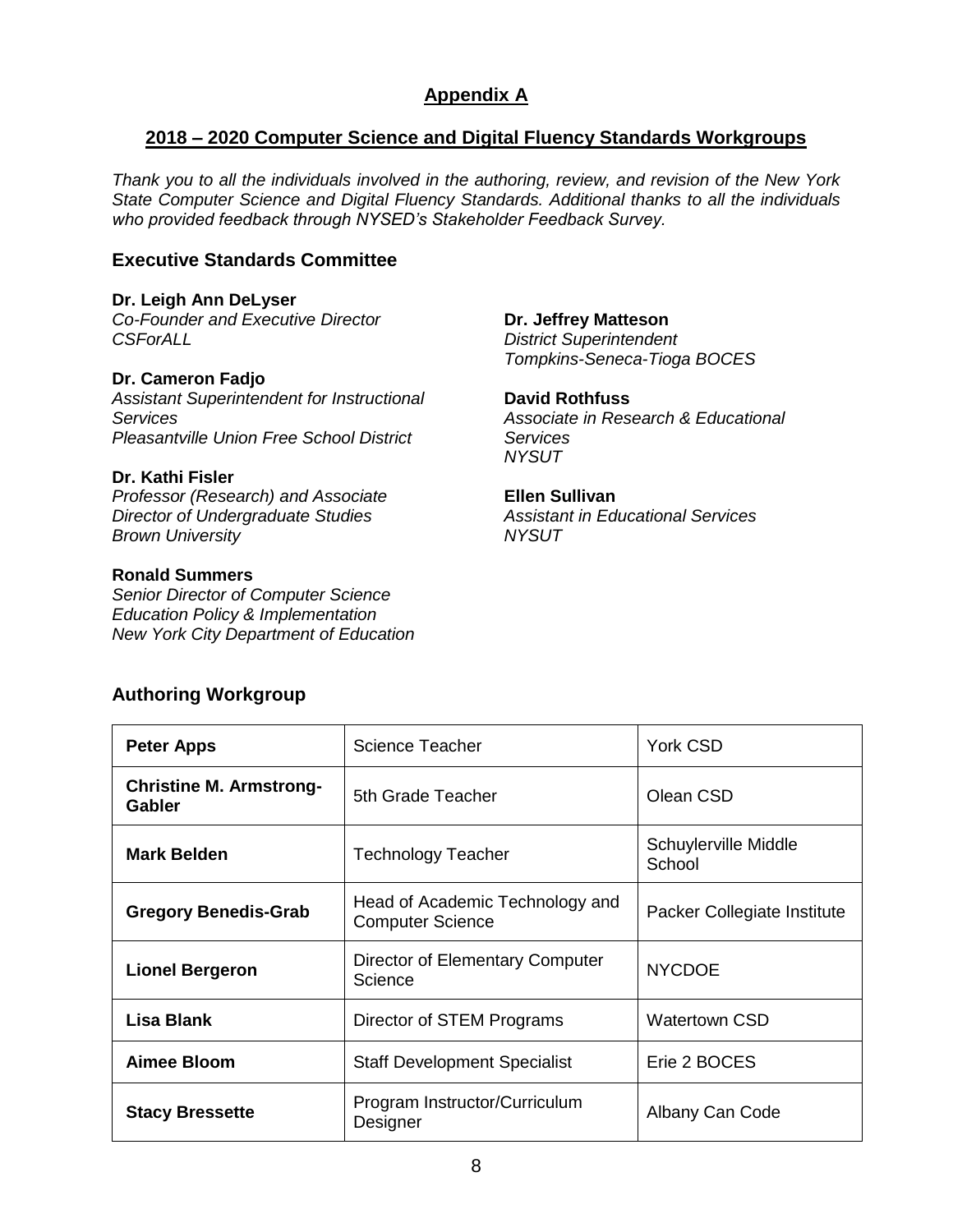| <b>Nicole Caratozzolo</b>    | Personalized Learning Coach                                | Geneva CSD                       |
|------------------------------|------------------------------------------------------------|----------------------------------|
| Jamie L. Cinelli             | Kindergarten Teacher                                       | <b>Amherst CSD</b>               |
| <b>JonAlf Dyrland-Weaver</b> | <b>Director of Computer</b><br>Science/Teacher             | <b>Stuyvesant High School</b>    |
| <b>Scott English</b>         | <b>Technology Teacher</b>                                  | <b>West Genesee CSD</b>          |
| Jamie W. Fagan               | <b>Computer Science Teacher</b>                            | <b>Webster CSD</b>               |
| <b>Jessica Fletcher</b>      | <b>Computer Science Teacher</b>                            | <b>Spackenkill Union Free SD</b> |
| <b>Laurie Guyon</b>          | <b>Assistant Coordinator</b>                               | <b>WSWHE BOCES</b>               |
| <b>Kristin Holmes*</b>       | <b>Computer Science Teacher</b>                            | Commack CSD                      |
| Dr. Susan Imberman           | Associate Dean and Professor in<br><b>Computer Science</b> | <b>CUNY</b>                      |
| <b>Diane Irwin</b>           | <b>Science Coordinator</b>                                 | <b>Ballston Spa CSD</b>          |
| <b>Zachary Lind</b>          | <b>Chief Information Officer</b>                           | Ithaca City SD                   |
| <b>Christine MacPherson</b>  | Director of Educational Technology                         | <b>Hudson Falls CSD</b>          |
| <b>Christie Maisano</b>      | Director of Technology                                     | Pembroke CSD                     |
| <b>Stephanie Maturo</b>      | Director of Instructional Technology                       | <b>CiTi BOCES</b>                |
| <b>Terry McSweeny</b>        | <b>Assistant in Educational Services</b>                   | <b>NYSUT</b>                     |
| <b>Brandon Milonovich</b>    | Math/Computer Science Teacher                              | <b>Ardsley UFSD</b>              |
| Dr. Lijun Ni                 | Lecturer                                                   | University of Albany             |
| <b>Stephanie Nocerino</b>    | Director of Instructional Technology                       | West Babylon                     |
| <b>Christine Owens</b>       | Math and Computer Science<br>Teacher                       | <b>Syosset CSD</b>               |
| <b>Peter Palij</b>           | Math and Computer Science<br>Teacher                       | <b>Mount Vernon CSD</b>          |
| <b>Aankit Patel</b>          | Senior Director of Computer<br><b>Science Academics</b>    | <b>NYCDOE</b>                    |
| <b>Doreen Pietrantoni</b>    | <b>Instructional Technology Specialist</b>                 | Monroe 1 BOCES                   |
| Alana Y. Robinson            | <b>Special Education Technology</b><br>Teacher             | <b>NYCDOE District 75</b>        |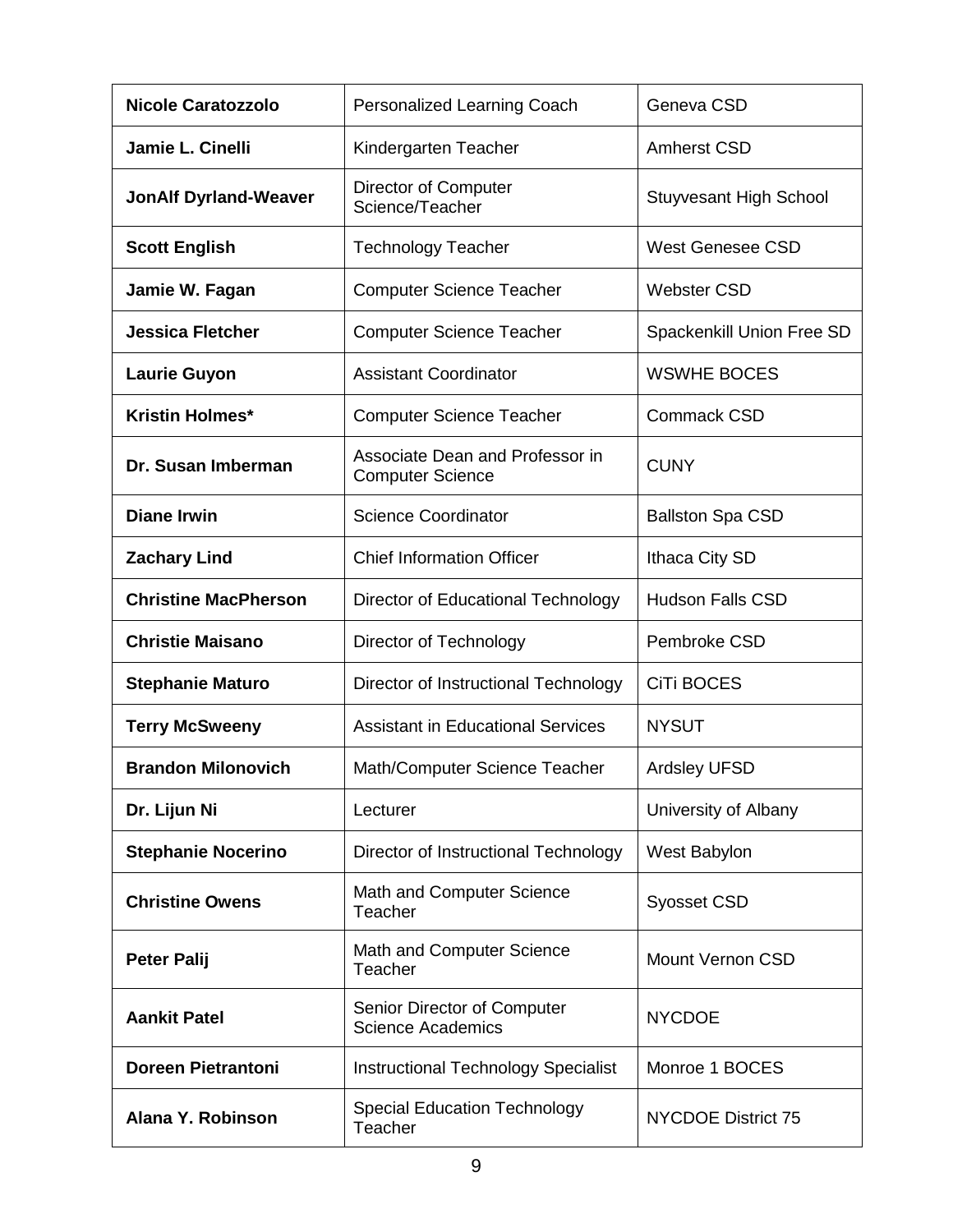| <b>James Sanderson</b>     | <b>Technology Education Teacher</b>                                           | <b>McGraw Central School</b>                 |
|----------------------------|-------------------------------------------------------------------------------|----------------------------------------------|
| <b>Robert Sanford</b>      | <b>Instructional Technology Specialist</b>                                    | Honeoye Falls-Lima CSD                       |
| <b>Lauren Smith</b>        | <b>ENL/AIS Teacher</b>                                                        | <b>Amherst Schools</b>                       |
| Dr. Andrea Tejedor*        | <b>Assist Superintendent for</b><br>Curriculum, Instruction and<br>Technology | <b>Highland Falls-Fort</b><br>Montgomery CSD |
| Daniel D. Thomas*          | <b>Technology Education Teacher</b>                                           | South Western CSD                            |
| Jo Ann Westhall            | Prek-6 Computer Science Teacher                                               | <b>NYCDOE District 26</b>                    |
| <b>Heather Westlund</b>    | <b>Technology Special Area Teacher</b>                                        | <b>Silver Creek Central</b><br>School        |
| Dr. Pauline White*         | <b>Teaching Faculty, Computer</b><br>Science                                  | Siena College                                |
| <b>Jennifer Wilkie</b>     | <b>STEM Teacher</b>                                                           | Ithaca City SD                               |
| Dr. Michael Zamansky*      | Lecturer                                                                      | Hunter College                               |
| <b>Susan Zieres Teeple</b> | <b>Model Schools Coordinator</b>                                              | <b>Sullivan County BOCES</b>                 |

\* Authoring Group Lead

### **Review Panel**

| <b>Eileen Anderson</b>   | Computer Technology Teacher                                               | <b>Fillmore CSD</b>    |
|--------------------------|---------------------------------------------------------------------------|------------------------|
| <b>Dustin Andrus</b>     | Regional Instructional Technology<br><b>Specialist</b>                    | Broome-Tioga BOCES     |
| <b>David Ashdown</b>     | <b>Assistant Director for Instructional</b><br><b>Technology Programs</b> | <b>WSWHE BOCES</b>     |
| Lisa Baerga              | Associate Director of Secondary CS<br>Academics                           | <b>NYCDOE</b>          |
| <b>Stephanie Bennett</b> | <b>Instructional Technology Specialist</b>                                | Honeoye Falls-Lima CSD |
| <b>Darlene Bowman</b>    | Teacher                                                                   | District 75, NYCDOE    |
| <b>Daniel Breiman</b>    | Principal                                                                 | Ithaca CSD             |
| <b>Valerie Brock</b>     | <b>Computer Science Education</b><br>Manager                              | <b>NYCDOE</b>          |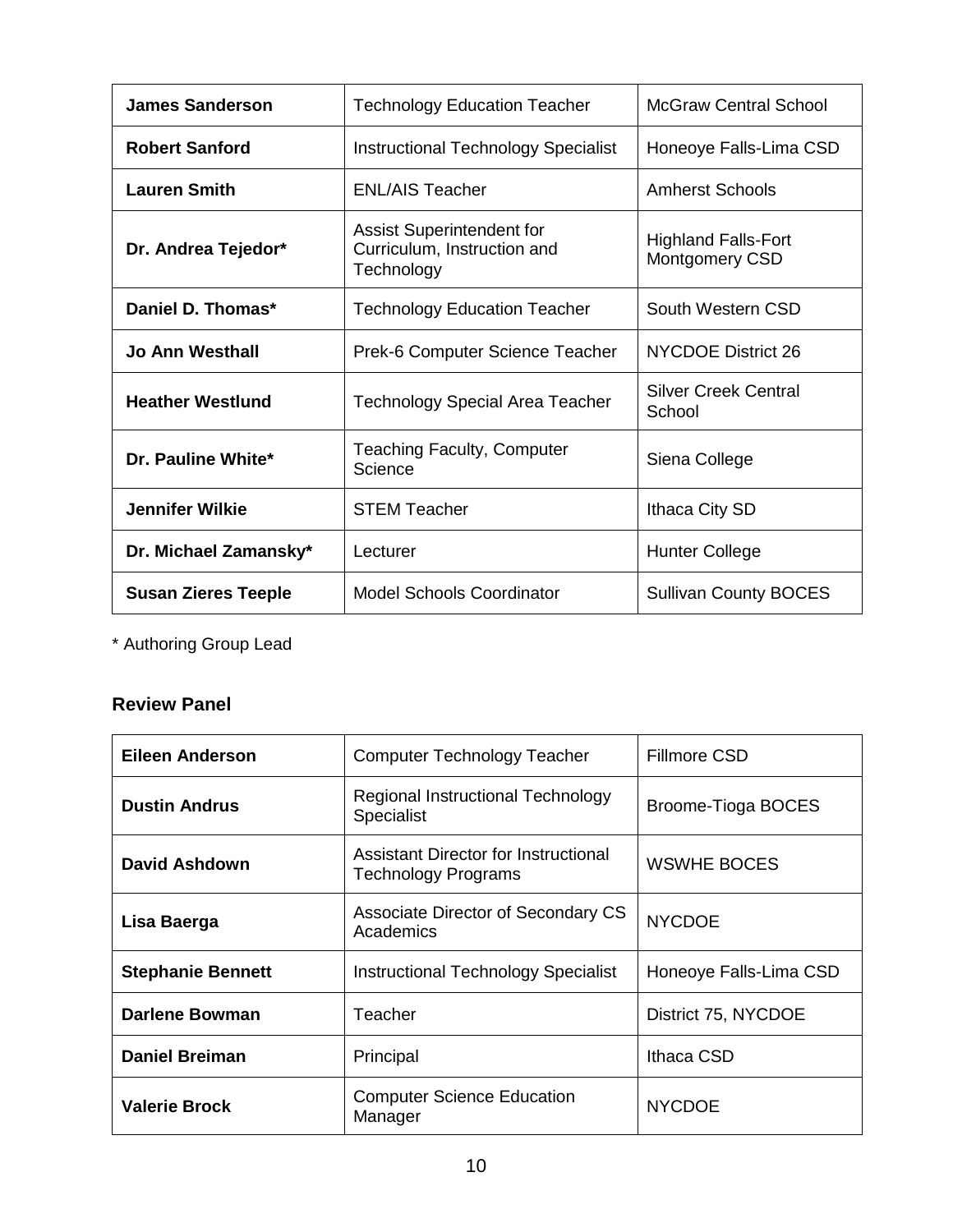| Lisa DiBello Wolski      | <b>Library Media Specialist</b>                                    | <b>Frontier Central School</b><br><b>District</b>   |
|--------------------------|--------------------------------------------------------------------|-----------------------------------------------------|
| <b>Justin DiMatteo</b>   | Regional Technology Integration<br><b>Instructional Specialist</b> | <b>TST BOCES</b>                                    |
| David R. Doty            | Teacher                                                            | Cattaraugus Little Valley<br><b>CSD</b>             |
| <b>Jill Florio</b>       | Principal                                                          | <b>Skano Elementary School-</b><br>Shenendehowa CSD |
| <b>Marissa Fraher</b>    | <b>Library Media Specialist</b>                                    | <b>Pleasantville UFSD</b>                           |
| <b>Daniel Gaylord</b>    | <b>Computer Science Education</b><br>Manager                       | <b>NYCDOE</b>                                       |
| <b>Sean Hannam</b>       | Parent                                                             |                                                     |
| <b>Betsy Hardy</b>       | Director of Educational Technology                                 | <b>Fillmore CSD</b>                                 |
| <b>Amy Hobson</b>        | <b>Computer Science Education</b><br>Manager                       | <b>NYCDOE</b>                                       |
| <b>Michelle Kennedy</b>  | <b>Special Ed Teacher</b>                                          | <b>NYCDOE</b>                                       |
| <b>Susan Kirby-LeMon</b> | <b>Media Specialist</b>                                            | Skano Elementary School-<br>Shenendehowa CSD        |
| David C. Lasky           | <b>Technology Integration Specialist</b>                           | Olean City SD                                       |
| <b>Stephen Malone</b>    | Teacher                                                            | Pawling CSD                                         |
| <b>Jodi Manne</b>        | <b>Technology Teacher</b>                                          | Greenburgh CSD                                      |
| <b>Drey Martone</b>      | Associate Professor of Teacher<br>Education                        | St. Rose                                            |
| <b>Tunisia Mitchell</b>  | <b>Computer Science Education</b><br>Manager                       | <b>NYCDOE</b>                                       |
| <b>Edward Moloney</b>    | <b>Technology Teacher</b>                                          | Sag Harbor Pierson                                  |
| <b>Jennifer Myers</b>    | Senior Supervisor for School<br>Improvement                        | <b>SLL BOCES</b>                                    |
| <b>Jose Olivares</b>     | <b>Director of Computer Science</b><br><b>Academics HS</b>         | <b>NYCDOE</b>                                       |
| <b>Bonnie M. Russell</b> | Parent, NYS PTA Consultant                                         |                                                     |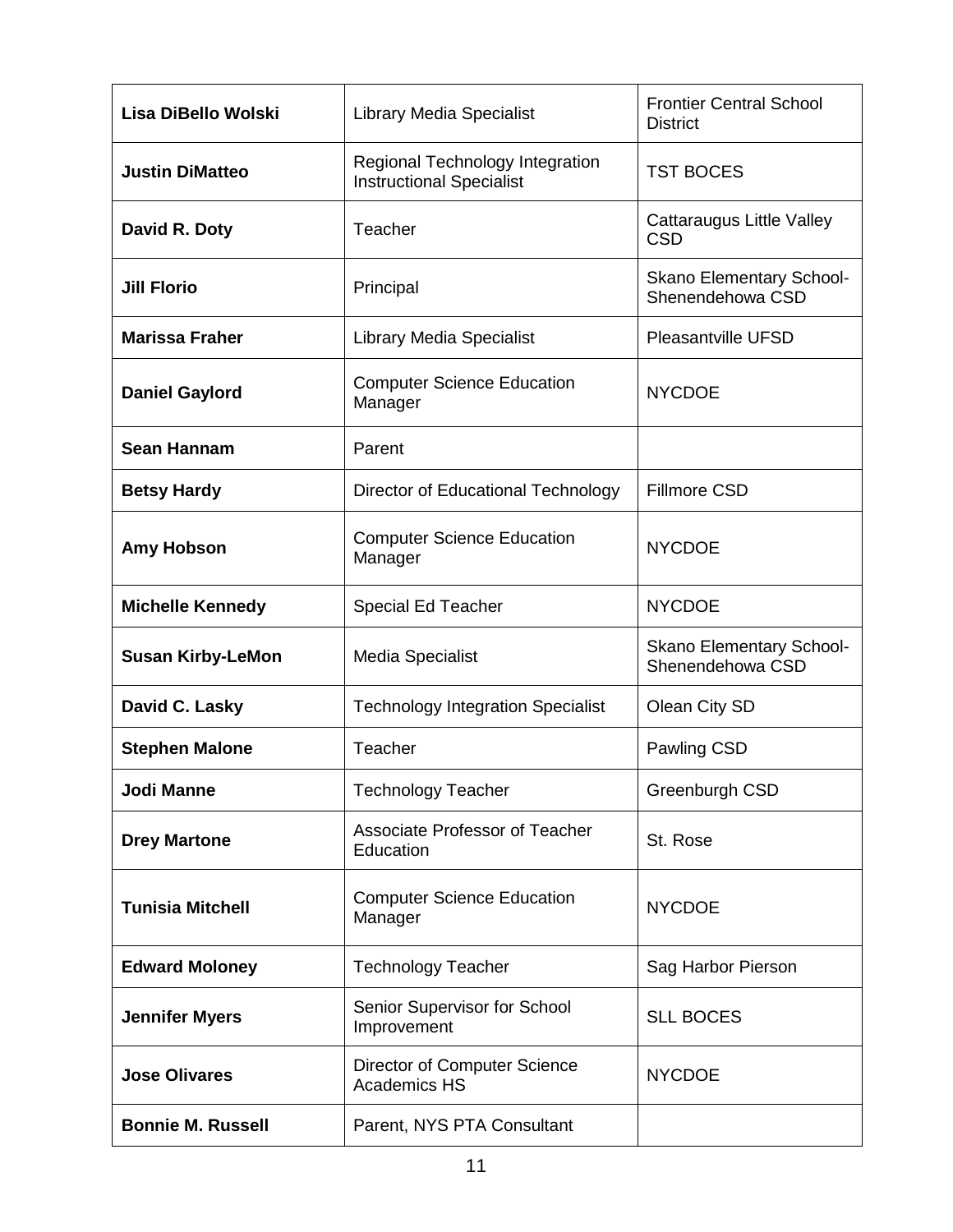| <b>Kacie Sandbrook</b> | Teacher                                                                                     | <b>Schalmont CSD</b>                       |
|------------------------|---------------------------------------------------------------------------------------------|--------------------------------------------|
| Jennifer Sangiacomo    | Instructional Technology Integration<br><b>Specialist</b>                                   | Cohoes CSD                                 |
| <b>Cerima Thomas</b>   | Technology Teacher                                                                          | Middletown CSD                             |
| <b>Rose Truglio</b>    | Teacher                                                                                     | Lindenhurst High                           |
| Sara Vogel             | Research Assistant on Participating<br>in Literacies and Computer Science                   | <b>The Graduate Center-</b><br><b>CUNY</b> |
| Nicole Waskie-Laura    | Assistant Director for Instructional<br><b>Technology and Education</b><br><b>Resources</b> | Broome-Tioga BOCES                         |
| <b>Kim Wegner</b>      | <b>Lead Coordinator for Innovative</b><br>Programs                                          | <b>WSWHE BOCES</b>                         |
| Amanda Zullo           | Instructional Planning and<br><b>Assessment Coordinator</b>                                 | <b>CVES BOCES</b>                          |

### **First Revision Consultant**

### **Meg Ray**

Teacher in Residence at Cornell Tech *Cornell University*

### **Second Revision Workgroup**

| <b>Lisa Blank</b>     | Director of STEM Programs                                            | <b>Watertown CSD</b>      |
|-----------------------|----------------------------------------------------------------------|---------------------------|
| David Czechowski      | Technology/CS Teacher                                                | <b>Hyde Park CSD</b>      |
| Dr. Cameron Fadjo     | <b>Assistant Superintendent for</b><br><b>Instructional Services</b> | <b>Pleasantville UFSD</b> |
| <b>Daniel Gaylord</b> | <b>Computer Science Education</b><br>Manager                         | <b>NYCDOE</b>             |
| <b>Diane Irwin</b>    | <b>Science Coordinator</b>                                           | <b>Ballston Spa CSD</b>   |
| <b>Peter Palij</b>    | Math and Computer Science<br>Teacher                                 | Mount Vernon CSD          |
| <b>David Rothfuss</b> | Associate in Research &<br><b>Educational Services</b>               | <b>NYSUT</b>              |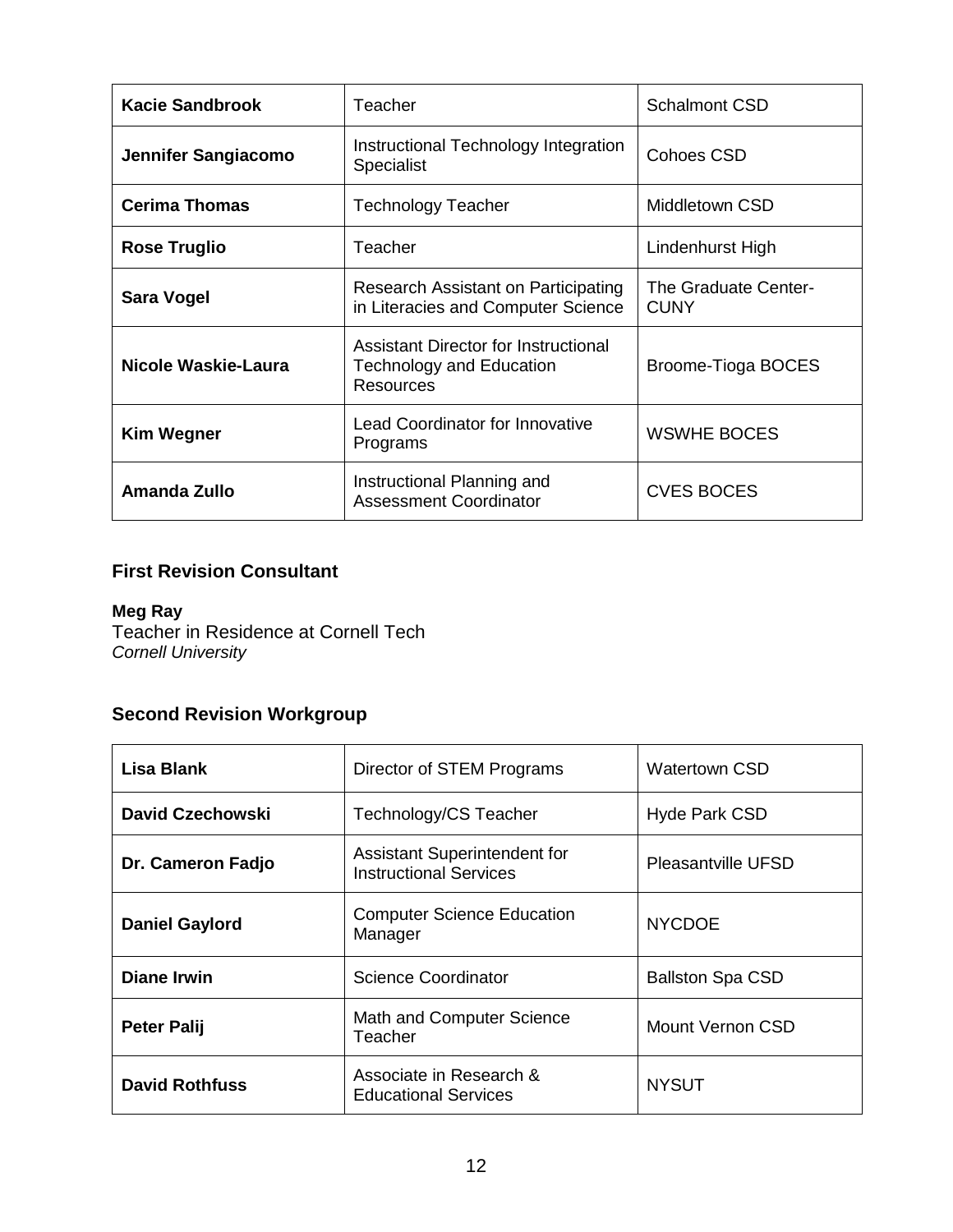| <b>Ellen Sullivan</b>    | Assistant in Educational Services                                                      | <b>NYSUT</b>          |
|--------------------------|----------------------------------------------------------------------------------------|-----------------------|
| <b>Ronald Summers</b>    | Senior Director of Computer<br><b>Science Education Policy &amp;</b><br>Implementation | <b>NYCDOE</b>         |
| <b>Mike Sylofski</b>     | Managing Coordinator, E-Learning                                                       | <b>NERIC</b>          |
| <b>Dr. Pauline White</b> | <b>Teaching Faculty, Computer</b><br>Science                                           | Siena College         |
| Dr. Michael Zamansky     | Lecturer                                                                               | <b>Hunter College</b> |
| Amanda Zullo             | Instructional Planning and<br><b>Assessment Coordinator</b>                            | <b>CVES BOCES</b>     |

#### **New York State Education Department Staff**

#### **Jason Breslin, NBCT**

*Chief of Education Programs Office of Early Learning*

#### **Marybeth Casey**

*Director Office of Curriculum and Instruction*

#### **Valerie Cosgrove**

*Supervisor, Education Programs Office of Educational Design and Technology*

#### **Jian Liu (**刘健**)**

*Associate in Bilingual Education [Office of Bilingual Education and World Languages](http://www.nysed.gov/program-offices/office-bilingual-education-and-world-languages-obewl)*

#### **Shannon Logan**

*Coordinator, Technology Policy Office of Educational Design and Technology*

#### **Kelly Onorato**

*Associate, Education of Students with Disabilities Office of Special Education*

#### **Erik Sweet**

*Supervisor, Education Programs Office of Curriculum and Instruction*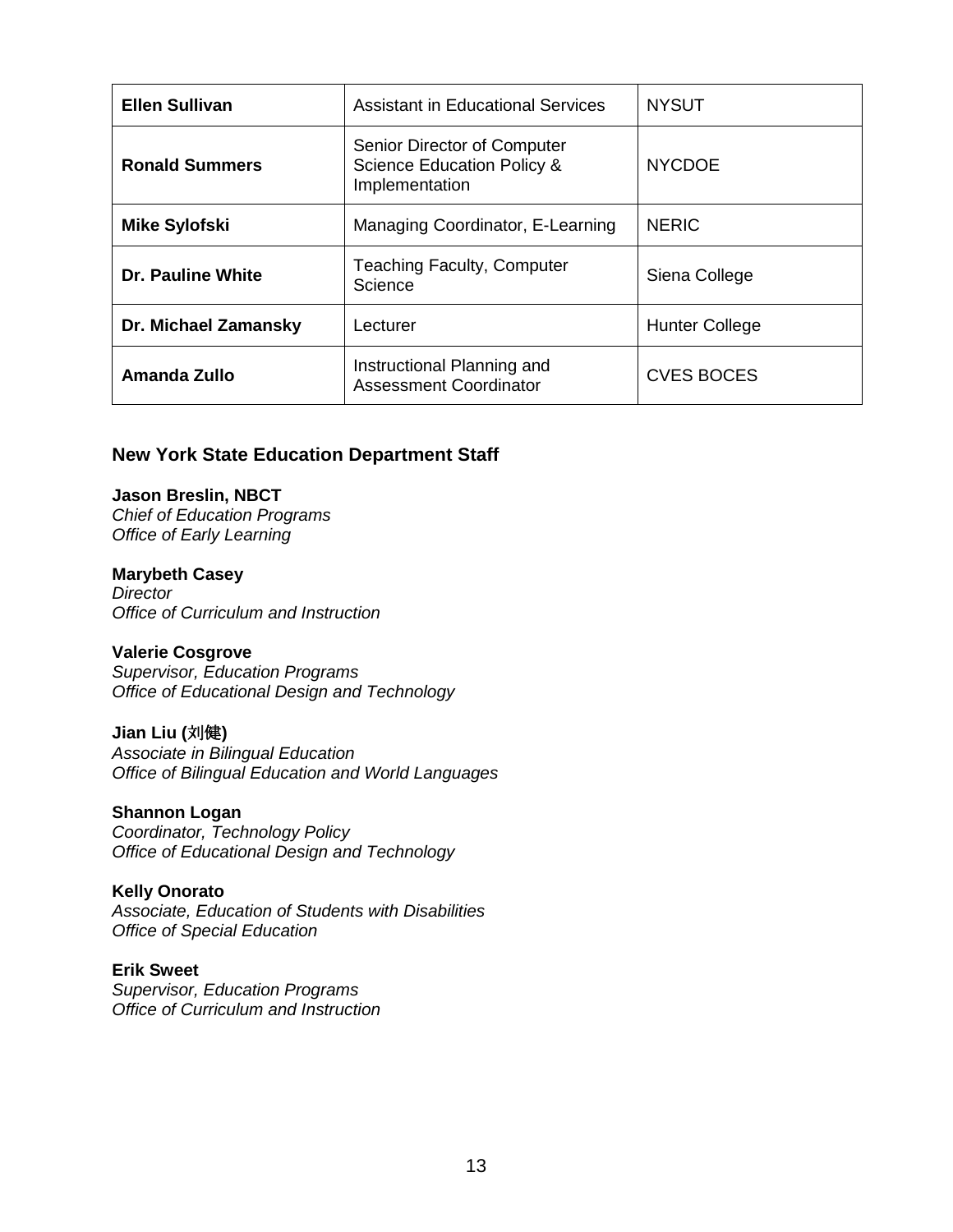

# DRAFT NEW YORK STATE COMPUTER SCIENCE AND DIGITAL FLUENCY LEARNING STANDARDS GRADES K-12 January 2020**New York State**

**EDUCATION DEPARTMENT** Knowledge > Skill > Opportunity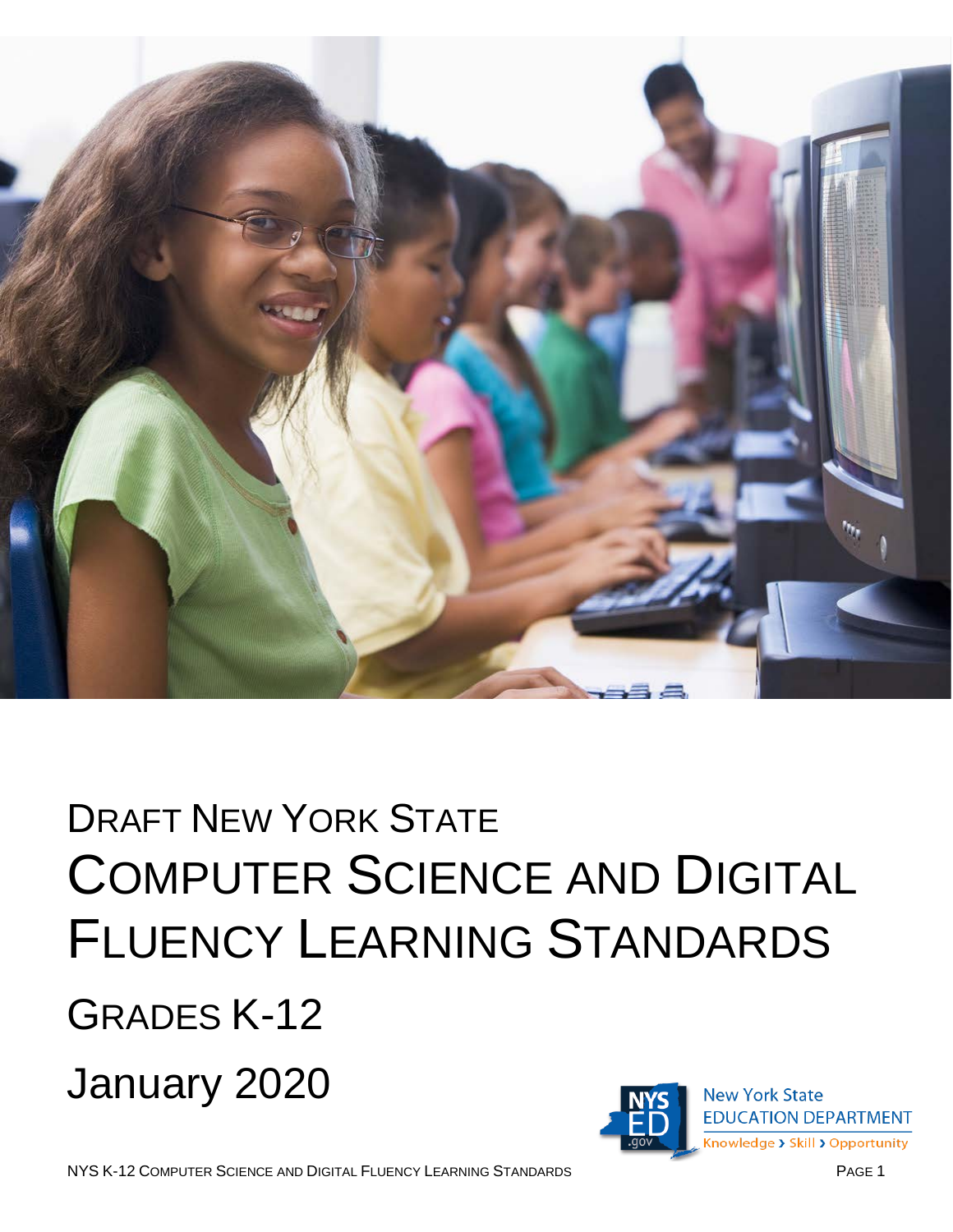# TABLE OF CONTENTS

| <b>PROCESS FOR DEVELOPING THE</b>                            |
|--------------------------------------------------------------|
|                                                              |
| ORGANIZATION OF THE STANDARDS 12                             |
| HOW TO READ THE STANDARDS 13                                 |
| NYS K-12 COMPUTER SCIENCE AND<br>DIGITAL FLUENCY STANDARDS14 |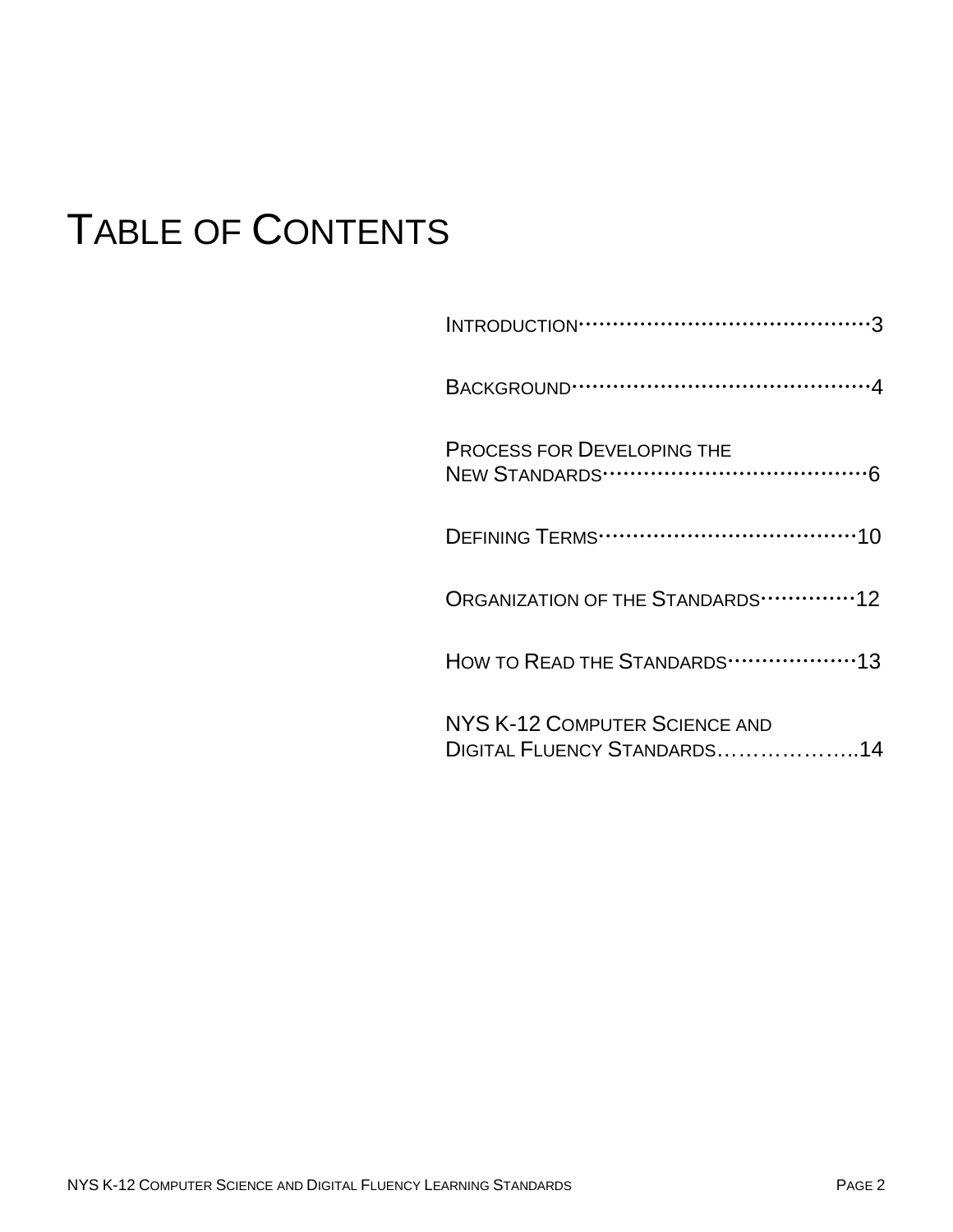# <span id="page-15-0"></span>**Introduction**

For New York State students to lead productive and successful lives upon graduation, they must understand and know how to use digital technologies. Technology knowledge and skills are vital for full participation in 21<sup>st</sup> Century life, work, and citizenship.

In 20[1](#page-15-1)8, the New York State Legislature passed, and the Governor signed into law<sup>1</sup>, legislation requiring the New York State Education Department (NYSED) to create a workgroup and present draft NYS K-12 Computer Science Standards to the Commissioner of Education and the Board of Regents for approval.

The draft standards that have been released for public review and feedback represent the expertise, deep thinking, advocacy, and hard work of many New York State educators, administrators, parents, and representatives of professional organizations. The related areas of computer science and digital fluency have been combined under one "umbrella" to create a comprehensive, cohesive set of learning standards that represent the essential knowledge and skills in these areas that students should possess upon graduation in order to be successful in college, careers, and citizenship in the 21<sup>st</sup> Century.

According to the United States Department of Labor Bureau of Labor Statistics, "Employment of computer and information technology occupations is projected to grow 13 percent from 2016 to 2026, faster than the average for all occupations. These occupations are projected to add about 557,100 new jobs." And these hundreds of thousands of new jobs offer significantly higher-thanaverage pay; the average wage for computer and information technology occupations is higher than all other occupations.<sup>[2](#page-15-2)</sup>

NYSED understands and respects the fact that not all students will pursue a career in technology. It is important to note, however, that for all other occupations, the number of jobs that require mediumto high-level technology skills are growing, and the number of jobs requiring no technology skill are shrinking.<sup>3</sup>

<span id="page-15-1"></span> <sup>1</sup> Part R of Chapter 56 of the Laws of 2018

<span id="page-15-2"></span><sup>2</sup> <https://www.bls.gov/ooh/computer-and-information-technology/home.htm> 5/10/19.

<span id="page-15-3"></span><sup>3</sup> [https://www.cfr.org/report/the-work-ahead/report/findings.html#\\_edn14,](https://www.cfr.org/report/the-work-ahead/report/findings.html#_edn14) [https://www.brookings.edu/wp-](https://www.brookings.edu/wp-content/uploads/2017/11/mpp_2017nov15_digitalization_full_report.pdf)

[content/uploads/2017/11/mpp\\_2017nov15\\_digitalization\\_full\\_report.pdf,](https://www.brookings.edu/wp-content/uploads/2017/11/mpp_2017nov15_digitalization_full_report.pdf) 5/10/19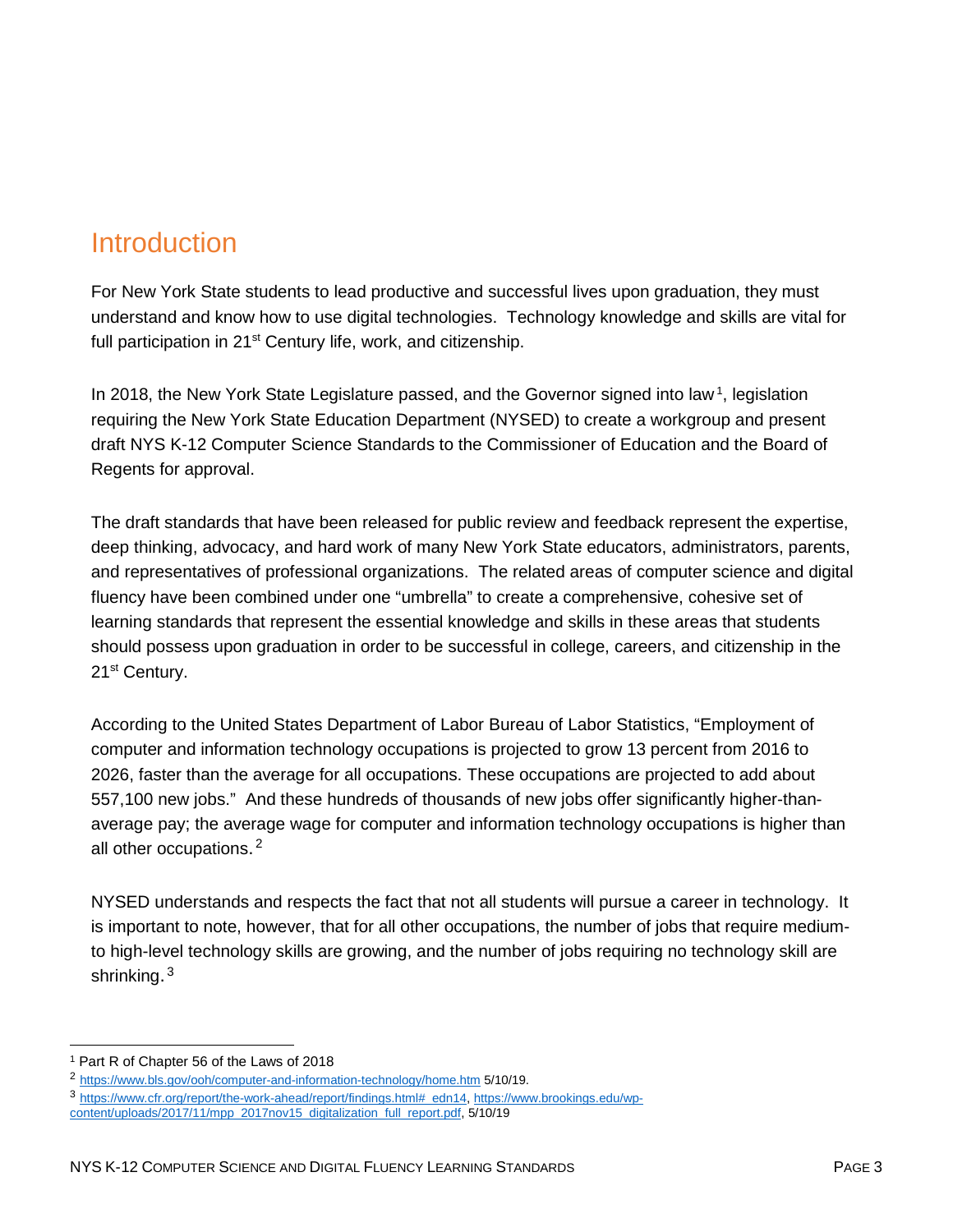As New Yorkers, we must prepare all students to live and work in our dynamic, technology-driven 21st-century world. This imperative is the basis of the vision for the draft New York State K-12 Computer Science and Digital Fluency Standards, presented here for public feedback.

### Vision for the CS & DF Standards

Every student will know how to live productively and safely in a technology-dominated world. This includes understanding the essential features of digital technologies, why and how they work, and how to communicate and create using those technologies.

NYSED asks for your feedback and will consider all comments and recommendations for further revisions. Please [complete the online survey](https://www.surveymonkey.com/r/DraftCSDFStandards) to provide thoughts and comments on the draft standards.

# <span id="page-16-0"></span>**Background**

For several years, NYSED has been engaging with the field in parallel conversations on the topics of digital literacy and computer science.

NYSED views digital literacy as vital to success in college, careers, and citizenship. The [NY](http://www.nysed.gov/edtech/schools/usny-technology-plan-leaders)  [Statewide Learning Technology Plan](http://www.nysed.gov/edtech/schools/usny-technology-plan-leaders) (2010) identifies that "technology is a path for teaching and learning, but it is also a body of practices, skill, and knowledge to be learned," and expresses the Board of Regents' expectation that "all New York State learners will develop technological literacy to enter college, become productive members of the workforce, and succeed as citizens." [4](#page-16-1)

In February 2017, NYSED released a survey to the field that asked respondents to provide feedback on topics related to digital literacy. The survey was re-opened in May 2017 to ensure all stakeholders had the opportunity to respond. In total, NYSED received 3375 responses, over 70% of which were from New York State teachers. The remaining 30% included administrators, BOCES administrative staff, and members of educational organizations. 93% of respondents indicated that a need exists for a common statewide understanding of the technology knowledge and skills all students should demonstrate to be prepared for college, careers, and citizenship in the 21st Century. In addition, New York's approved Every Student Succeeds Act (ESSA) Plan includes the

<span id="page-16-1"></span> <sup>4</sup> [USNY Statewide Technology Plan](http://www.nysed.gov/edtech/schools/usny-technology-plan-leaders)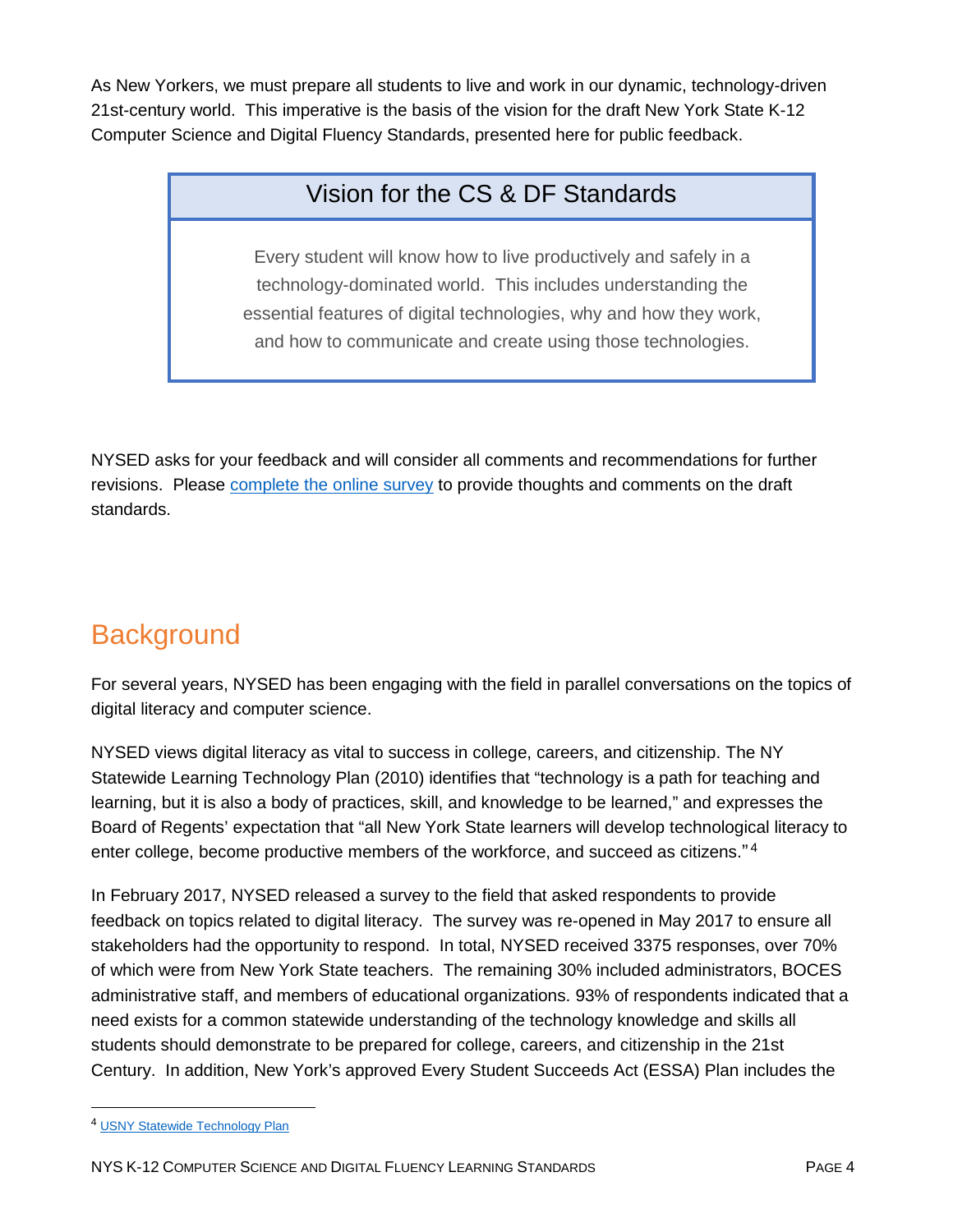expectation that NYSED "will work with stakeholders to provide guidance regarding digital literacy for students."<sup>[5](#page-17-1)</sup>

<span id="page-17-0"></span>At the same time these efforts on digital literacy were occurring, the Department was holding conversations with the field on, and working to establish a teaching certification in, computer science. The Board of Regents approved amendments to the education regulations to establish a new certification area and tenure area for computer science in March 2018. The Department began engaging in conversations on developing computer science learning standards shortly thereafter, and when the law requiring standards was passed in April 2018, plans for development began in earnest.

<span id="page-17-1"></span> <sup>5</sup> NYS Approved ESSA Plan, p. 188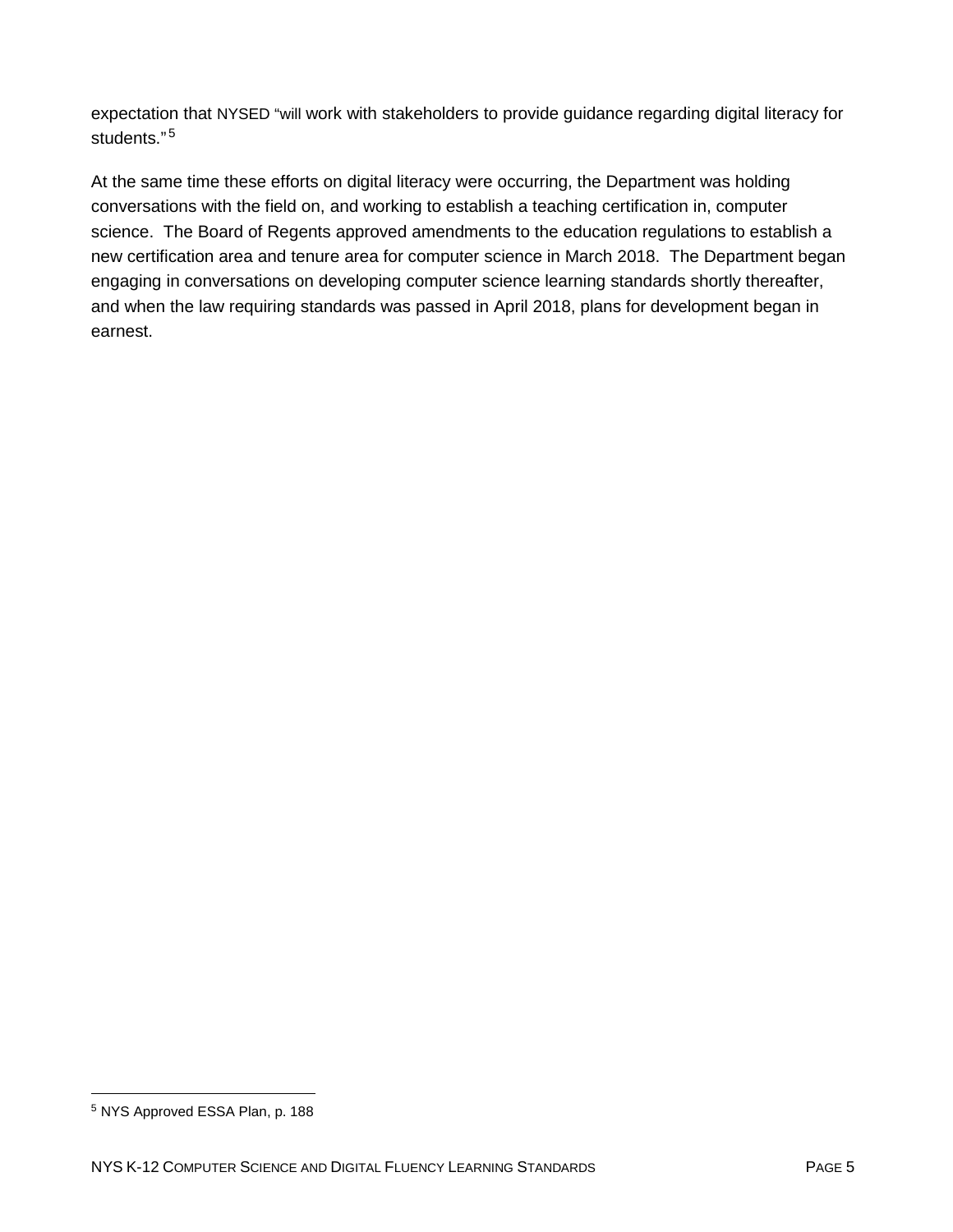# Process for Developing the Standards

In September 2018, NYSED convened a group of statewide experts on computer science and educational technology to assist in thinking through matters related to the creation of computer science and digital literacy standards for New York State. The group of experts recommended NYSED combine computer science and digital literacy under one "umbrella," as has been done in several other states. The group also developed Guiding Principles for the development of the new standards.

### **GUIDING PRINCIPLES**

- 1. **EQUITY AND ACCESS**: All New York State students, in all parts of the state, of all backgrounds and abilities, will be able to achieve the standards.
- 2. **INTERDISCIPLINARY CONNECTIONS**: The standards will complement and promote learning across disciplines.
- 3. **COHERENCE**: The standards will be focused on the most important knowledge and skills that all students need to know. The standards will be clearly written, demonstrate vertical and horizonal alignment, and articulate a clear learning progression.
- 4. **RELEVANCE AND ENGAGEMENT**: The standards will motivate and empower students, allow for a focus on appropriate real-world challenges, and will prepare students to adapt and prosper in a world that is increasing influenced and shaped by technological advancements.

In October 2018, NYSED sent requests to the field for individuals with expertise in computer science and educational technology to assist NYSED in writing and reviewing the standards. An Authoring Workgroup and Review Panel were formed to ensure representation from all NYS regions and community types. Workgroup members include teachers; administrators; business and industry experts; parents; representatives from higher education, BOCES, Big 4 school districts, and the NYC Department of Education; and members of various professional organizations, including NYSUT, the Computer Science Teachers Association (CSTA), and the NYS Association of Computers and Technology in Education (NYSCATE). NYSED also formed an Executive Standards Committee to provide final recommendations to NYSED Senior Leadership.

From October 2018 through March 2019, the Authoring Workgroup worked to produce a first draft of the new standards. At the first meeting, the Authoring Workgroup decided to develop six concept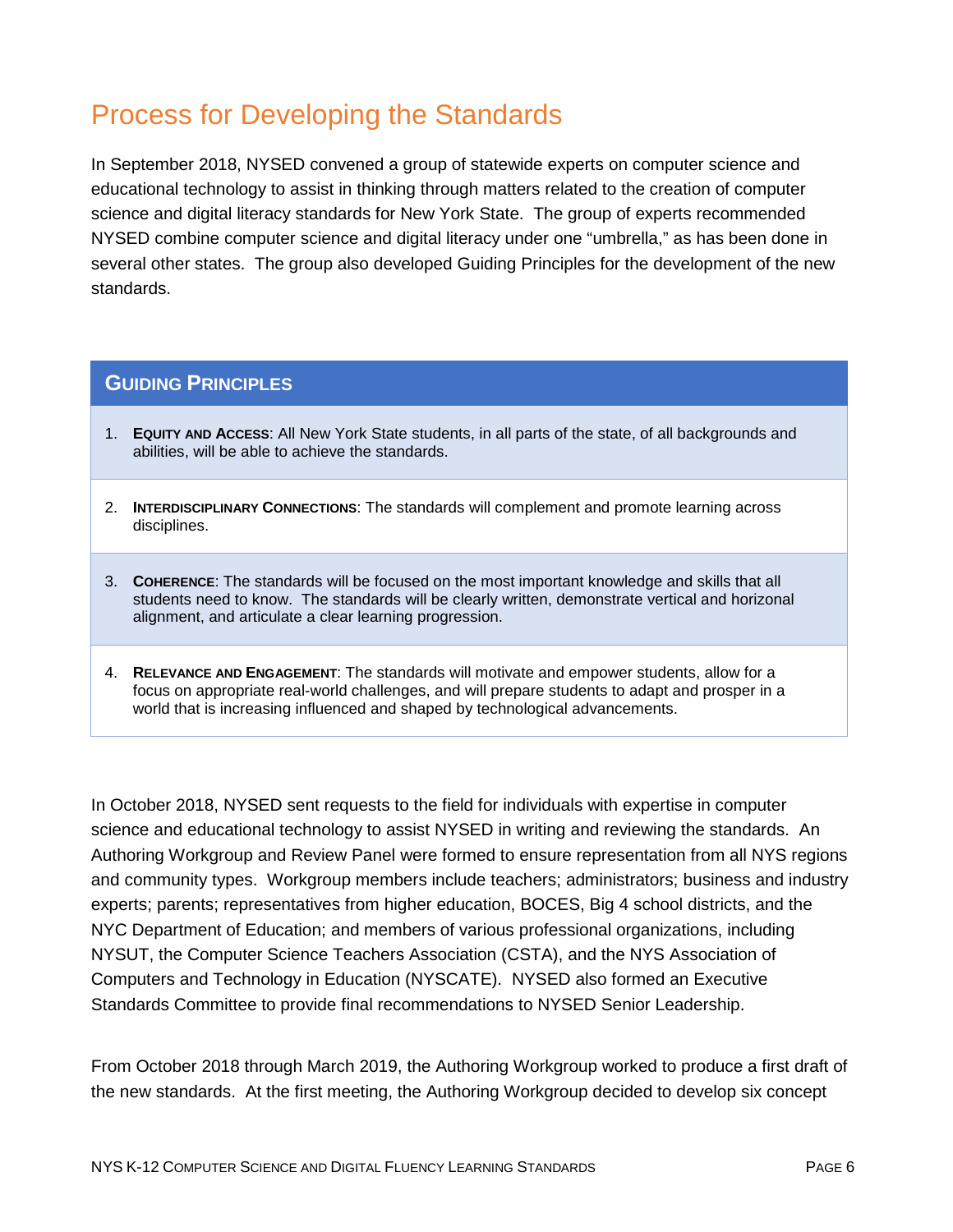areas. These concept areas are currently identified as Computational Thinking and Programming, Networks and Artificial Intelligence, Data and Systems Design, Cybersecurity, Impacts of Computing, and Digital Literacy. The full Authoring Workgroup was divided into six Workgroups, one per concept area. The Workgroups were responsible for identifying sub-concepts within each concept area, and for writing the standards, clarifying statements, and examples. Each of the six concept area Workgroups had a Lead and 6-8 members who met regularly to draft standards for their assigned concept area.

In April 2019, the Workgroups cross-reviewed another Workgroup's standards and provided feedback to NYSED. NYSED also requested feedback on the first draft from consultant Dr. Kathi Fisler, a national expert in computer science education. NYSED staff, with assistance from the Northeast Comprehensive Center, compiled and synthesized the feedback, and then met with Workgroup Leads to discuss. The Workgroups then utilized the feedback to do a revision of the standards to produce the second draft.

The second draft of the Standards were then provided to the Review Panel. Each member of the Review Panel was asked to fill out a survey as a high-level review of all standards, and then was asked to do an in-depth review of the standards through one of the following "lenses" (perspectives):

| <b>LENSES</b>                                  | <b>DESCRIPTION</b>                                                                                                                                                                                                                                                                                                                                                                                                             |
|------------------------------------------------|--------------------------------------------------------------------------------------------------------------------------------------------------------------------------------------------------------------------------------------------------------------------------------------------------------------------------------------------------------------------------------------------------------------------------------|
| <b>CLARITY AND FOCUS</b>                       | Standards should be limited in number and should be focused on the most<br>important concepts and skills that should be acquired by students. High-quality<br>standards are clearly written and presented in an error-free, legible, easy-to-use<br>format that is accessible to both the targeted instructors and the general public.                                                                                         |
| COHERENCE AND<br><b>PROGRESSION</b>            | Standards should be organized as progressions that support student learning of<br>content and practices over multiple grades. Coherence refers to how well a set of<br>standards conveys a unified vision, establishing connections among the major<br>areas of study, and shows a meaningful progression of content across grade<br>spans.                                                                                    |
| EQUITY                                         | Equity and diversity should be attended to, allowing for engagement by all<br>students and flexibility in how students may demonstrate proficiency. The<br>standards support a cultural view of learning and human development in which<br>multiple expressions of diversity are recognized and regarded as assets for<br>teaching and learning-otherwise referred to as Culturally Responsive-Sustaining<br>Education (CR-S). |
| <b>INTERDISCIPLINARY</b><br><b>CONNECTIONS</b> | The standards should complement other NYS Learning Standards and promote<br>learning across disciplines.                                                                                                                                                                                                                                                                                                                       |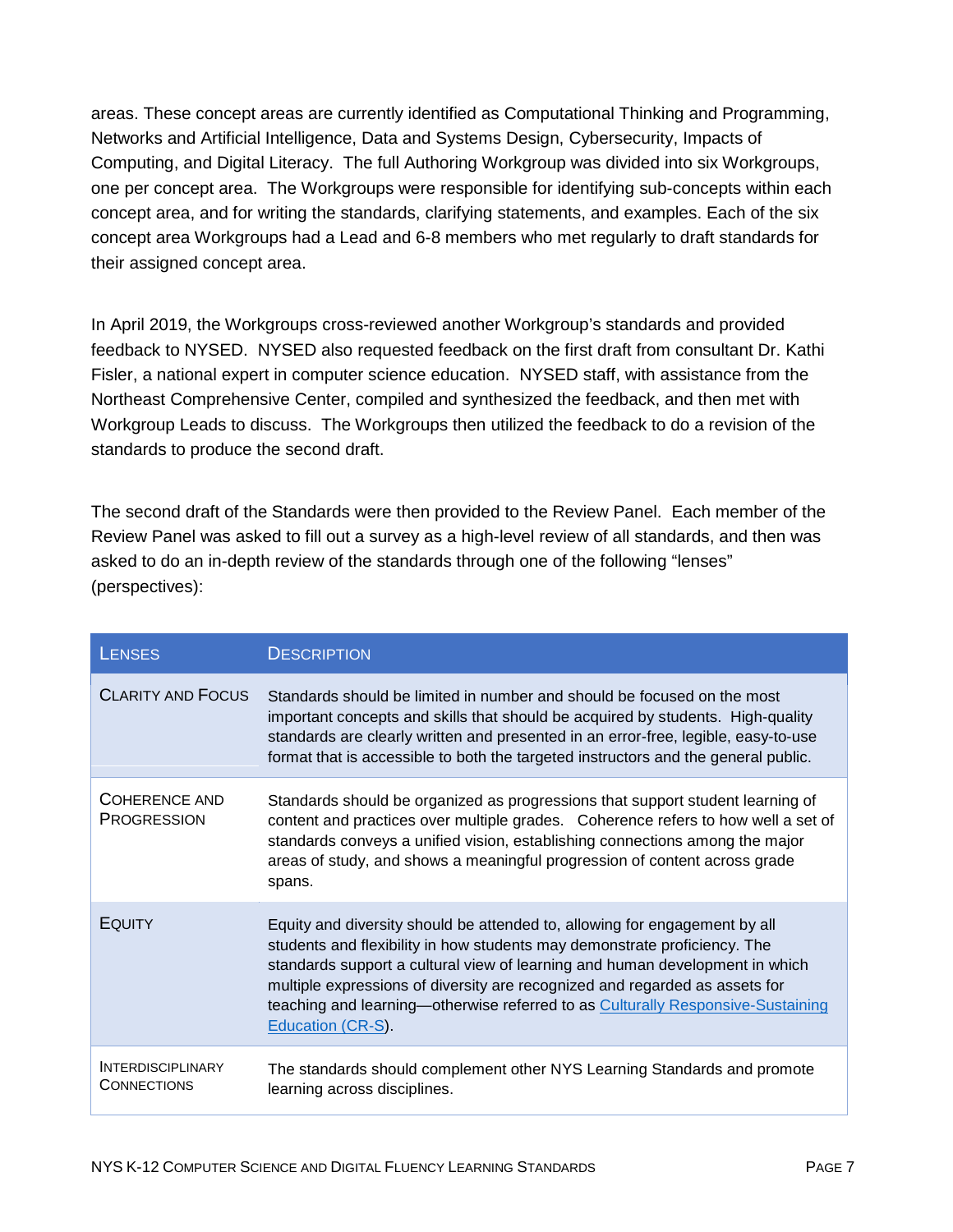| <b>LENSES</b>                   | <b>DESCRIPTION</b>                                                                                                                                                                                                                                                                                                           |
|---------------------------------|------------------------------------------------------------------------------------------------------------------------------------------------------------------------------------------------------------------------------------------------------------------------------------------------------------------------------|
| <b>RIGOR</b>                    | Standards should establish and articulate the appropriate level of rigor to prepare<br>all students for success in college and careers. "Rigor" in this context can be<br>understood as "challenge;" a rigorous standard should challenge students to<br>increase their knowledge and skills.                                |
| RELEVANT AND<br><b>ENGAGING</b> | Standards should be connected to appropriate real-world challenges, should<br>motivate and empower students, promote individual growth and life-long learning,<br>and prepare students to adapt and prosper in a world that is increasingly<br>influenced and shaped by technological advancements.                          |
| <b>SPECIFICITY</b>              | Standards should be neither too broad nor too specific, and the "granularity," or the<br>degree of specificity, should be consistent across the standards. High-quality<br>standards are precise and provide sufficient detail to convey the level of<br>performance expected without being overly prescriptive or limiting. |

Once the review was complete, the Northeast Comprehensive Center compiled the comments and recommendations into a report, which was provided to NYSED staff and the Executive Standards Committee. In July and August 2019, NYSED staff and a computer science education consultant utilized the Review Panel feedback to revise the standards per Department policy and expectations. The draft was presented to the Executive Standards Committee and NYSED Senior Leadership in September. Final revisions were made based on their input.

The draft standards were then published to solicit broad stakeholder feedback from October 15 to November 15, 2019. NYSED received 410 survey responses representing 839 individuals and members of organizations across New York, with 564 leaving specific comments. The majority of responses were from K-12 educators and administrators; feedback was also received from higher education, advocacy groups, business/industry, nonprofit organizations, parents, students, and school board members. Approximately 60 percent of respondents indicated that they either moderately or strongly supported the standards overall; however, several themes clearly emerged as priorities for immediate revision.

NYSED convened a workgroup on December 4 and 5, 2019, to address the stakeholder feedback priorities and revise the standards accordingly, while still adhering to the Guiding Principles and ensuring the standards are rigorous and focus on the most important knowledge and skills. Below is a list of the stakeholder feedback priorities for revision and the actions that were taken by the revision workgroup in response.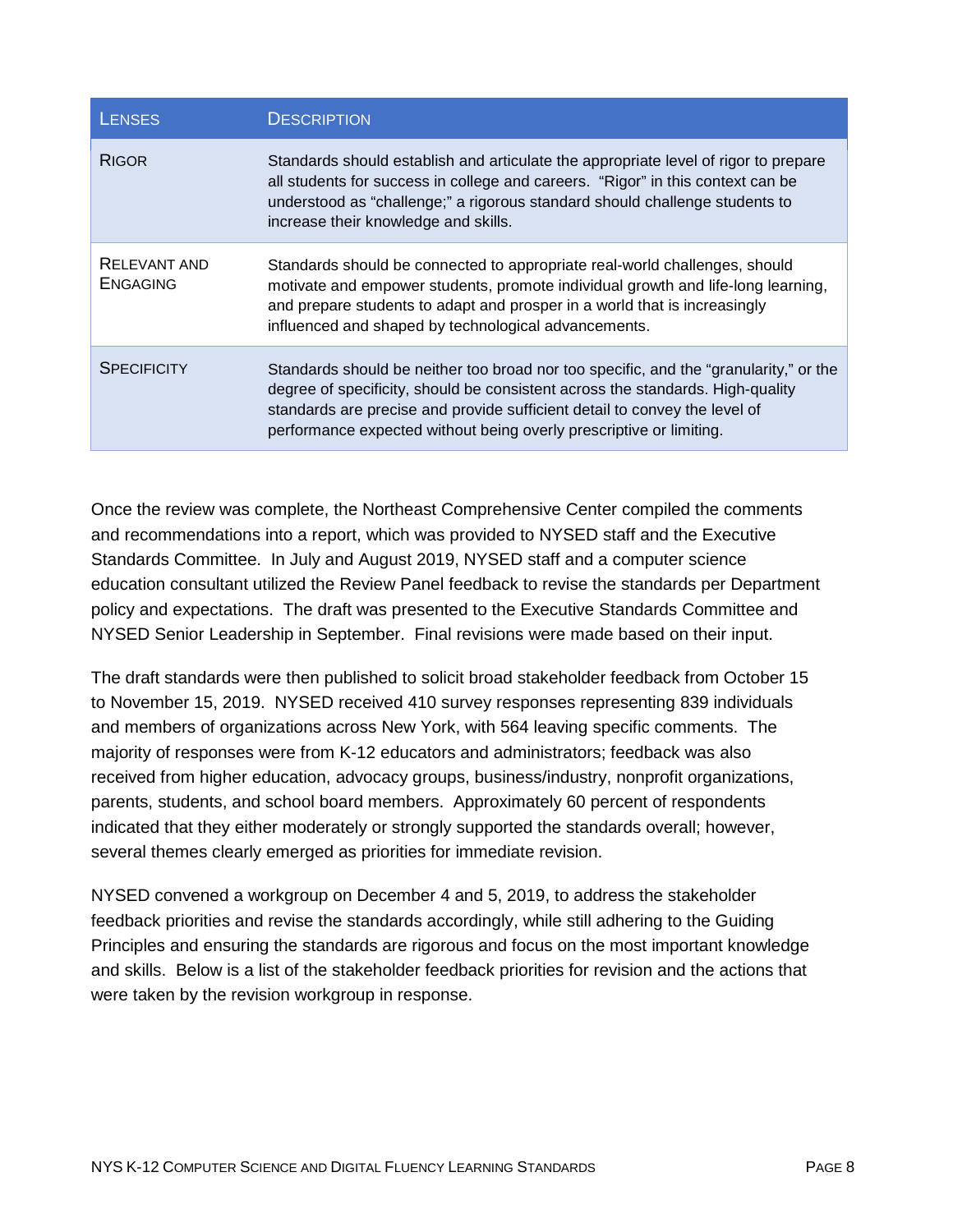| <b>Priority for Revision</b>                                                                                                                                                                         | <b>Actions Taken by Revision Workgroup</b>                                                                                                                                |
|------------------------------------------------------------------------------------------------------------------------------------------------------------------------------------------------------|---------------------------------------------------------------------------------------------------------------------------------------------------------------------------|
| 1. Too many standards overall, and some<br>standards are redundant.                                                                                                                                  | Reduced number of standards from 45 to 35<br>by combining redundant standards and<br>focusing on the most important knowledge<br>and skills.                              |
| 2. More attention needed in the K-2 band,<br>specifically looking at developmental<br>appropriateness, ability to meet the<br>standards without the use of a device,                                 | Revised K-2 standards to focus on thinking,<br>$\bullet$<br>creativity and problem solving, and ensure<br>almost all standards can be met without the<br>use of a device. |
| and ensuring clarifying language and<br>examples are relevant to K-2<br>classrooms.                                                                                                                  | Revised 3-5 standards to ensure many<br>$\bullet$<br>standards can be met without the use of a<br>device.                                                                 |
|                                                                                                                                                                                                      | Revised standards, clarifying language, and<br>examples.                                                                                                                  |
| 3. Limit references to specific technologies<br>to ensure specific technologies are not<br>needed to address a standard, as well<br>as to help ensure standards remain<br>relevant in years to come. | Standards, clarifying language, and<br>examples were revised to eliminate<br>references to specific technologies.                                                         |
| 4. More examples of interdisciplinary<br>connections should be identified.                                                                                                                           | Examples were revised to include more<br>$\bullet$<br>interdisciplinary connections, and an<br>additional Appendix was created to highlight<br>additional examples.       |
| 5. More emphasis should be placed on<br>Computational Thinking; important<br>concepts such as abstraction and                                                                                        | The standards were reorganized and revised;<br>$\bullet$<br>Computational Thinking was elevated to its<br>own concept area.                                               |
| modeling are absent.                                                                                                                                                                                 | Standards in abstraction and modeling were<br>added.                                                                                                                      |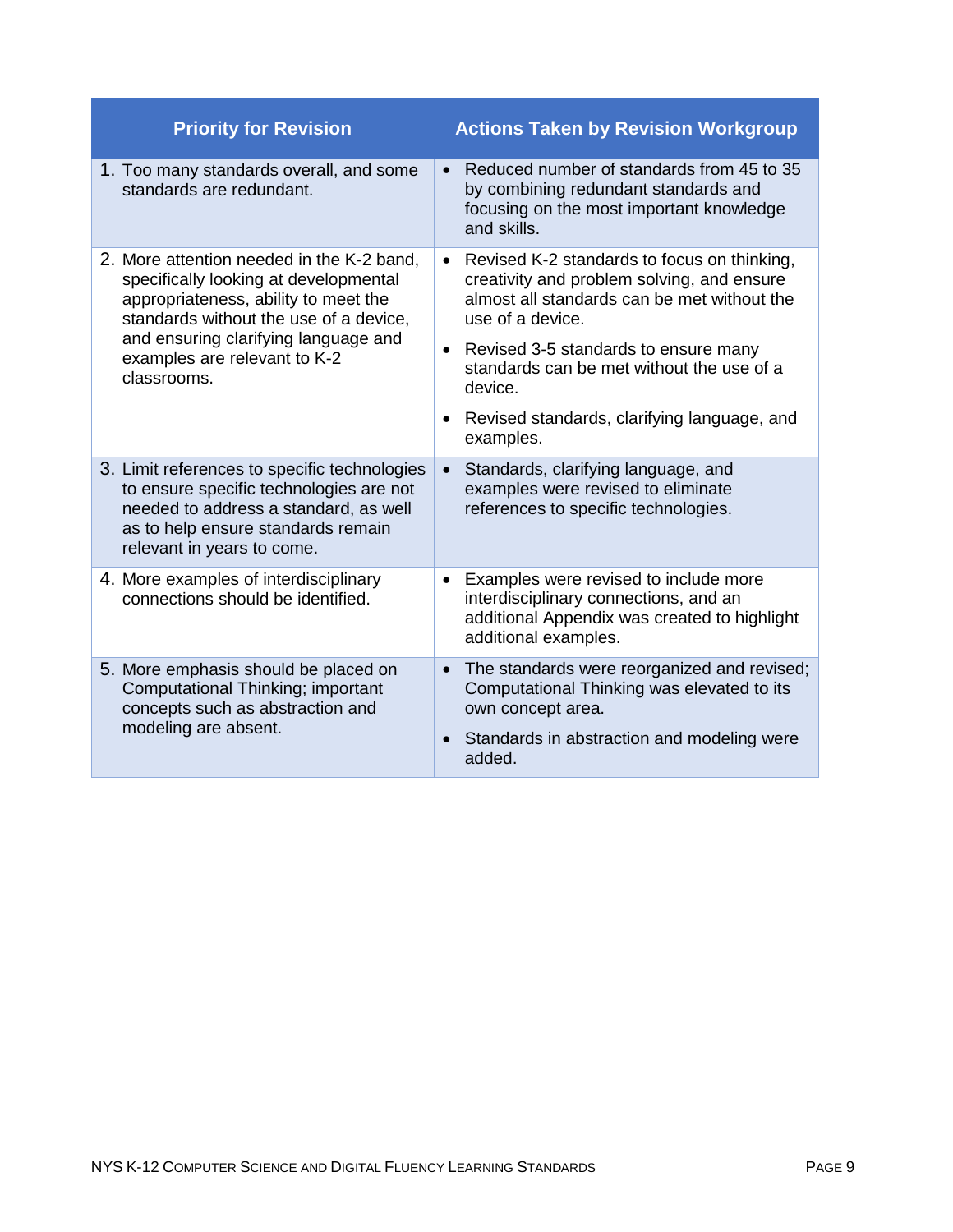# <span id="page-22-0"></span>Defining Terms

COMPUTER SCIENCE can be defined as "the study of computers and algorithmic processes, including their principles, their hardware and software design, their applications, and their impact on society."<sup>[6](#page-22-1)</sup> In other words, computer science is the study of why and how computers work.<sup>[7](#page-22-2)</sup> Programming, or CODING, is one aspect of the computer science field of study, but is not the sole focus. Computer science emphasizes problem solving and pushes students to be active creators – rather than passive consumers – of computer technologies. In March 2018, the Board of Regents approved a new teacher certification area in computer science. Information on the new COMPUTER SCIENCE TEACHER CERTIFICATION can be found in the related [Regents' Item.](https://www.regents.nysed.gov/common/regents/files/318hea2.pdf)

DIGITAL LITERACY can be defined as the ability to use digital technologies to create, research, communicate, collaborate, and share information and work. Digital literacy involves both a knowledge of technology and the ability to use it. DIGITAL CITIZENSHIP, which can be defined as understanding and acting in safe, ethical, legal, and positive ways in online environments, is often viewed as one aspect of digital literacy. Digital literacy is not a teacher certification area, nor is it expected to be or become a "class" students take. Rather, digital literacy should be taught in all subjects and reinforced as students use technology in everyday learning, across all subjects.

### DIGITAL LITERACY VS DIGITAL FLUENCY

Under recommendation from the field, NYSED is identifying the draft Standards as the Computer Science and Digital *Fluency* Standards.

In recent years, digital fluency has emerged as a term to describe the "next level" of understanding and skill beyond digital literacy. More than just the knowledge and skill to use digital technologies, digital fluency implies an ability to evaluate technologies, transfer understanding to move fluidly between technologies, and create something new with technology.

As there are areas where computer science and digital literacy overlap, a mastery of both areas is necessary to be considered digitally fluent.

EDUCATIONAL TECHNOLOGY, sometimes referred to as instructional technology, is the use of technology to enhance teaching and learning. While there is a teacher certification in this area (the Educational Technology Specialist Certification), educational technology, like digital literacy, is not a "class" students take.

 <sup>6</sup> [Tucker et. al, 2003,](https://dl.acm.org/citation.cfm?id=2593247) p. 6

<span id="page-22-2"></span><span id="page-22-1"></span><sup>&</sup>lt;sup>7</sup> <https://k12cs.org/defining-computer-science/> (30 July 2019)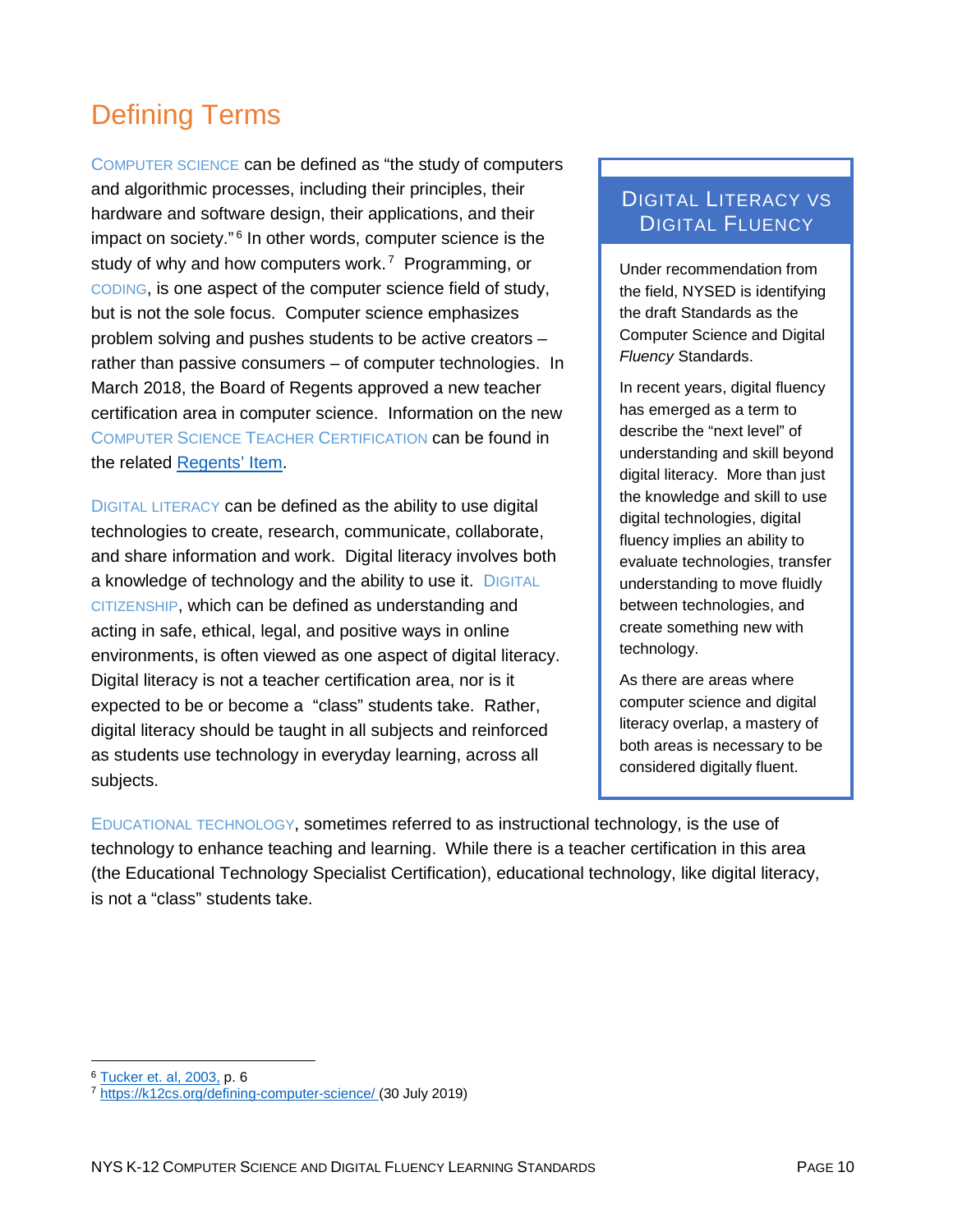TECHNOLOGY EDUCATION, in New York, evolved from the subject area called industrial arts. Although technology education programs offer students many opportunities to apply their mathematics and science skills, programs at the high school level offer additional opportunities to explore technology-related careers under the Career and Technical Education (CTE) umbrella. Technology education classes may teach how to use computing hardware and software within a focus on career skills.

There exist many other terms for describing various aspects of computing, computer education, and technology-related fields. Some schools have computer labs, for instance, or offer Computer Classes. These terms are broad, and the curriculum varies by school and district. There is no specific teacher certification required to teach a "computer class," and curriculum decisions are made at the district level.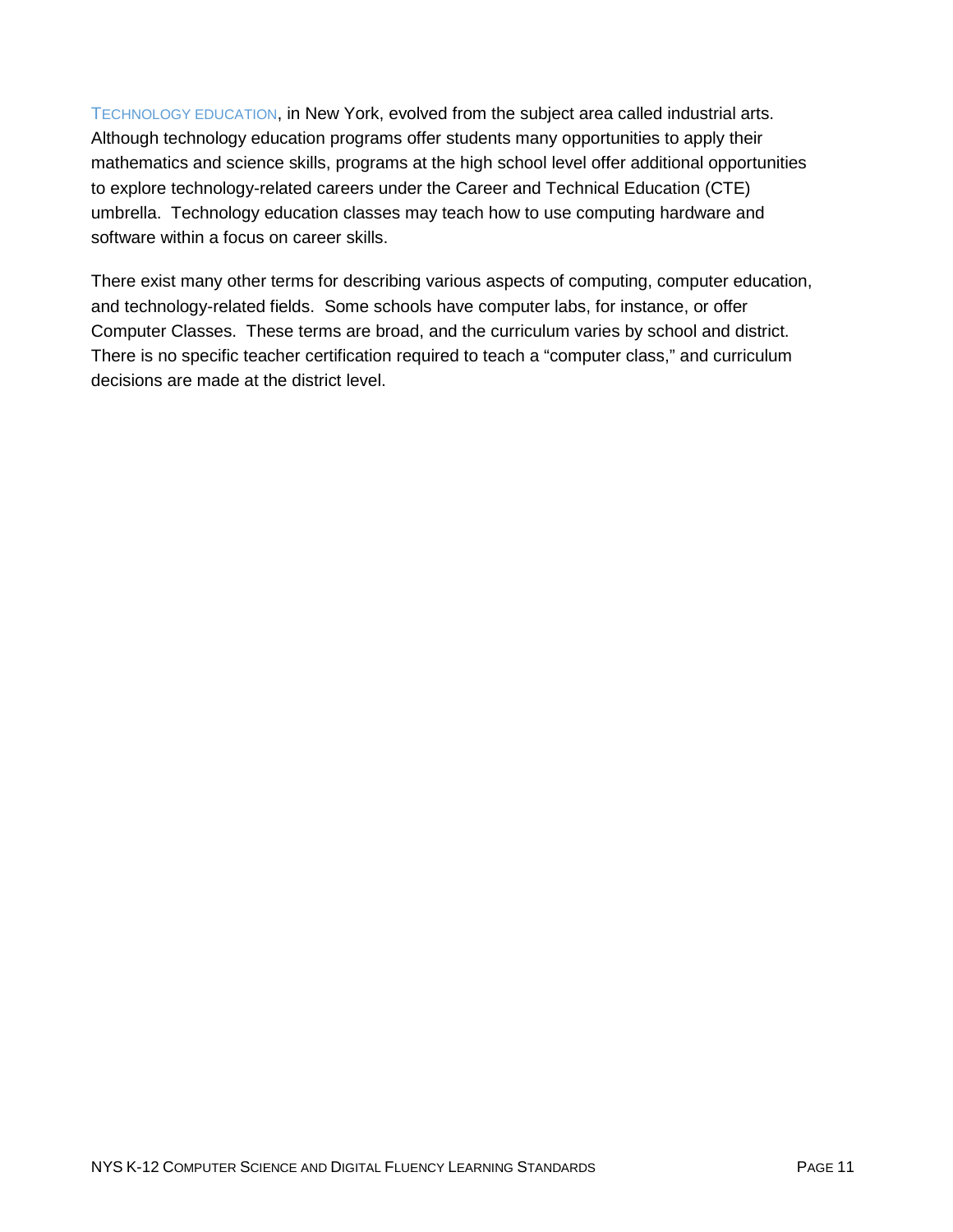# <span id="page-24-0"></span>Organization of the Standards

The NYS K-12 Computer Science and Digital Fluency Standards are organized into five Concepts: Impacts of Computing, Computational Thinking, Networks and Systems Design, Cybersecurity, and Digital Literacy.

Each Concept contains two or more Sub-Concepts. Within the Sub-Concepts are a number of standards. The standards are grouped into grade-bands: K-2, 3-5, 6-8, and 9-12. Students are expected to master the standards by the end of the last year of the grade band (i.e. end of second grade for the K-2 grade band).

| <b>CONCEPT</b>          | <b>SUB-CONCEPTS</b>                    | <b>STANDARDS</b> |
|-------------------------|----------------------------------------|------------------|
| <b>IMPACTS OF</b>       | <b>SOCIETY</b>                         | 1, 2             |
| <b>COMPUTING</b>        | <b>ETHICS</b>                          | 3, 4, 5          |
|                         | <b>ACCESSIBILITY</b>                   | 6                |
|                         | <b>CAREER PATHS</b>                    | 7                |
| <b>COMPUTATIONAL</b>    | <b>MODELING AND SIMULATION</b>         | 1                |
| <b>THINKING</b>         | <b>DATA ANALYSIS AND VISUALIZATION</b> | 2, 3             |
|                         | <b>ABSTRACTION AND DECOMPOSITION</b>   | 4, 5             |
|                         | <b>ALGORITHMS</b>                      | 6, 7, 8          |
|                         | PROGRAMMING                            | 9, 10, 11, 12    |
| <b>NETWORKS AND</b>     | <b>HARDWARE AND SOFTWARE</b>           | 1, 2, 3          |
| <b>SYSTEMS DESIGN</b>   | NETWORKS AND THE INTERNET              | 4, 5             |
| <b>CYBERSECURITY</b>    | <b>RISKS</b>                           | 1                |
|                         | <b>SAFEGUARDS</b>                      | 2, 3, 4          |
|                         | <b>RESPONSE</b>                        | 5                |
| <b>DIGITAL LITERACY</b> | <b>DIGITAL USE</b>                     | 1, 2, 3, 4       |
|                         | <b>DIGITAL CITIZENSHIP</b>             | 5, 6             |

Please note that the organization is *not intended as a sequence*. Concepts, Sub-Concepts, and individual Standards may be taught in any order.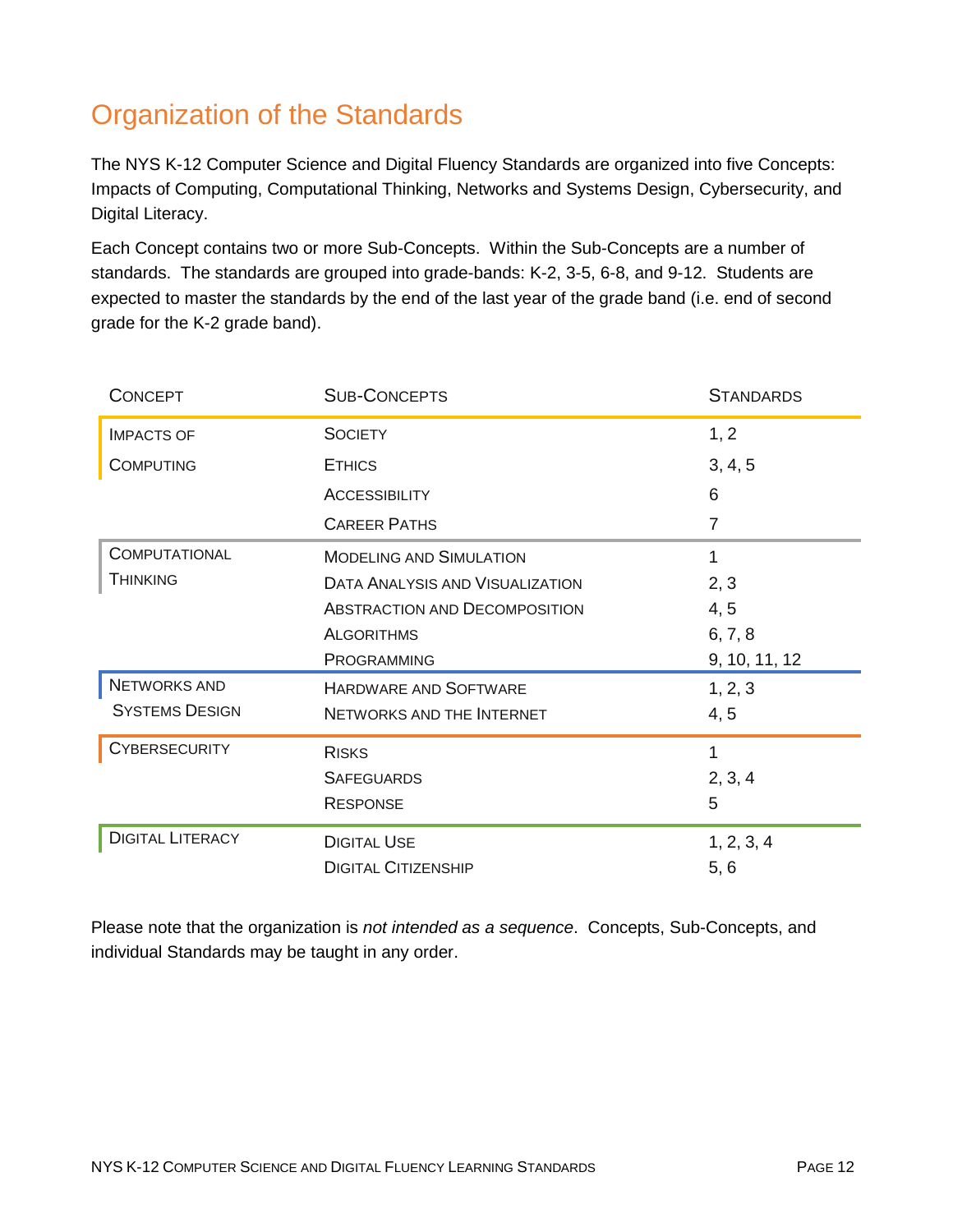# <span id="page-25-0"></span>How to Read the Standards

The standards are identified by grade band, followed by the concept area, and finally the standard number.



Each standard is presented with an additional clarifying statement and one example of a classroom lesson for the standard. Please note that the examples were included to provide additional clarification.

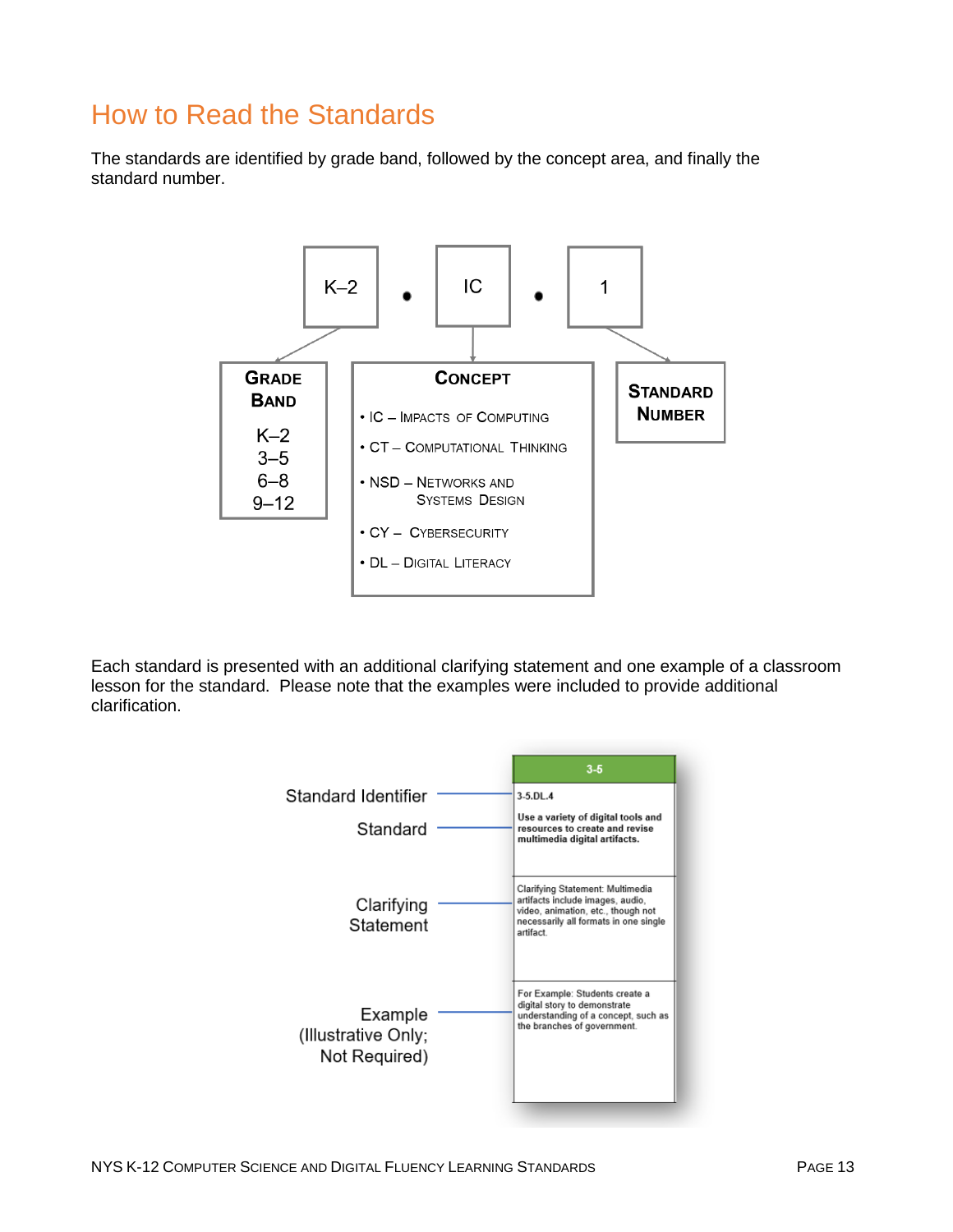### Impacts of Computing

Computing affects many aspects of the world at local, national, and global levels. Individuals and communities influence computing through their behaviors and cultural and social interactions. In turn, computing influences new cultural practices. Informed citizens understand the ethical and social implications of the digital world, including equity and access to computing and computing technologies.

The Impacts of Computing standards promote an understanding of the evolving impact of computing technologies on society through many lenses, including personal, social, cultural, accessibility, legal, economic, and ethical.

<span id="page-26-0"></span>

| <b>Society</b>       | Computing can change or reinforce cultural practices and equity within society. Human social structures that<br>support education, work, and communities have been affected by the ease of communication facilitated by<br>computing. Governments enact laws to influence the impact of computing technologies on society.                                                                                                                                                                         |
|----------------------|----------------------------------------------------------------------------------------------------------------------------------------------------------------------------------------------------------------------------------------------------------------------------------------------------------------------------------------------------------------------------------------------------------------------------------------------------------------------------------------------------|
| <b>Ethics</b>        | Computing is not done in a vacuum. The question of ethics in computing is for both creators and users of<br>technology. If computer scientists and end users do not take into account biases and ethics of what has been<br>built, algorithms and programs may have unintended impacts on societies.                                                                                                                                                                                               |
| <b>Accessibility</b> | The development and design of computing systems needs to take into account the needs and wants of diverse<br>end users and purposefully consider potential perspectives of users with different backgrounds and ability levels.<br>Identifying potential personal bias during the design and implementation process maximizes accessibility in<br>product design, and awareness of professionally accepted accessibility standards helps to evaluate computational<br>artifacts for accessibility. |
| <b>Career Paths</b>  | The increased connectivity between people in different cultures and in different career fields has impacted the<br>variety and types of careers that are possible. There are also many possible career paths within computer science<br>itself, as well as different specialties within each field, that make computer science a broad and encompassing<br>opportunity.                                                                                                                            |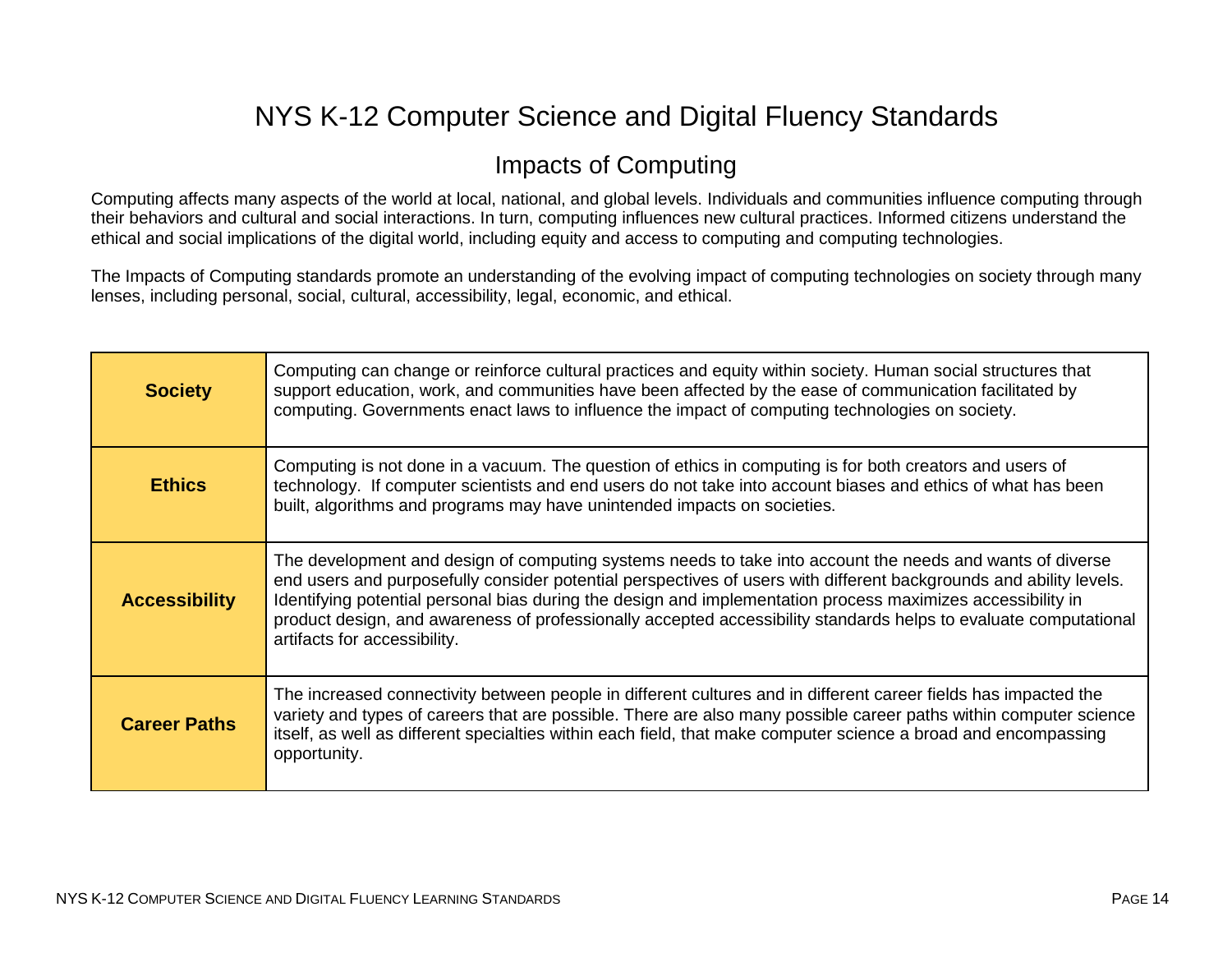# Impacts of Computing

**SOCIETY** 

| $K-2$                                                                                                                                                                                                                                                                                                                                                                                                                         | $3-5$                                                                                                                                                                                                                                                                                          | $6 - 8$                                                                                                                                                                                       | $9 - 12$                                                                                                                                                                                      |
|-------------------------------------------------------------------------------------------------------------------------------------------------------------------------------------------------------------------------------------------------------------------------------------------------------------------------------------------------------------------------------------------------------------------------------|------------------------------------------------------------------------------------------------------------------------------------------------------------------------------------------------------------------------------------------------------------------------------------------------|-----------------------------------------------------------------------------------------------------------------------------------------------------------------------------------------------|-----------------------------------------------------------------------------------------------------------------------------------------------------------------------------------------------|
| <b>K-2.IC.1</b>                                                                                                                                                                                                                                                                                                                                                                                                               | $3 - 5$ .IC.1                                                                                                                                                                                                                                                                                  | 6-8.IC.1                                                                                                                                                                                      | 9-12.IC.1                                                                                                                                                                                     |
| Identify how individuals lived and<br>worked before and after the<br>adoption or implementation<br>of new computing technology.                                                                                                                                                                                                                                                                                               | <b>Describe computing technologies</b><br>that have changed the world, and<br>express how those technologies<br>influence, and are influenced by,<br>cultural practices.                                                                                                                       | <b>Compare and contrast tradeoffs</b><br>associated with computing<br>technologies that affect<br>individuals and society.                                                                    | Evaluate the impact of computing<br>technologies on equity, access,<br>and influence in a global society.                                                                                     |
| Clarifying Statement: The focus<br>should be on how computing<br>technology has changed the way<br>people live and work, including the<br>similarities and differences of a task<br>with or without computing<br>technology.                                                                                                                                                                                                  | <b>Clarifying Statement: The focus</b><br>should be on how computing<br>technologies both influence and are<br>influenced by society and culture.                                                                                                                                              | Clarifying Statement: Topics that<br>could be addressed include, but are<br>not limited to, free speech,<br>communication, and automation.                                                    | Clarifying Statement: The focus<br>should be on how computing<br>technologies can both perpetuate<br>inequalities and help to bring about<br>equity in society.                               |
| For Example: Students could discuss<br>how words and phrases can easily<br>be translated into other languages<br>using computing technology and how   the practices of cultural traditions<br>this is accessible to anyone with an<br>internet connection. Students could<br>then discuss how people would have<br>translated words and phrases from<br>one language to another in the past,<br>without computing technology. | For Example: Students could discuss<br>how technology has influenced<br>communication, relationships, and<br>and customs. Alternatively, students<br>might discuss how technologies,<br>such as GPS systems, have<br>changed how people travel, as well<br>as the way they explore new places. | For Example: Students could identify<br>trade-offs with a new and emerging<br>technology, discussing how the<br>technology could improve<br>convenience, but also impact<br>personal privacy. | For Example: Students could<br>research how better access to<br>information and/or resources affects<br>a population and develop a strategy<br>and/or recommendation to address<br>the issue. |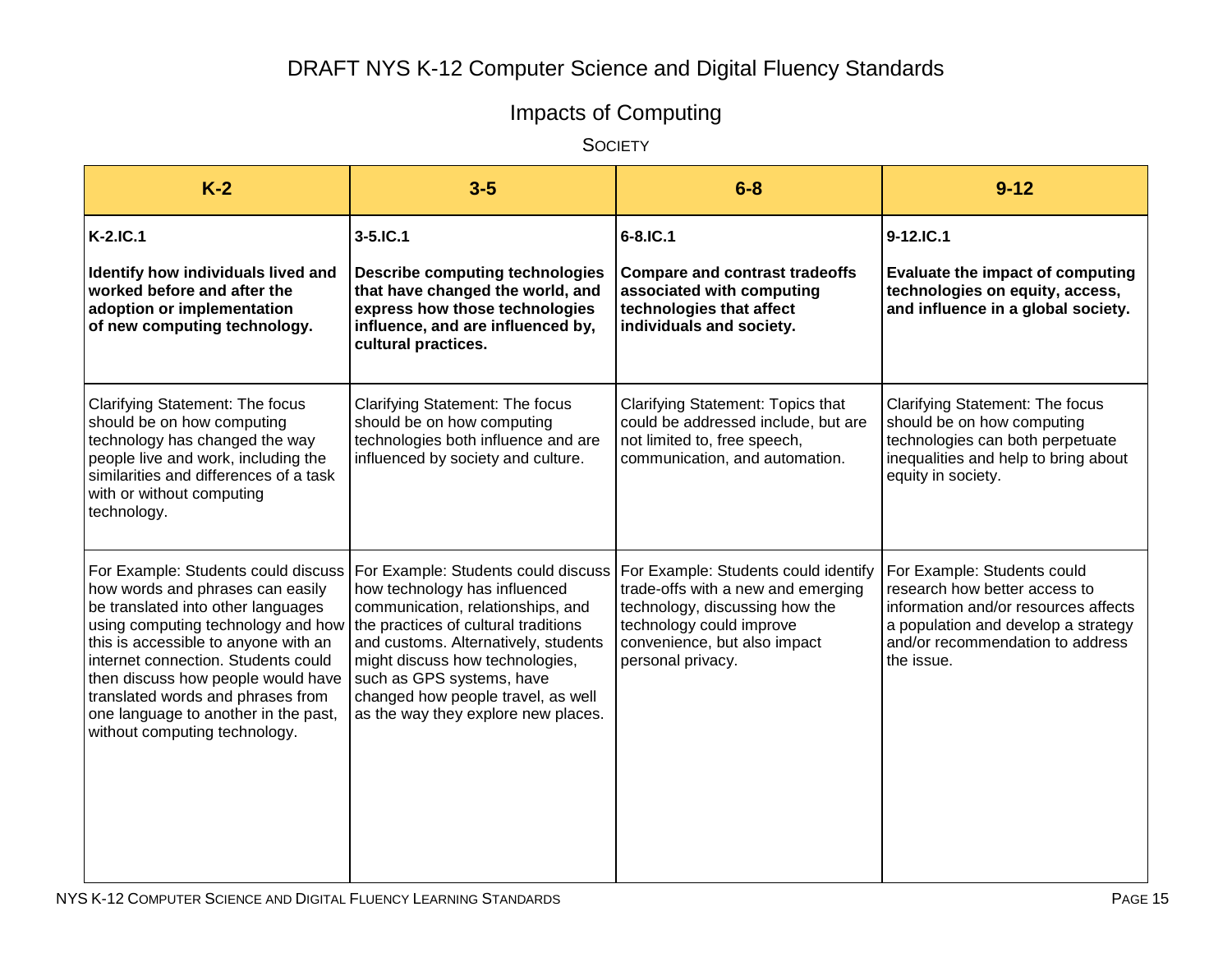# Impacts of Computing

**SOCIETY** 

| $K-2$                                                                                                             | $3-5$                                                                                                                                                                   | $6 - 8$                                                                                                                                                            | $9 - 12$                                                                                                                                                                                                     |
|-------------------------------------------------------------------------------------------------------------------|-------------------------------------------------------------------------------------------------------------------------------------------------------------------------|--------------------------------------------------------------------------------------------------------------------------------------------------------------------|--------------------------------------------------------------------------------------------------------------------------------------------------------------------------------------------------------------|
| $K-2.IC.2$<br>Identify rules related to computing<br>technologies and digital<br>information.                     | $3 - 5$ . IC. 2<br>Explain how laws impact the use<br>of computing technologies and<br>digital information.                                                             | $6 - 8$ . IC. 2<br>Evaluate the impact of laws or<br>regulations on the development<br>and use of computing<br>technologies and digital<br>information.            | $9-12$ .IC.2<br>Debate laws and regulations that<br>impact the development and use<br>of computing technologies and<br>digital information.                                                                  |
| Clarifying Statement: At this level,<br>the focus is on how rules influence<br>computing technologies.            | Clarifying Statement: At this level,<br>the focus is on how laws regulate the<br>use of computing technologies and<br>what might happen if those laws did<br>not exist. | Clarifying Statement: At this level,<br>the focus is on the potential<br>consequences of laws related to<br>computing technologies.                                | Clarifying Statement: At this level,<br>the focus is on developing and<br>defending a claim about how a<br>specific law related to computing<br>technologies impacts different<br>stakeholders.              |
| For Example: Explain how rules<br>impact the use of computing<br>technologies (ex. don't share your<br>password). | For Example: Students could explain<br>how government regulation of the<br>internet affects people's access to<br>information.                                          | For Example: Students could<br>research how laws protect<br>intellectual property rights of digital<br>materials and how those laws<br>changed the music industry. | For Example: Students could write a<br>persuasive essay about a legal<br>dilemma related to an individual's<br>right to privacy being at odds with<br>the safety, security, or well-being of<br>a community. |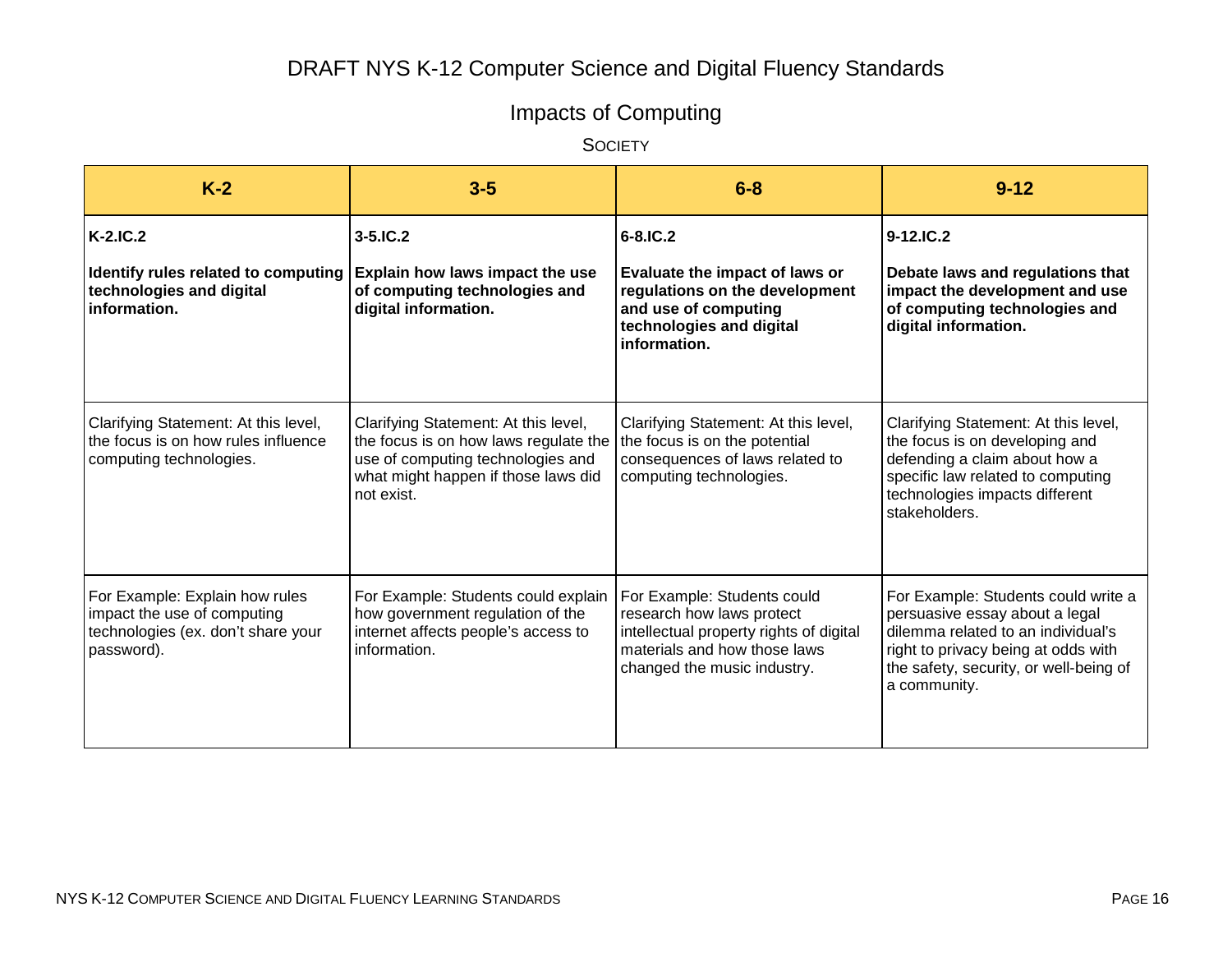# Impacts of Computing

**ETHICS** 

| $K-2$                                                                                                                                                                                                    | $3-5$                                                                                                                                                                                                     | $6 - 8$                                                                                                                                                               | $9 - 12$                                                                                                                                               |
|----------------------------------------------------------------------------------------------------------------------------------------------------------------------------------------------------------|-----------------------------------------------------------------------------------------------------------------------------------------------------------------------------------------------------------|-----------------------------------------------------------------------------------------------------------------------------------------------------------------------|--------------------------------------------------------------------------------------------------------------------------------------------------------|
| $K-2.IC.3$                                                                                                                                                                                               | $3 - 5$ . IC. $3$                                                                                                                                                                                         | $6 - 8$ , IC.3                                                                                                                                                        | $9 - 12$ , IC, 3                                                                                                                                       |
| Identify computing technologies<br>in the world around us.                                                                                                                                               | <b>Explain current events that</b><br>involve computing technologies.                                                                                                                                     | Identify and discuss issues of<br>ethics surrounding computing<br>technologies and current events.                                                                    | Debate issues of ethics related to<br>real world computing<br>technologies.                                                                            |
| <b>Clarifying Statement: Computing</b><br>technologies can be identified<br>through personal experience or<br>through text/media presented in<br>class.                                                  | <b>Clarifying Statement:</b><br>Explanations should be grade level<br>appropriate to ensure<br>understanding of current events<br>and the related computing<br>technologies.                              | Clarifying Statement: At this level,<br>students may require teacher<br>support to discuss the possible<br>ethical implications of computing<br>technologies.         | Clarifying Statement: The focus is<br>on developing and defending a<br>claim about a specific ethical<br>dilemma related to computing<br>technologies. |
| For Example: A teacher might keep<br>a class log of all the different<br>computing technologies that they<br>use, see, or read about throughout<br>one school day and compare it to<br>other classrooms. | For Example: Students might read<br>an informational text about an<br>interdisciplinary topic and be able to<br>explain the connection with<br>computing technologies that were<br>presented in the text. | For Example: A teacher might have<br>students find current articles about<br>computing technologies and<br>discuss them in terms of ethical<br>decisions and actions. | For Example: Students might<br>develop and present an argument<br>related to the ethical<br>responsibilities of technology<br>companies.               |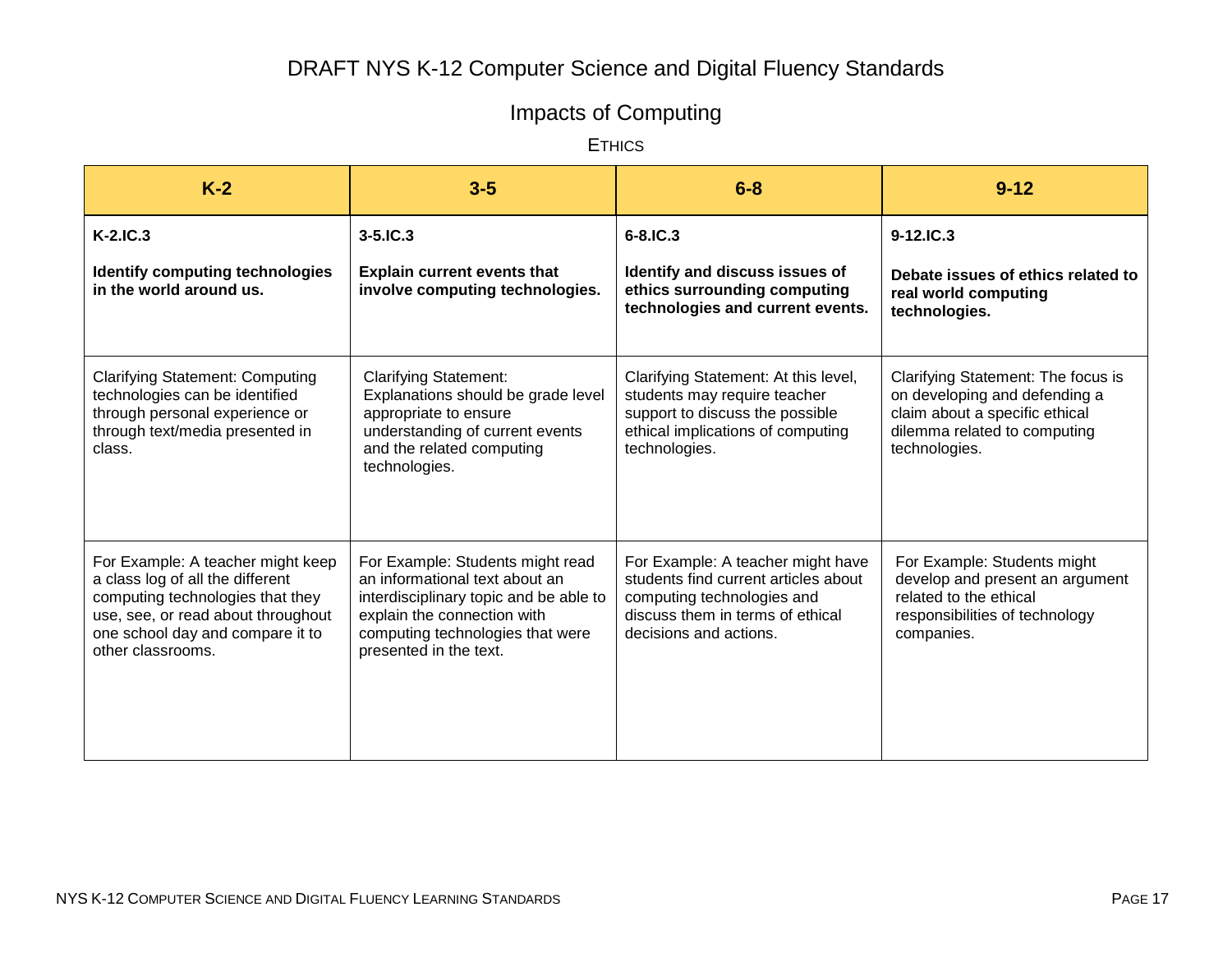# Impacts of Computing

**ETHICS** 

| $K-2$                                                                                                                                                                                      | $3-5$                                                                                                                                                                   | $6 - 8$                                                                                                                                                                                                                                                                               | $9 - 12$                                                                                                                                                                                                                                                                                                                                                                           |
|--------------------------------------------------------------------------------------------------------------------------------------------------------------------------------------------|-------------------------------------------------------------------------------------------------------------------------------------------------------------------------|---------------------------------------------------------------------------------------------------------------------------------------------------------------------------------------------------------------------------------------------------------------------------------------|------------------------------------------------------------------------------------------------------------------------------------------------------------------------------------------------------------------------------------------------------------------------------------------------------------------------------------------------------------------------------------|
| $K-2.IC.4$                                                                                                                                                                                 | $3 - 5$ . IC. 4                                                                                                                                                         | 6-8.IC.4                                                                                                                                                                                                                                                                              | 9-12.IC.4                                                                                                                                                                                                                                                                                                                                                                          |
| Compare the ideas of public and<br>private places and public and<br>private information.                                                                                                   | Explain who has access to data<br>in different digital spaces.                                                                                                          | Identify and discuss issues of<br>ethics related to the collection<br>and use of data with different<br>computing technologies.                                                                                                                                                       | Assess personal and societal<br>trade-offs related to computing<br>technologies and privacy.                                                                                                                                                                                                                                                                                       |
| Clarifying Statement: Physical and<br>digital spaces may be public, semi-<br>public, or private.                                                                                           | Clarifying Statement: The focus is<br>on identifying different groups who<br>might have access to data stored or<br>posted in different places, including<br>companies. | Clarifying Statement: The focus is<br>on exploring the ethics of data<br>collection, biases in the data<br>collection, and use by different<br>stakeholders for a range of<br>purposes.                                                                                               | Clarifying Statement: The focus is<br>on discussing the personal and<br>societal benefits and drawbacks of<br>different types of data collection<br>and use, in terms of ethics, policy,<br>and culture.                                                                                                                                                                           |
| For Example: Students could<br>describe where a parent could help<br>them post a picture that they want<br>anyone to see, only family to see,<br>or that they don't want anyone to<br>see. | For Example: Students could<br>explain that things posted to online<br>accounts can be accessed by<br>"friends" and "strangers" that they<br>share data with.           | For Example: Students could<br>describe how facial recognition<br>surveillance video is used in a store<br>to track customers for security or<br>information about purchase habits.<br>Students might discuss who owns<br>that data and what it is acceptable<br>to do with the data. | For Example: Students could<br>discuss the monitoring of road<br>traffic. They might discuss the<br>trade-offs: changing signals in real<br>time to improve road efficiency and<br>safety versus concerns around<br>consent for personal data collection<br>and potential sharing of personal<br>data with other agencies like the<br>police department or insurance<br>companies. |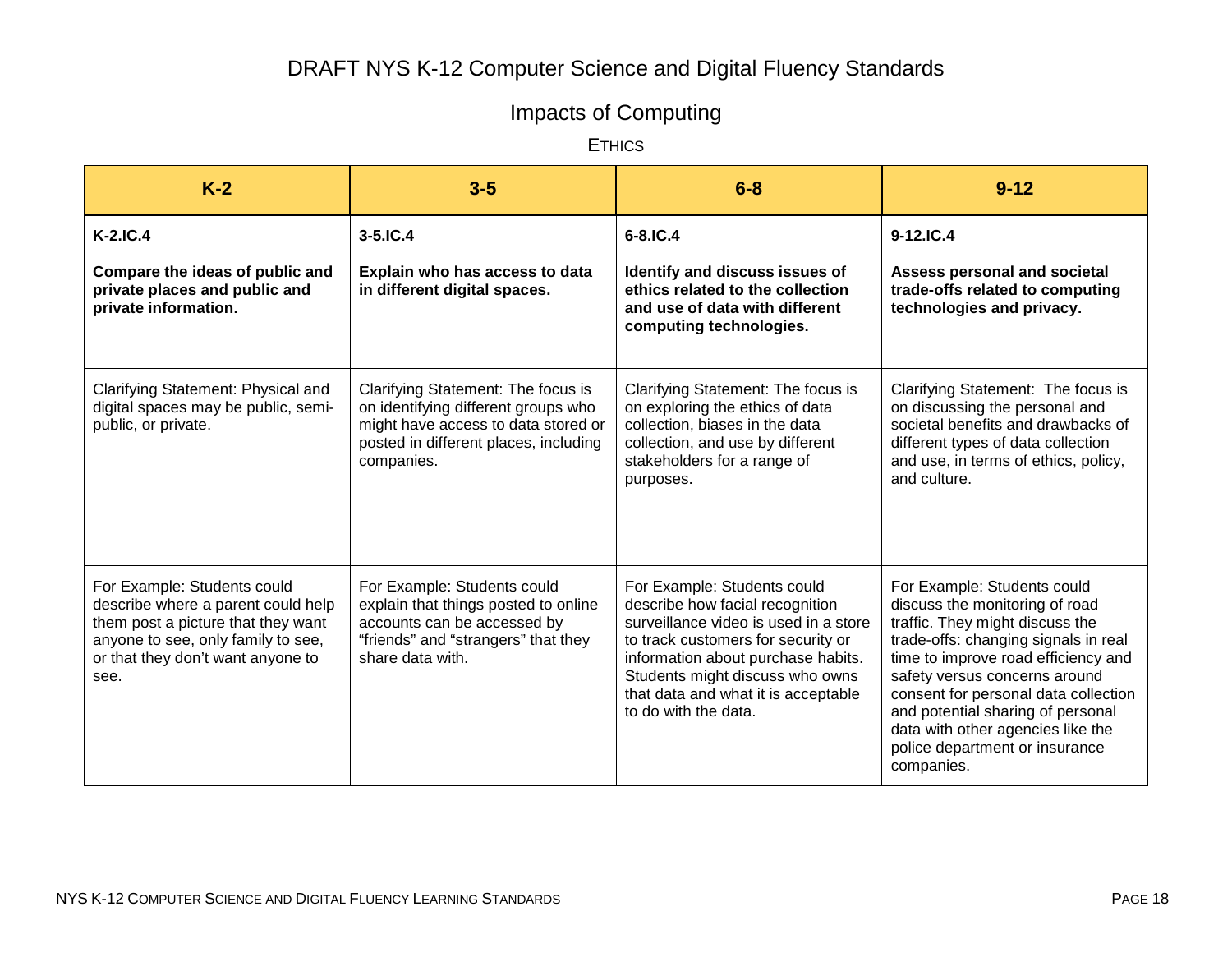# Impacts of Computing

**ETHICS** 

| $K-2$                                                                                                                                                                                                                                                                                                                                                             | $3-5$                                                                                                                                                                                                                                                                                                                    | $6 - 8$                                                                                                                                                                                                                                                                                                                                                                                                                                                                | $9 - 12$                                                                                                                                                                                                                                                                                                                                             |
|-------------------------------------------------------------------------------------------------------------------------------------------------------------------------------------------------------------------------------------------------------------------------------------------------------------------------------------------------------------------|--------------------------------------------------------------------------------------------------------------------------------------------------------------------------------------------------------------------------------------------------------------------------------------------------------------------------|------------------------------------------------------------------------------------------------------------------------------------------------------------------------------------------------------------------------------------------------------------------------------------------------------------------------------------------------------------------------------------------------------------------------------------------------------------------------|------------------------------------------------------------------------------------------------------------------------------------------------------------------------------------------------------------------------------------------------------------------------------------------------------------------------------------------------------|
| K-2.IC.5                                                                                                                                                                                                                                                                                                                                                          | $3 - 5$ . IC. $5$                                                                                                                                                                                                                                                                                                        | $6 - 8$ . IC. 5                                                                                                                                                                                                                                                                                                                                                                                                                                                        | 9-12.IC.5                                                                                                                                                                                                                                                                                                                                            |
| <b>Explain how computer decision</b><br>making is used in daily life.                                                                                                                                                                                                                                                                                             | <b>Explain how computer systems</b><br>play a role in human decision-<br>making                                                                                                                                                                                                                                          | Analyze potential sources of bias<br>that could be introduced to<br>complex computer systems and<br>the potential impact of these<br>biases on individuals.                                                                                                                                                                                                                                                                                                            | Describe ways that complex<br>computer systems can be<br>designed for inclusivity and to<br>mitigate unintended<br>consequences.                                                                                                                                                                                                                     |
| Clarifying Statement: The focus is<br>on identifying AI and understanding<br>that it is a branch of computing<br>technology.                                                                                                                                                                                                                                      | Clarifying Statement: The focus is<br>on explaining a range of ways that<br>humans interact with AI to make<br>decisions.                                                                                                                                                                                                | Clarifying Statement: The focus is<br>on understanding different factors<br>that introduce bias into an AI<br>system and how those biases affect<br>people.                                                                                                                                                                                                                                                                                                            | Clarifying Statement: The focus is<br>on applying an understanding of<br>bias and ethical design in order to<br>make recommendations for<br>designing with inclusivity and social<br>good in mind.                                                                                                                                                   |
| For Example: Students could name<br>three characteristics for their<br>perfect pet, and based on the<br>combination of those variables, a<br>"perfect pet" would be suggested by<br>the teacher. The teacher might lead<br>a discussion about how the<br>computers make decisions by<br>comparing information given to<br>determine the best result or<br>answer. | For Example: Students could<br>discuss how recommendation<br>algorithms influence what people<br>select on video and music websites<br>and applications. Alternatively,<br>students could discuss AI that is<br>designed to help professionals<br>make decisions like algorithms that<br>help doctors diagnose patients. | For Example: Students could argue<br>that facial recognition software that<br>works better for certain skin tones<br>was likely developed with a<br>homogeneous testing group and<br>could be improved by sampling a<br>more diverse population.<br>Alternatively, Students could use a<br>search engine to search images<br>and search on the word "grandma"<br>and discuss whether the results of<br>the images are expected,<br>representative, in what way biased. | For Example: Students might<br>consider the ethical and social<br>implications of police departments<br>using artificial intelligence to identify<br>and respond to potential criminal<br>activity. Then make<br>recommendations for how to make<br>such a tool increase equity in<br>policing and mitigate unintended<br>bias caused by the system. |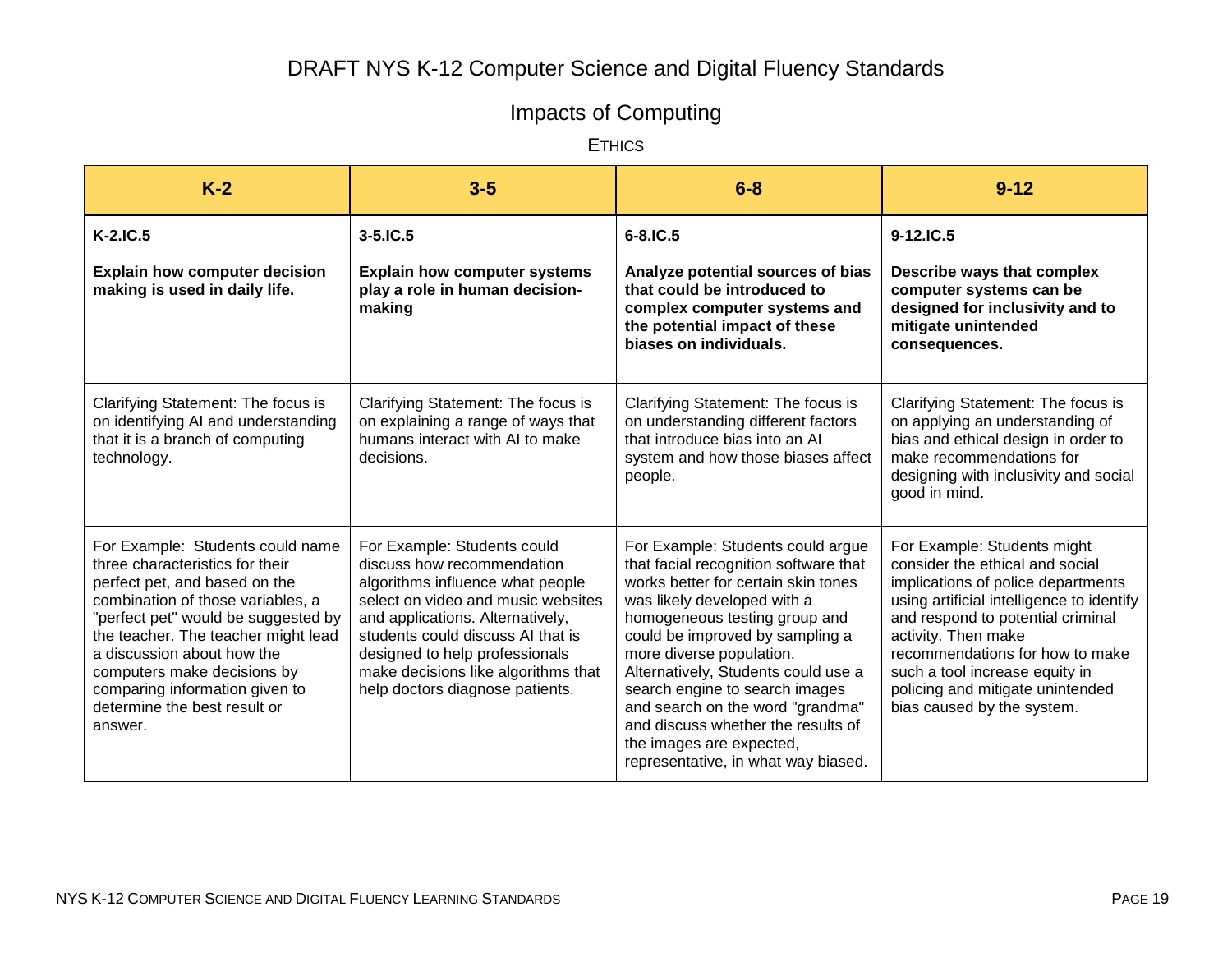# Impacts of Computing

**ACCESSIBILITY** 

| $K-2$                                                                                                                                                                                                                                                | $3-5$                                                                                                                                                                                                                                                   | $6 - 8$                                                                                                                                                                                                                                                               | $9 - 12$                                                                                                                                                                                                             |
|------------------------------------------------------------------------------------------------------------------------------------------------------------------------------------------------------------------------------------------------------|---------------------------------------------------------------------------------------------------------------------------------------------------------------------------------------------------------------------------------------------------------|-----------------------------------------------------------------------------------------------------------------------------------------------------------------------------------------------------------------------------------------------------------------------|----------------------------------------------------------------------------------------------------------------------------------------------------------------------------------------------------------------------|
| $K-2.IC.6$<br>Identify factors that make a<br>computing device or software<br>application easier or more<br>difficult to use.                                                                                                                        | $3-5$ .IC.6<br>Identify ways to improve the<br>accessibility and usability of a<br>computing device or software<br>application for the diverse needs<br>and wants of users.                                                                             | 6-8.IC.6<br>Assess the accessibility of a<br>computing device or software<br>application in terms of user<br>needs.                                                                                                                                                   | 9-12.IC.6<br><b>Create accessible computational</b><br>artifacts that meet standard<br>compliance requirements or<br>otherwise meet the needs of<br>users with disabilities.                                         |
| Clarifying Statement: The focus is<br>on identifying in general terms that<br>developers of computing devices<br>and software make design<br>decisions that affect product users.                                                                    | Clarifying Statement: The focus is<br>on identifying the needs and wants<br>of diverse end users and<br>purposefully considering potential<br>perspectives of users with different<br>backgrounds, ability levels, points<br>of view, and disabilities. | Clarifying Statement: The focus is<br>on testing and discussing the<br>usability and accessibility of various<br>technology tools (e.g., apps,<br>games, and devices) with teacher<br>guidance.                                                                       | Clarifying Statement: At this level,<br>considering accessibility becomes<br>part of the design process and<br>awareness of professionally<br>accepted accessibility standards.                                      |
| For Example: Students might<br>compare a travel keyboard with a<br>standard keyboard and note that<br>one is easier to carry around but<br>difficult to type with, while the other<br>might be easier to type with but<br>difficult pack into a bag. | For Example: Students could use<br>both text and speech when they<br>create and convey information in a<br>game that they program. Students<br>might make recommendations for<br>making an app easier to navigate.                                      | For Example: Students might notice<br>that allowing a user to change font<br>sizes and colors will not only make<br>an interface usable for people with<br>low vision but also benefits users in<br>various situations, such as in bright<br>daylight or a dark room. | For Example: Students could make<br>sure that a website they are<br>designing is ADA compliant.<br>Students might consider the needs<br>of users with learning disabilities<br>when designing an educational<br>app. |
|                                                                                                                                                                                                                                                      |                                                                                                                                                                                                                                                         |                                                                                                                                                                                                                                                                       |                                                                                                                                                                                                                      |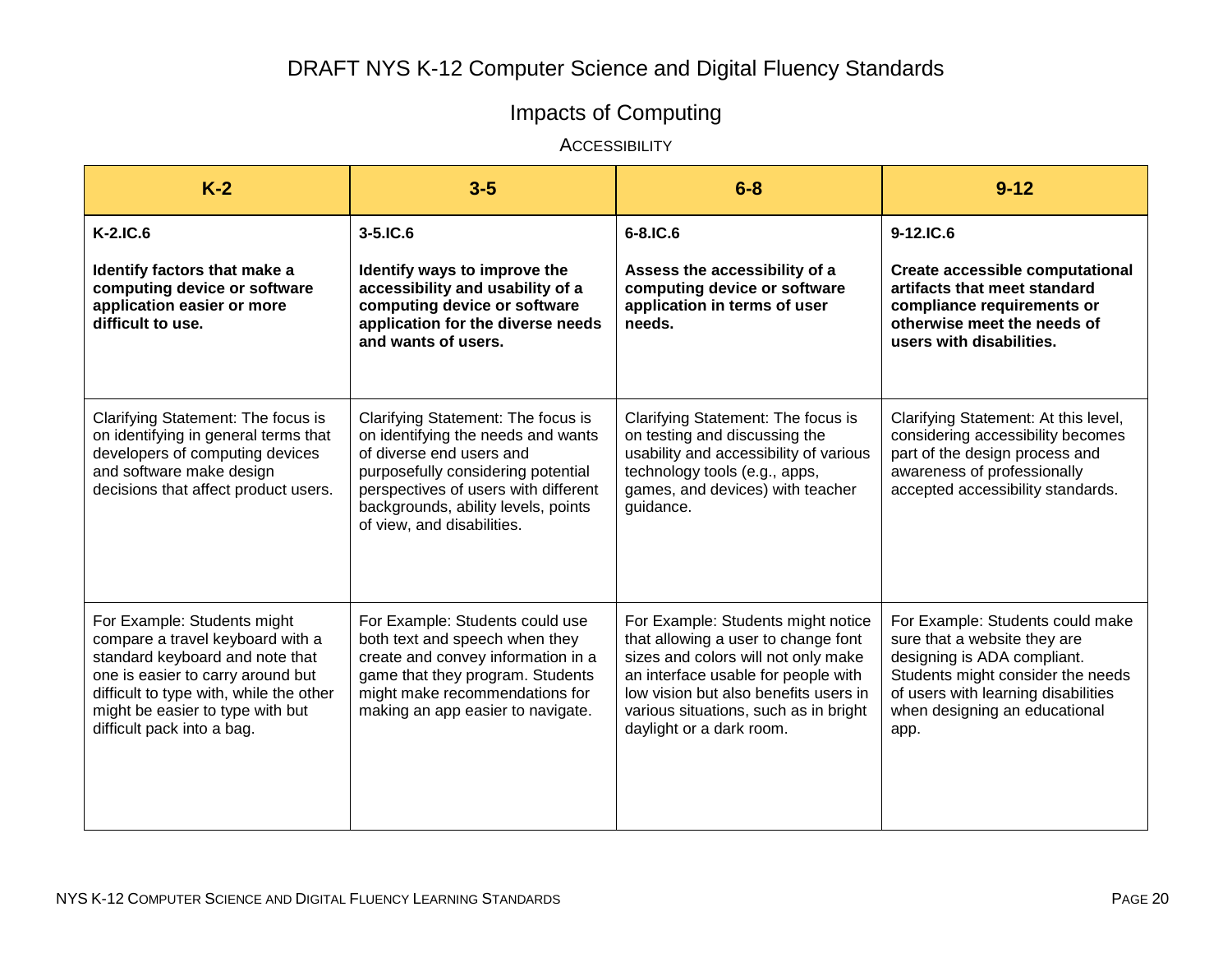# Impacts of Computing

CAREER PATHS

| $K-2$                                                                                                                                                                                            | $3-5$                                                                                                                                                                                                                                      | $6 - 8$                                                                                                                                                                                | $9 - 12$                                                                                                                                                              |
|--------------------------------------------------------------------------------------------------------------------------------------------------------------------------------------------------|--------------------------------------------------------------------------------------------------------------------------------------------------------------------------------------------------------------------------------------------|----------------------------------------------------------------------------------------------------------------------------------------------------------------------------------------|-----------------------------------------------------------------------------------------------------------------------------------------------------------------------|
| $K-2.IC.7$                                                                                                                                                                                       | $3 - 5$ .IC.7                                                                                                                                                                                                                              | 6-8.IC.7                                                                                                                                                                               | 9-12.IC.7                                                                                                                                                             |
| Identify a diverse range of roles<br>in computer science.                                                                                                                                        | Identify a diverse range of role<br>models in computer science.                                                                                                                                                                            | <b>Explore a range of computer</b><br>science-related career paths                                                                                                                     | Investigate the use of computer<br>science in multiple fields                                                                                                         |
| Clarifying Statement: The focus is<br>not just on the roles in computer<br>science, but also the skills and<br>practices that are necessary for<br>careers in that field.                        | Clarifying Statement: The emphasis<br>of this standard is the opportunity to<br>personally identify with a range<br>people in fields related to<br>computing technologies.                                                                 | Clarifying Statement: At this level,<br>the focus is on building awareness<br>of the many different computer<br>science-related careers.                                               | Clarifying Statement: At this level,<br>the focus is on making connections<br>between computer science and the<br>fields of interest of individual<br>students.       |
| For Example: Students could take<br>on the role of "programmer" during<br>computer science lessons. A<br>teacher might emphasize that<br>programmers collaborate to solve<br>problems with code. | For Example: A teacher might<br>provide leveled articles for students<br>to read about people in computer<br>science that reflect diversity in<br>race/ethnicity, gender, disability,<br>sexual orientation, and other<br>characteristics. | For Example: A teacher might<br>spotlight different careers and then<br>have students develop a mind map<br>for the classroom wall that connects<br>all the different career pathways. | For Example: A student interested<br>in fashion design could conduct<br>interviews and do research to find<br>out how computer science<br>intersects with that field. |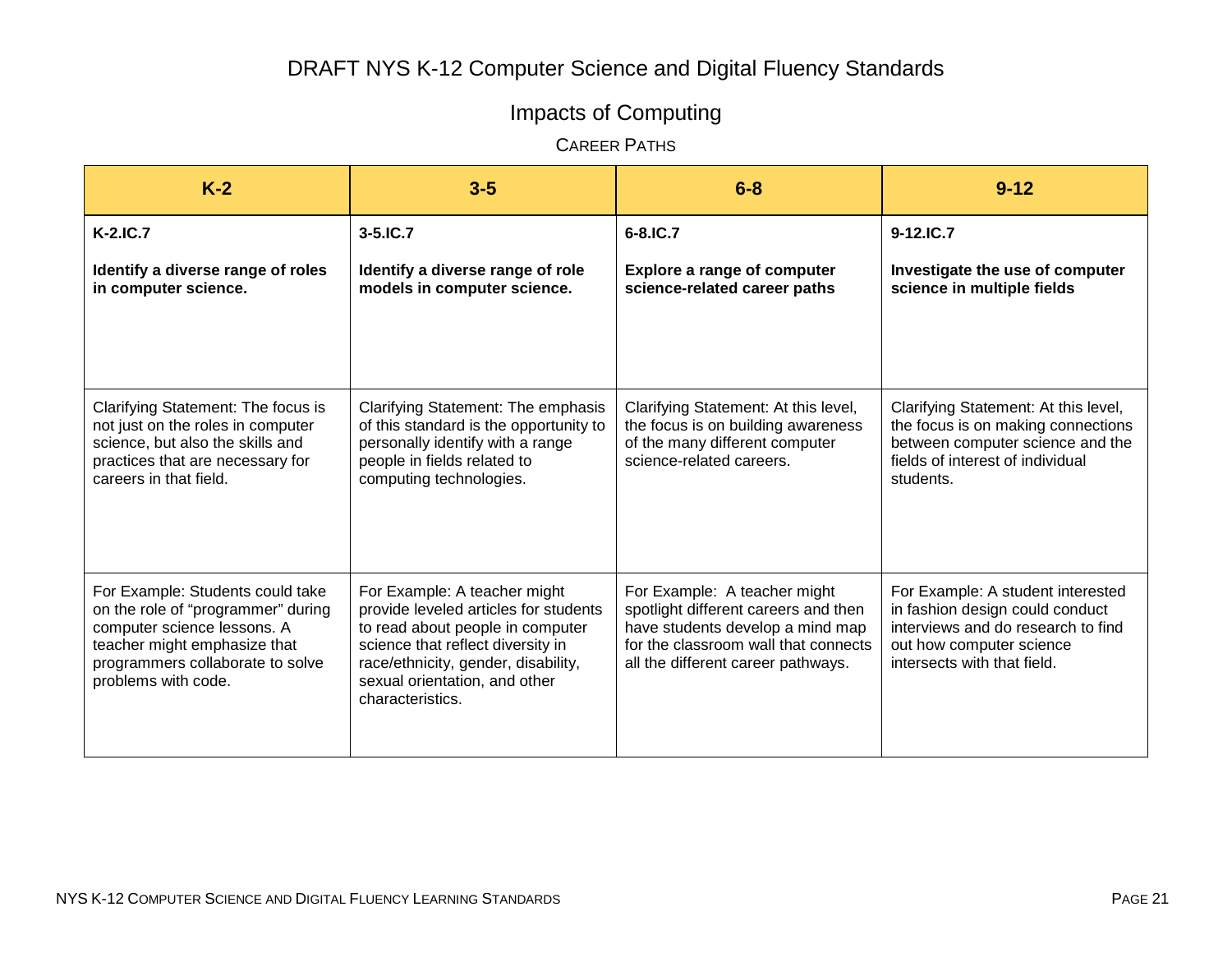### Computational Thinking

Computational thinking involves thinking about and solving problems in ways that can be carried out by a computer. Computational thinking not only underpins all theory and application of computer science, but also influences many other subject areas. Computational thinking includes both core *concepts*, such as algorithms and variables, and core *practices*, such as abstraction, decomposition, data analysis, modeling, and simulation, that are vital not only to the design and development of computer programs but also to the strategic use of computational power to solve problems across disciplines.

The process of creating meaningful and efficient solutions, often done in collaboration with others, typically involves these steps: defining the problem, breaking apart large problems into smaller ones, recombining existing solutions, analyzing different solutions, using data to inform new potential solutions, and looking at information in new ways to develop innovative solutions.

Computational thinking plays an important role in supporting the creation of solutions to problems, both large and small. Algorithms, programs, simulations, and data are essential to all computing systems, empowering people to communicate and collaborate with others around the world. The standards promote development of foundational skills, knowledge, and experience to solve problems by creating solutions that utilize computational thinking concepts and practices.

| <b>Modeling and</b><br><b>Simulation</b>         | Modeling is the process of representing a system to allow one to observe, understand, or simulate it. Models can be used to<br>simulate real world phenomena that are not easy to observe or reproduce, and often generate simulated data that can further<br>understanding of the system or make predictions.                                                                                                                                                                                                                                                                                                          |
|--------------------------------------------------|-------------------------------------------------------------------------------------------------------------------------------------------------------------------------------------------------------------------------------------------------------------------------------------------------------------------------------------------------------------------------------------------------------------------------------------------------------------------------------------------------------------------------------------------------------------------------------------------------------------------------|
| <b>Data Analysis and</b><br><b>Visualization</b> | Data analysis is the process of cleaning, transforming, organizing, clustering, and categorizing data to discover useful<br>information, draw conclusions, and aid in making decisions. Data can be visualized in a variety of ways (including graphs and<br>charts) to aid in and communicate the results of the analysis.                                                                                                                                                                                                                                                                                             |
| <b>Abstraction and</b><br><b>Decomposition</b>   | Abstraction is the process of reducing complexity by focusing on key elements. The study of a complicated system often starts<br>by simplifying it and addressing just the most important parts. Complex computer programs also rely on abstraction to isolate<br>particular routines or tasks, especially if those tasks are common. A programmer can then call on that routine, often written by<br>others, without needing to understand its details. Decomposition is the process of strategically breaking complicated problems<br>or tasks into smaller parts that are simpler to understand, program, and debug. |
| <b>Algorithms</b>                                | An algorithm is a sequence of steps designed to accomplish a specific task. Algorithms can be translated into programs, or<br>code, to provide instructions for computing devices. Algorithms are central to programming.                                                                                                                                                                                                                                                                                                                                                                                               |
| <b>Programming</b>                               | Programming is the process of designing and developing code to perform a specific task. It includes the transformation of an<br>algorithm into a specific language that a computer can read and execute, testing code under controlled conditions to ensure its<br>accuracy, debugging the code to resolve errors, and producing documentation both for end users to understand how to use the<br>program and for other developers to assist in following the logic within the program.                                                                                                                                 |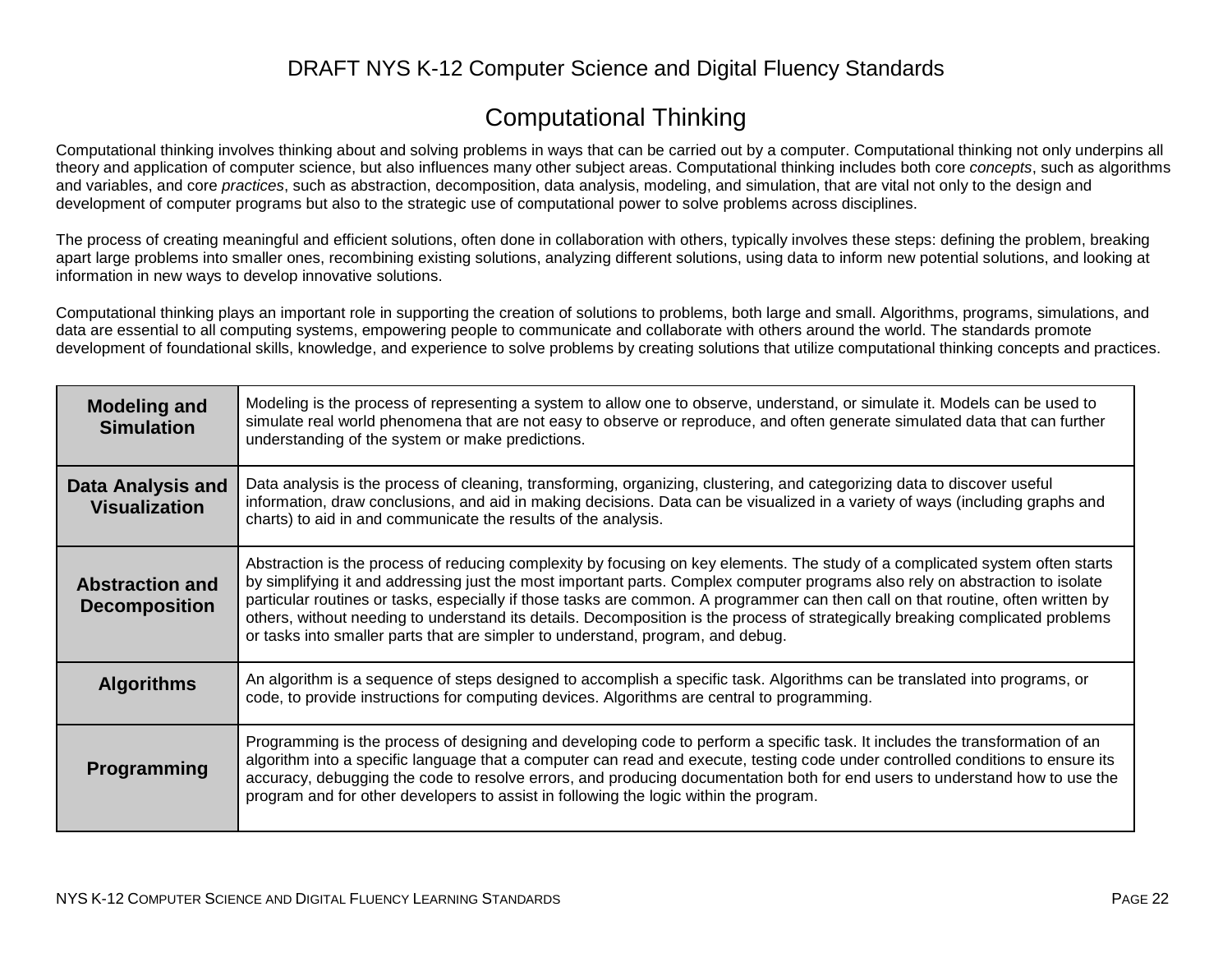# Computational Thinking

MODELING AND SIMULATION

| $K-2$                                                                                                                                                                        | $3 - 5$                                                                                                                                                                                                                                                                                        | $6 - 8$                                                                                                                                                                                             | $9 - 12$                                                                                                                                                                                             |
|------------------------------------------------------------------------------------------------------------------------------------------------------------------------------|------------------------------------------------------------------------------------------------------------------------------------------------------------------------------------------------------------------------------------------------------------------------------------------------|-----------------------------------------------------------------------------------------------------------------------------------------------------------------------------------------------------|------------------------------------------------------------------------------------------------------------------------------------------------------------------------------------------------------|
| <b>K-2.CT.1</b>                                                                                                                                                              | 3-5.CT.1                                                                                                                                                                                                                                                                                       | 6-8.CT.1                                                                                                                                                                                            | 9-12.CT.1                                                                                                                                                                                            |
| Recognize and extend a pattern<br>that exists in a natural or<br>designed model.                                                                                             | Develop a model of a system that<br>shows changes in output when<br>there are changes in inputs.                                                                                                                                                                                               | <b>Compare the results of</b><br>alternative models or simulations<br>to determine and evaluate how<br>the input data and assumptions<br>change the results.                                        | Create a simple digital model that<br>makes predictions of outcomes.                                                                                                                                 |
| Clarifying Statement: The emphasis<br>is on learning about observed<br>patterns in an existing model and<br>then using that information to<br>extend parts of the model.     | Clarifying Statement: The emphasis<br>is on understanding, at a<br>conceptual level, that models or<br>simulations can be created to<br>respond to deliberate changes in<br>inputs.                                                                                                            | Clarifying Statement: The focus is<br>on understanding that models or<br>simulations are limited by the data<br>that they use, rather than<br>understanding specifically how they<br>use that data. | Clarifying Statement: Students will<br>use data to build alternative<br>numerical models that can best<br>represent a data set.                                                                      |
| For Example: Students could start<br>with a shape made of four tangram<br>manipulatives and extend the<br>pattern to create a continuous<br>mosaic using the combined shape. | For Example: Students could use<br>the movement of a rope to simulate<br>a sound wave and then explain<br>what happens (in terms of pitch) if<br>they slow down (lower pitch) or<br>speed up (higher pitch) the<br>oscillations modeled by the<br>simulation of sound waves using the<br>rope. | For Example: Students could<br>compare the accuracy of weather<br>models based on research of the<br>inputs.                                                                                        | For Example: Students collect data<br>and use graphing software to create<br>a linear graph, logarithmic graph,<br>and polynomial graph to determine<br>which best addresses the required<br>output. |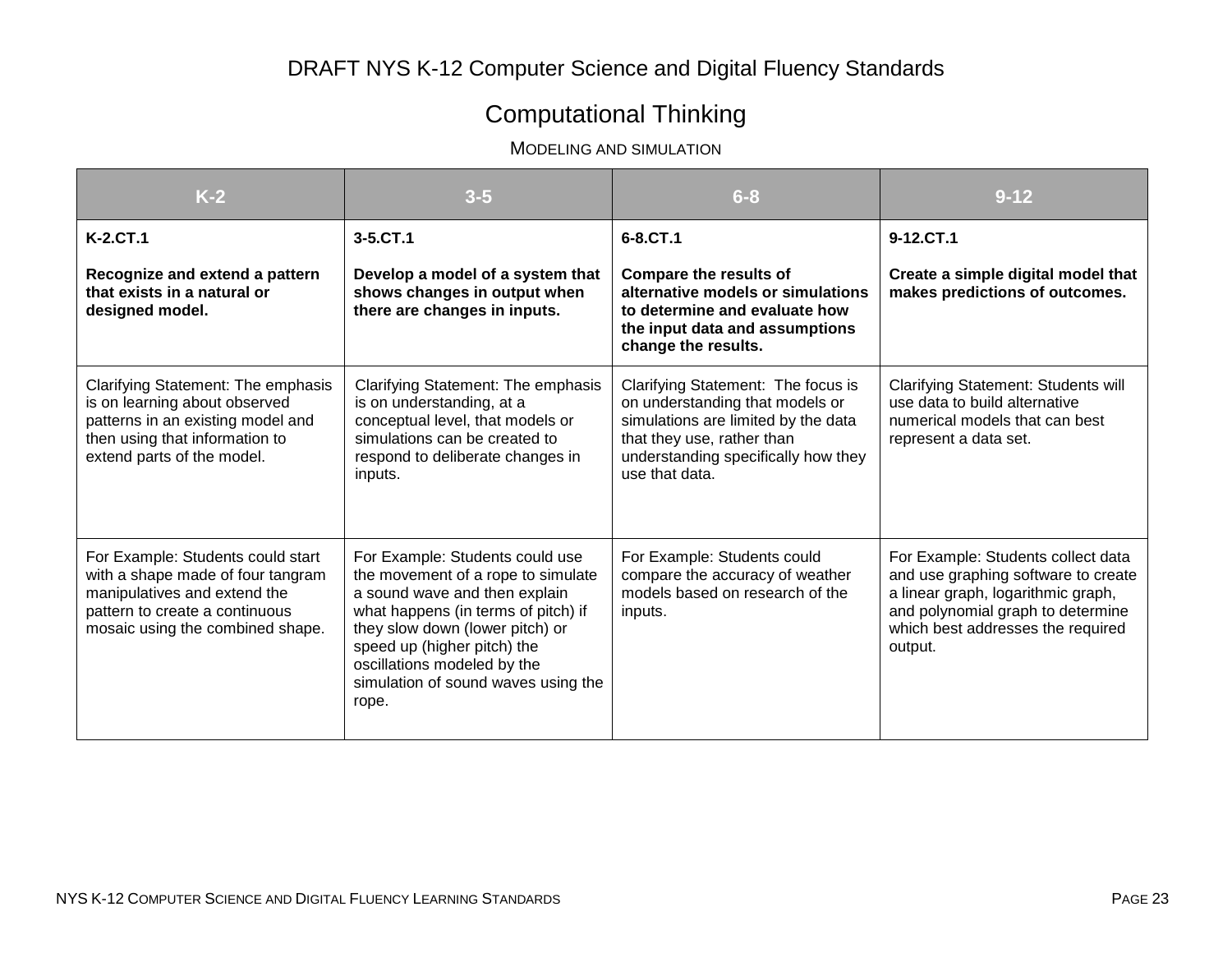# Computational Thinking

### DATA ANALYSIS AND VISUALIZATION

| $K-2$ | $3 - 5$                                                                                                                          | $6 - 8$                                                                                                                                                                                                                                                                | $9 - 12$                                                                                                                                                                                                                                                                                                                                                                            |
|-------|----------------------------------------------------------------------------------------------------------------------------------|------------------------------------------------------------------------------------------------------------------------------------------------------------------------------------------------------------------------------------------------------------------------|-------------------------------------------------------------------------------------------------------------------------------------------------------------------------------------------------------------------------------------------------------------------------------------------------------------------------------------------------------------------------------------|
|       | 3-5.CT.2                                                                                                                         | 6-8.CT.2                                                                                                                                                                                                                                                               | 9-12.CT.2                                                                                                                                                                                                                                                                                                                                                                           |
|       | Collect digital data related to a<br>real-life question or need.                                                                 | Collect and use digital data in a<br>computational artifact.                                                                                                                                                                                                           | <b>Collect data from multiple</b><br>sources for use in a<br>computational artifact.                                                                                                                                                                                                                                                                                                |
|       | <b>Clarifying Statement: Students</b><br>should consider using digital tools<br>to collect and organize multiple data<br>points. | Clarifying Statement: Emphasis is<br>on designing and following<br>collection protocols. Data sources<br>include, but are not limited to<br>sensors, surveys, and polls.                                                                                               | Clarifying Statement: Emphasis is<br>on designing and following<br>collection protocols. Data sources<br>include, but are not limited to<br>sensors, web or database scrapers,<br>and human input.                                                                                                                                                                                  |
|       | For Example: Students could create<br>a classroom poll or survey using<br>digital tools and report the results to<br>the class.  | For Example: Students could collect<br>temperature data with a sensor and<br>distribute a digital form to<br>community members for a<br>community planning project in<br>which they make recommendations<br>about recreational needs in different<br>types of weather. | For Example: Students could gather<br>and analyze data on the mood and<br>tone of different music genres using<br>a variety of different tools. Students<br>could use a web scraper or API to<br>count the frequency of specific<br>words in the song lyrics, a sound<br>sensor to measure pitch, or a digital<br>survey to capture people's moods<br>after listening to each song. |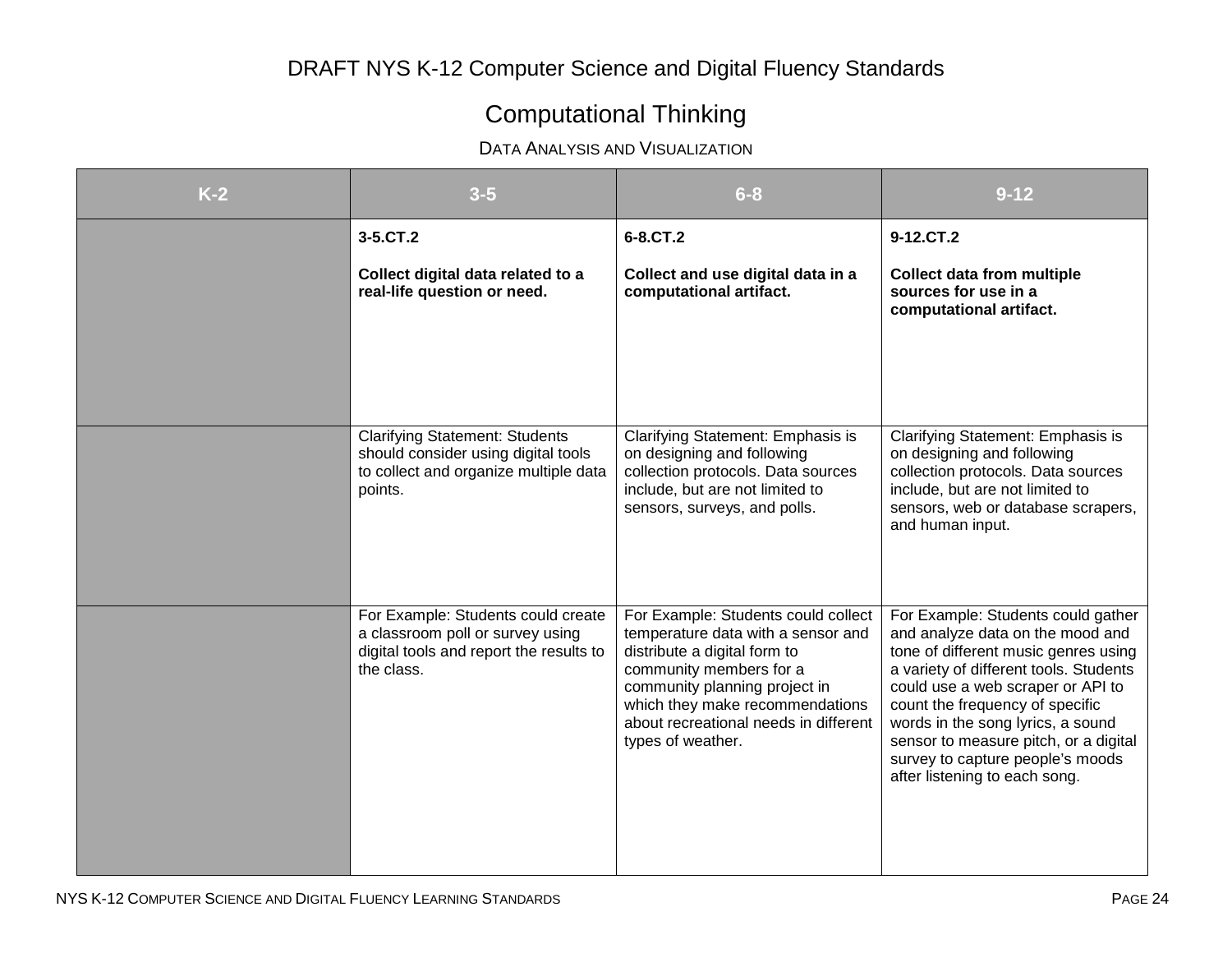# Computational Thinking

### DATA ANALYSIS AND VISUALIZATION

| $K-2$                                                                                                                                                                                                                                                                                                                                                                   | $3 - 5$                                                                                                                                                                                                                                                                                         | $6 - 8$                                                                                                                                                                                                                                                                                                                                                                                                                         | $9 - 12$                                                                                                                                                                                                                                                                                                                                                                                                                                                                                                       |
|-------------------------------------------------------------------------------------------------------------------------------------------------------------------------------------------------------------------------------------------------------------------------------------------------------------------------------------------------------------------------|-------------------------------------------------------------------------------------------------------------------------------------------------------------------------------------------------------------------------------------------------------------------------------------------------|---------------------------------------------------------------------------------------------------------------------------------------------------------------------------------------------------------------------------------------------------------------------------------------------------------------------------------------------------------------------------------------------------------------------------------|----------------------------------------------------------------------------------------------------------------------------------------------------------------------------------------------------------------------------------------------------------------------------------------------------------------------------------------------------------------------------------------------------------------------------------------------------------------------------------------------------------------|
| K-2.CT.3                                                                                                                                                                                                                                                                                                                                                                | $3 - 5$ .CT.3                                                                                                                                                                                                                                                                                   | 6-8.CT.3                                                                                                                                                                                                                                                                                                                                                                                                                        | 9-12.CT.3                                                                                                                                                                                                                                                                                                                                                                                                                                                                                                      |
| Present the same data in multiple<br>visual formats in order to tell a<br>story about the data.                                                                                                                                                                                                                                                                         | Visualize a data set in order to<br>highlight relationships and<br>persuade an audience.                                                                                                                                                                                                        | Refine and visualize a data set in<br>order to persuade an audience.                                                                                                                                                                                                                                                                                                                                                            | Refine and visualize a large data<br>set using an appropriate tool in<br>order to persuade an audience.                                                                                                                                                                                                                                                                                                                                                                                                        |
| Clarifying Statement: The emphasis<br>is on using the visual representation<br>to make the data meaningful.<br>Options for presenting data visually<br>include tables, graphs, and charts.                                                                                                                                                                              | Clarifying Statement: The emphasis<br>is on identifying and organizing<br>relevant data to emphasize<br>particular parts of the data in<br>support of a claim.                                                                                                                                  | <b>Clarifying Statement: Refining</b><br>includes, but is not limited to,<br>identifying relevant subsets of a<br>data set, deleting unneeded data,<br>and sorting and organizing data to<br>highlight trends.                                                                                                                                                                                                                  | Clarifying Statement: Large data<br>sets require use of a software tool<br>or app to cross-reference, analyze,<br>refine, and visualize subsets of the<br>data.                                                                                                                                                                                                                                                                                                                                                |
| For Example: Students could collect<br>temperature data over a week then<br>use it to create a data table and line<br>graph. They could then use the<br>graph to communicate what the<br>weather was like that week.<br>Alternatively, students could count<br>and chart the number of pieces of<br>each color of candy in a bag of<br>candy, such as Skittles or M&Ms. | For Example: Students could use a<br>spreadsheet program to create a<br>data table and graph of student<br>interests and hobbies in their class<br>and sort them by category.<br>Alternatively, students could sort a<br>data set of sports teams by wins,<br>points scored, or points allowed. | For Example: Students could<br>access government data sets for<br>science (tide, hurricane data,<br>sunrise/sunset) and sort and<br>analyze the data to get specific<br>information to support a claim.<br>Students can use a database<br>program to create a pivot table to<br>summarize multidimensional player<br>stats from their favorite sport in<br>order to tell a story or support a<br>claim about a player's career. | For Example: Students could build<br>a custom filter for a mapping<br>application that overlays weather<br>data, then cross-reference weather<br>with traffic patterns to find<br>connections. Students could<br>combine a data set on average<br>household income and a data set<br>on health by zip code in order to<br>cross-reference instances of<br>asthma and conditions related to<br>the environment in order to<br>persuade an audience to take<br>action on environmental social<br>justice issues. |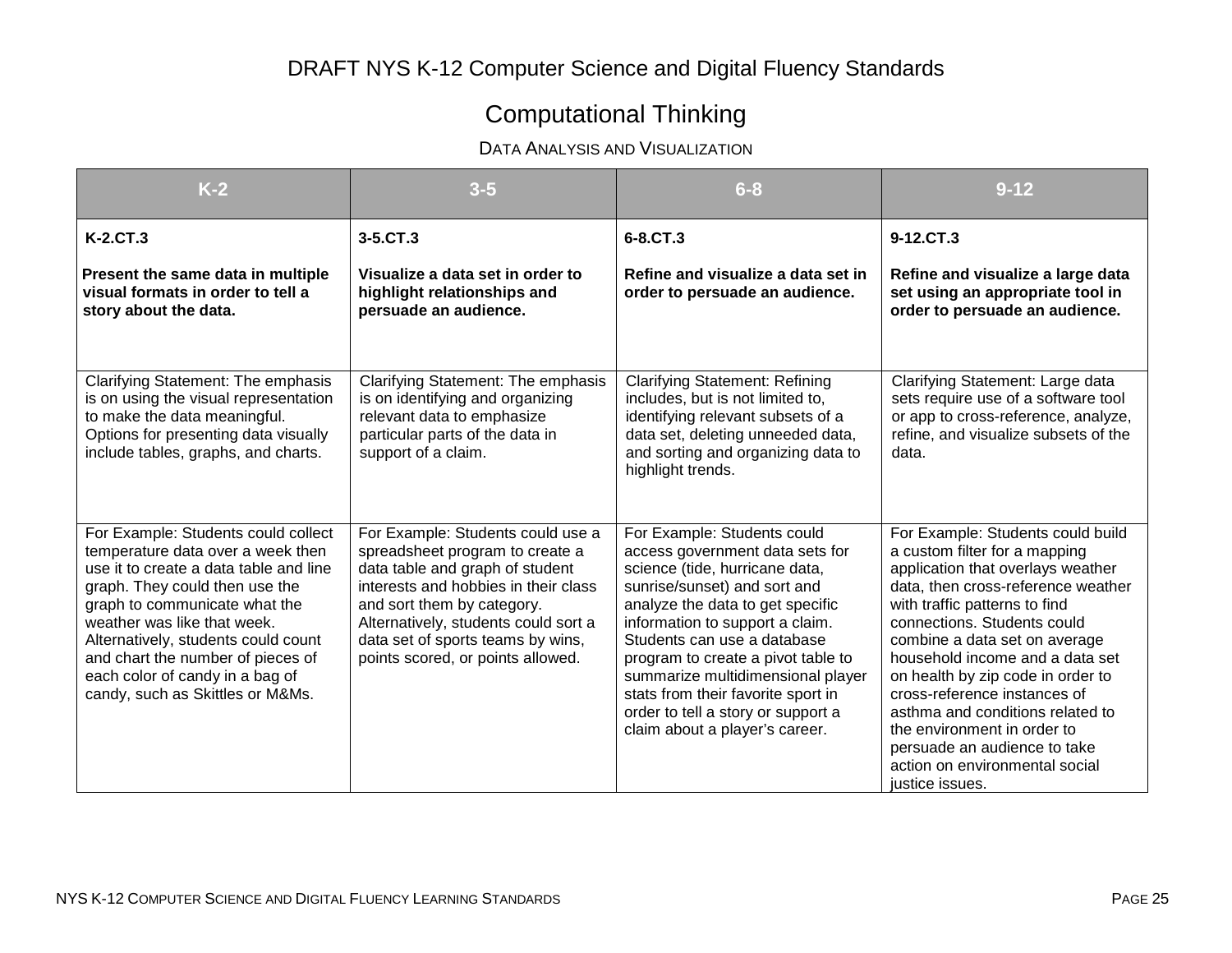# Computational Thinking

#### ABSTRACTION AND DECOMPOSITION

| $K-2$                                                                                                        | $3 - 5$                                                                                                                                                                                                                                                                                                                      | $6 - 8$                                                                                                                                                                                                                                                                                      | $9 - 12$                                                                                                                                                                                                                                                                                                                                                             |
|--------------------------------------------------------------------------------------------------------------|------------------------------------------------------------------------------------------------------------------------------------------------------------------------------------------------------------------------------------------------------------------------------------------------------------------------------|----------------------------------------------------------------------------------------------------------------------------------------------------------------------------------------------------------------------------------------------------------------------------------------------|----------------------------------------------------------------------------------------------------------------------------------------------------------------------------------------------------------------------------------------------------------------------------------------------------------------------------------------------------------------------|
| <b>K-2.CT.4</b><br>Break down a larger problem into<br>multiple smaller problems<br>(decomposition).         | 3-5.CT.4<br>Decompose a problem or task<br>into smaller and smaller parts in<br>order to identify where there is<br>repetition.                                                                                                                                                                                              | 6-8.CT.4<br>Decompose a program into<br>distinct parts in order to write<br>functions to reduce repetition<br>and increase readability.                                                                                                                                                      | 9-12.CT.4<br>Decompose a program into parts<br>in order to understand how the<br>program should be organized<br>and written.                                                                                                                                                                                                                                         |
| <b>Clarifying Statement: Students</b><br>should start with a completed task<br>and break it down into steps. | <b>Clarifying Statement:</b><br>Students should identify smaller<br>steps that are used to solve a larger<br>problem and will break down those<br>steps until each is manageable.<br>Students should notice where steps<br>are repeated.                                                                                     | <b>Clarifying Statement:</b><br>Students should identify where<br>there is repetition in code or<br>potential to reuse a segment of<br>code in order to develop that<br>segment into a function or<br>procedure.                                                                             | <b>Clarifying Statement: Students</b><br>should think about the program they<br>want to develop and break it down<br>into sub-systems based on<br>functionality. They should then<br>break the subsystems into<br>programmable parts, using<br>functions or procedures when<br>necessary.                                                                            |
| For Example: Students could think<br>about the steps needed to get ready<br>to go home from school.          | For Example: Students could plan a<br>classroom party by separating the<br>task (party) into subtasks such as<br>food, activities, and prizes. The<br>subtasks could then be broken<br>down into further into steps like<br>determining which activities could<br>be present and planning what order<br>to do each activity. | For Example: Give students a<br>program that draws a number of<br>boxes by having instructions to<br>draw all lines. The students can<br>decompose the program by writing<br>a single function to draw a box<br>(abstracting it out) and using it or<br>calling it the same number of times. | For Example: Students who want to<br>create an app that solves a<br>community problem might first<br>break down the project as: front-<br>end, back-end, and data/API. They<br>could then take one subsystem at a<br>time and break it down further by<br>programmable features (i.e. The<br>front-end might need a form, a<br>button, a menu, and a list of links.) |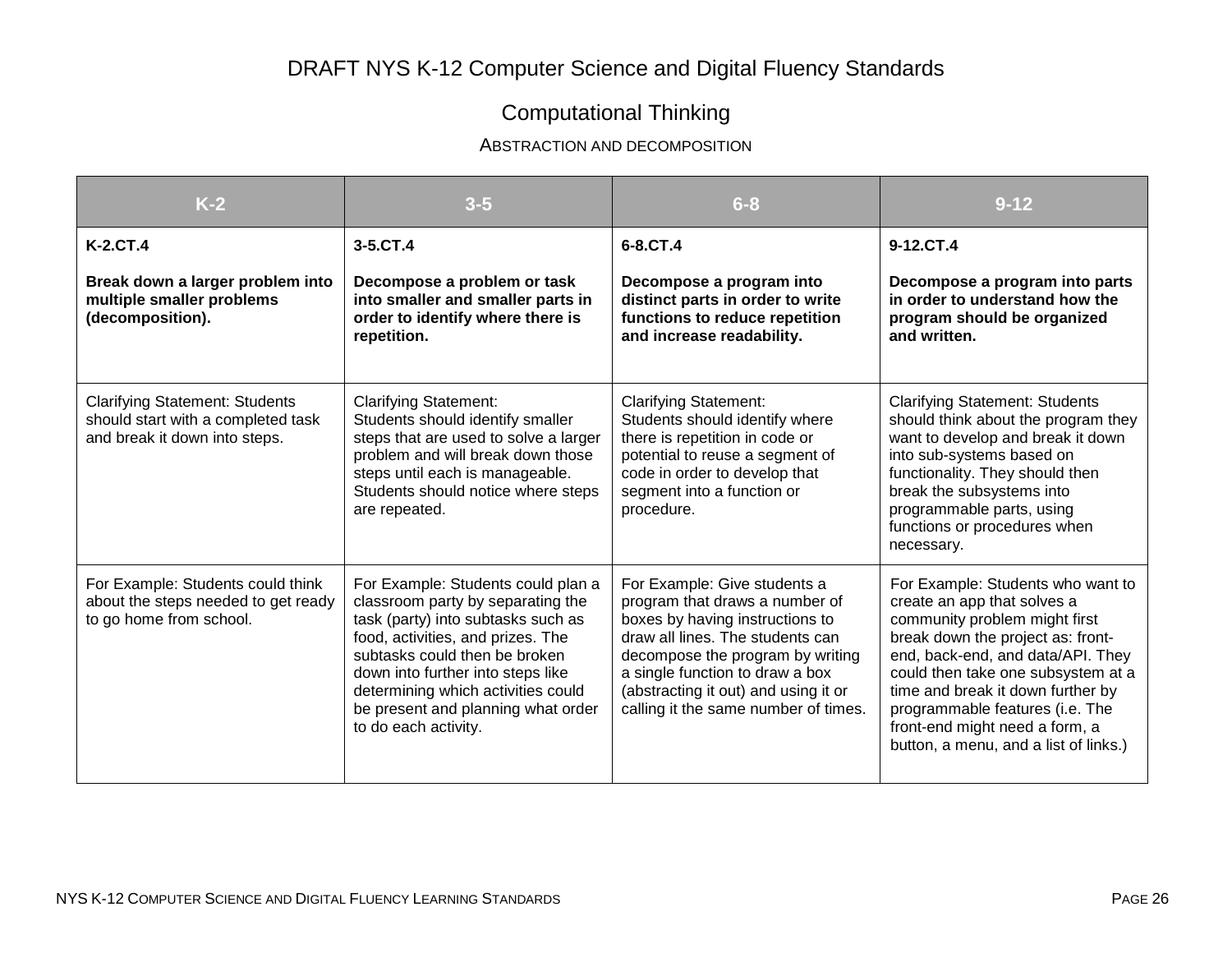### Computational Thinking

#### ABSTRACTION AND DECOMPOSITION

| $K-2$                                                                                                                                                                                                                                                           | $3 - 5$                                                                                                                                                                                                                                                                                                               | $6 - 8$                                                                                                                                                                                                                                                                                                                                                                                           | $9 - 12$                                                                                                                                                                                                                                                                                                                                                                                                                                                                                                                            |
|-----------------------------------------------------------------------------------------------------------------------------------------------------------------------------------------------------------------------------------------------------------------|-----------------------------------------------------------------------------------------------------------------------------------------------------------------------------------------------------------------------------------------------------------------------------------------------------------------------|---------------------------------------------------------------------------------------------------------------------------------------------------------------------------------------------------------------------------------------------------------------------------------------------------------------------------------------------------------------------------------------------------|-------------------------------------------------------------------------------------------------------------------------------------------------------------------------------------------------------------------------------------------------------------------------------------------------------------------------------------------------------------------------------------------------------------------------------------------------------------------------------------------------------------------------------------|
| <b>K-2.CT.5</b>                                                                                                                                                                                                                                                 | 3-5.CT.5                                                                                                                                                                                                                                                                                                              | 6-8.CT.5                                                                                                                                                                                                                                                                                                                                                                                          | 9-12.CT.5                                                                                                                                                                                                                                                                                                                                                                                                                                                                                                                           |
| Identify multiple layers that make<br>a common object work                                                                                                                                                                                                      | Identify multiple layers of<br>abstraction and perform actions<br>on/with each layer                                                                                                                                                                                                                                  | Identify multiple layers of<br>abstraction and create<br>generalizations that can be<br>placed into one or more<br>abstraction(s)                                                                                                                                                                                                                                                                 | Create or remix one or more<br>abstraction(s) utilizing multiple<br>existing abstractions                                                                                                                                                                                                                                                                                                                                                                                                                                           |
| <b>Clarifying Statement: Students</b><br>should start with a physical object<br>that contains multiple dependent<br>working parts and then discuss how<br>each part works, as well as how it<br>contributes to the overall functioning<br>of the object itself. | <b>Clarifying Statement: Students</b><br>should identify each part of a<br>physical object, explain how each<br>part works, and describe how each<br>part contributes to the overall<br>functioning of the object. Students<br>should use parts individually and<br>then together as a whole to<br>accomplish a goal. | <b>Clarifying Statement: Students</b><br>should identify patterns within the<br>parts of an object so that they can<br>describe common behaviors.<br>Subsequently, students should<br>describe those common behaviors<br>such that they can repeatedly be<br>applied to the functioning of multiple<br>parts within the object.                                                                   | <b>Clarifying Statement: Students</b><br>should demonstrate an<br>understanding of the concept of<br>abstraction such that they are able<br>to create or modify one working<br>element of an object, resulting in a<br>predictable outcome. Students<br>should notice that patterns can be<br>made general for reuse.                                                                                                                                                                                                               |
| For Example: An analog wall clock<br>is an abstraction that people use to<br>tell time. Looking behind the clock<br>face, we can see how time is<br>represented by the gears, motors,<br>and battery.                                                           | For Example: A calendar or<br>assignment book uses abstraction<br>to represent a year, month, or week<br>in terms of days and hours, helping<br>us to organize our time.                                                                                                                                              | For Example: Students can<br>combine variables that hold similar,<br>related data to make an<br>array. Alternatively, Students can<br>generalize many similar functions to<br>one function such as generalizing<br>individual functions that draw a<br>square, draw a triangle, and draw<br>an octagon to a single function that<br>draws a polygon based on an input<br>for the number of sides. | For Example: Show how popular<br>songs are abstractions of multiple<br>parts of a song (intro, verse,<br>chorus), each part of the song is<br>itself an abstraction of the<br>instruments in that section (drums,<br>piano, bass, vocals, etc.), and that<br>each instrument is an abstraction of<br>the music in that section (notes,<br>rhythm, meter, tempo). Students<br>use this understanding to create<br>remixes or original compositions<br>based on different levels of<br>abstraction using a medium of their<br>choice. |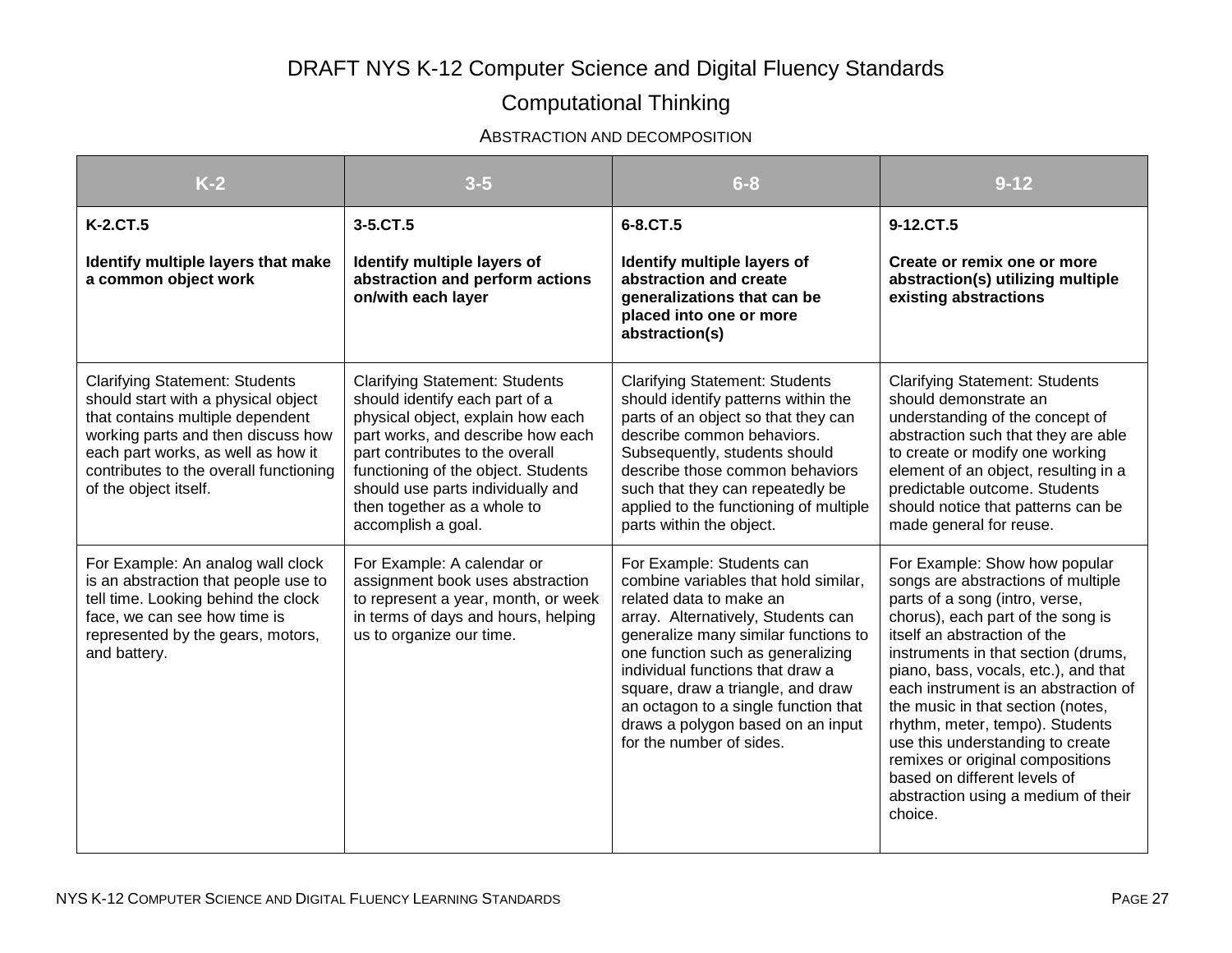# Computational Thinking

ALGORITHMS

| $K-2$                                                                                                                                                                                                                                                                                                   | $3 - 5$                                                                                                                                                                                                                                                                                                                                                                                                              | $6 - 8$                                                                                                                                                                                                                                                                                                         | $9 - 12$                                                                                                                                                                                                                                                                   |
|---------------------------------------------------------------------------------------------------------------------------------------------------------------------------------------------------------------------------------------------------------------------------------------------------------|----------------------------------------------------------------------------------------------------------------------------------------------------------------------------------------------------------------------------------------------------------------------------------------------------------------------------------------------------------------------------------------------------------------------|-----------------------------------------------------------------------------------------------------------------------------------------------------------------------------------------------------------------------------------------------------------------------------------------------------------------|----------------------------------------------------------------------------------------------------------------------------------------------------------------------------------------------------------------------------------------------------------------------------|
| K-2.CT.6                                                                                                                                                                                                                                                                                                | 3-5.CT.6                                                                                                                                                                                                                                                                                                                                                                                                             | 6-8.CT.6                                                                                                                                                                                                                                                                                                        | 9-12.CT.6                                                                                                                                                                                                                                                                  |
| Follow an algorithm to complete<br>a task and create simple<br>algorithms.                                                                                                                                                                                                                              | Create and test an algorithm to<br>complete a task.                                                                                                                                                                                                                                                                                                                                                                  | Design an algorithm and use it<br>within a program.                                                                                                                                                                                                                                                             | Demonstrate how at least two<br>classic algorithms work.                                                                                                                                                                                                                   |
| Clarifying Statement: The task can<br>be a familiar, daily activity or more<br>abstract. Algorithms at this stage<br>may be short, containing at least<br>three steps, and focus on<br>sequencing.                                                                                                      | <b>Clarifying Statement: Student</b><br>algorithms can be longer than in K-<br>2 and reflect a task with a specific<br>result that can be checked.<br>Students will revise their algorithms<br>based on the test results.                                                                                                                                                                                            | <b>Clarifying Statement: Student</b><br>algorithms may be approximations.<br>Algorithms can be represented in a<br>range of formats, including<br>flowcharts, pseudocode, or written<br>steps. Planning the output of a<br>program, such as with a storyboard<br>or wireframe, is not sufficient on its<br>own. | Clarifying Statement: Students can<br>meet this standard through<br>unplugged modeling or through<br>programming. Students should<br>understand that classic algorithms<br>are solved problems that can be<br>reused. Students are not expected<br>to memorize algorithms. |
| For Example: A teacher might lead<br>students in following an algorithm<br>that tells the class how to line up for<br>recess. Students could create an<br>algorithm on how to build a simple<br>structure with manipulatives (with<br>blocks, cups, etc.) or how to<br>complete a simple classroom task | For Example: Students could<br>develop an algorithm for creating a<br>pixel art image and follow the<br>algorithm to test if it produces the<br>intended image. Alternatively,<br>students could create an algorithm<br>for moving a robot or other<br>character through a maze and test<br>the algorithm by programming the<br>robot or other character and<br>watching to see if it follows the<br>intended route. | For Example: Students using block<br>code could arrange blank cut-outs<br>of the blocks in order, then write a<br>pseudocode description on each<br>paper block. Alternatively, students<br>could draw a flowchart of how their<br>program will run from start to finish.                                       | For Example: Students could use<br>merge sort and bubble sort to order<br>a set of playing cards. Alternatively,<br>students could remix a simple<br>program that uses insertion sort to<br>order a class generated data set.                                              |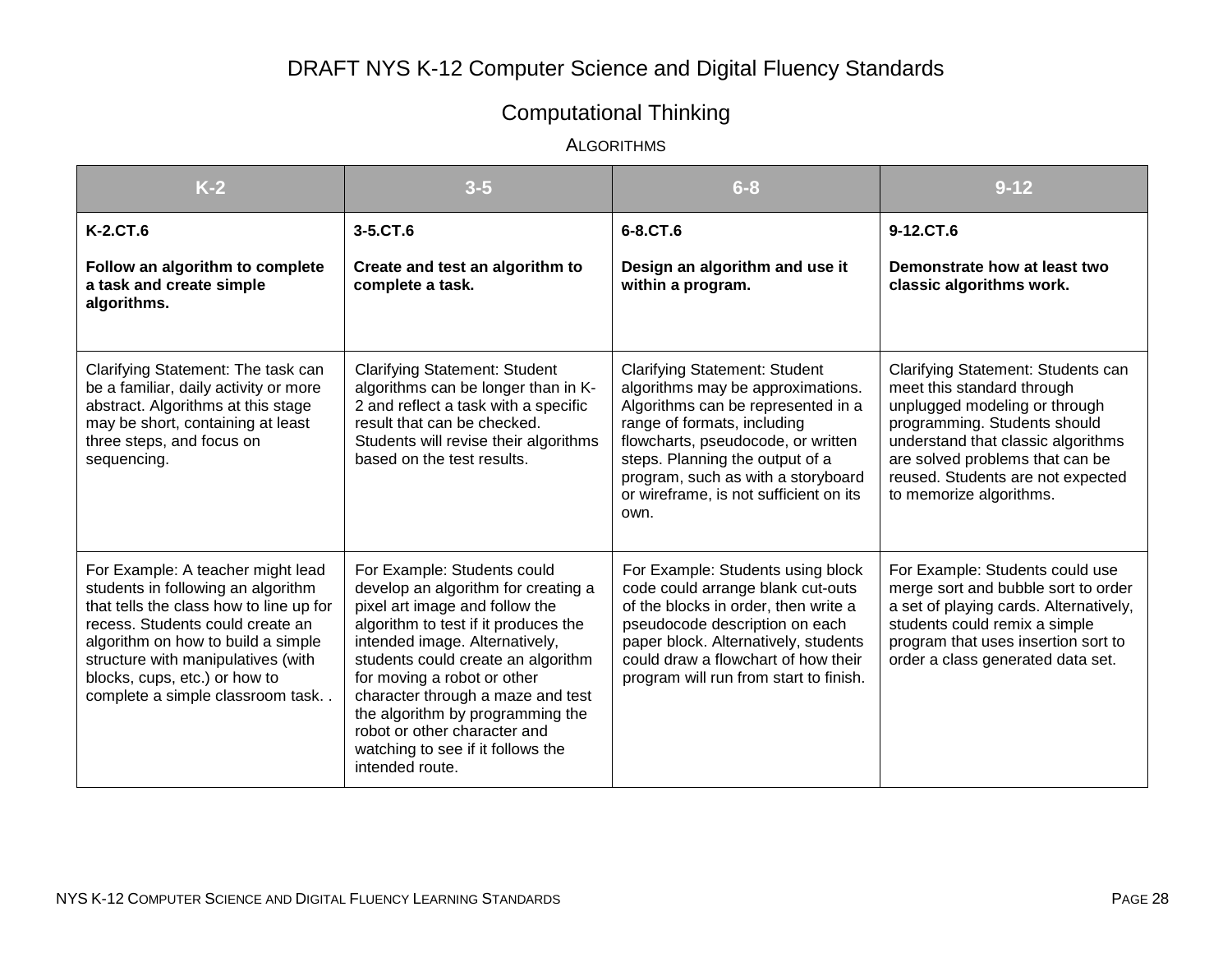# Computational Thinking

ALGORITHMS

| $K-2$                                                                                                                                                                                                                                                        | $3 - 5$                                                                                                                                                                                                                                                                                                                                                                                                                                             | $6 - 8$                                                                                                                                                                                                                                                                                                                                                             | $9 - 12$                                                                                                                                                                                                                                                                                                                                                                                                  |
|--------------------------------------------------------------------------------------------------------------------------------------------------------------------------------------------------------------------------------------------------------------|-----------------------------------------------------------------------------------------------------------------------------------------------------------------------------------------------------------------------------------------------------------------------------------------------------------------------------------------------------------------------------------------------------------------------------------------------------|---------------------------------------------------------------------------------------------------------------------------------------------------------------------------------------------------------------------------------------------------------------------------------------------------------------------------------------------------------------------|-----------------------------------------------------------------------------------------------------------------------------------------------------------------------------------------------------------------------------------------------------------------------------------------------------------------------------------------------------------------------------------------------------------|
| K-2.CT.7                                                                                                                                                                                                                                                     | 3-5.CT.7                                                                                                                                                                                                                                                                                                                                                                                                                                            | 6-8.CT.7                                                                                                                                                                                                                                                                                                                                                            | 9-12.CT.7                                                                                                                                                                                                                                                                                                                                                                                                 |
| Create and compare two or more<br>algorithms for the same task.                                                                                                                                                                                              | Compare two or more algorithms<br>and select the most appropriate<br>one for a task.                                                                                                                                                                                                                                                                                                                                                                | <b>Compare and refine algorithms</b><br>for a specific task.                                                                                                                                                                                                                                                                                                        | Analyze trade-offs related to two<br>or more algorithms for<br>completing the same task.                                                                                                                                                                                                                                                                                                                  |
| Clarifying Statement: The task can<br>be a familiar, daily activity or more<br>abstract. The focus is on finding<br>more than one way to reach the<br>same goal.                                                                                             | Clarifying Statement: Tasks can be<br>unplugged or related to a computer<br>program.                                                                                                                                                                                                                                                                                                                                                                | Clarifying Statement: The steps of<br>an algorithm can be implicit. Tasks<br>should be culturally relevant and<br>familiar to students.                                                                                                                                                                                                                             | Clarifying Statement: The focus of<br>this standard is a high-level<br>understanding that algorithms<br>involve trade-offs, especially related<br>to memory use and speed.<br>Students are not expected to get<br>into specifics about the trade-offs.                                                                                                                                                    |
| For Example: Students could plan<br>two routes for a robot or other<br>character to reach the same<br>location. Alternatively, students<br>could write "How To" guides for the<br>same task. Students might<br>showcase their work, explaining the<br>steps. | For Example: Students could<br>compare algorithms for making a<br>culturally relevant food item (i.e.<br>pb&j, doner, bahn mi, etc.).<br>Students could then choose an<br>algorithm and explain the reason for<br>their choice. Possible reasons<br>students may provide for their<br>choices might include the detail, the<br>fewest steps, or an algorithm that<br>describes a process most similar to<br>how they make the food item at<br>home. | For Example: Students could<br>compare routes suggested by a<br>mapping app and refine the route<br>based on knowledge of the area<br>near their school or home.<br>Alternatively, students could write<br>an algorithm to draw a geometric<br>shape and refine the algorithm by<br>creating new versions of it until it<br>has no unnecessarily repeating<br>code. | For Example: Students could be<br>asked to look for a specific value in<br>a sorted data set using a sequential<br>search and then a binary search.<br>They can count the number of<br>comparisons it takes to find the<br>value. Alternatively, students could<br>model sorting algorithms with books<br>on a bookshelf and contrast<br>different methods in terms of shelf<br>space and the time spent. |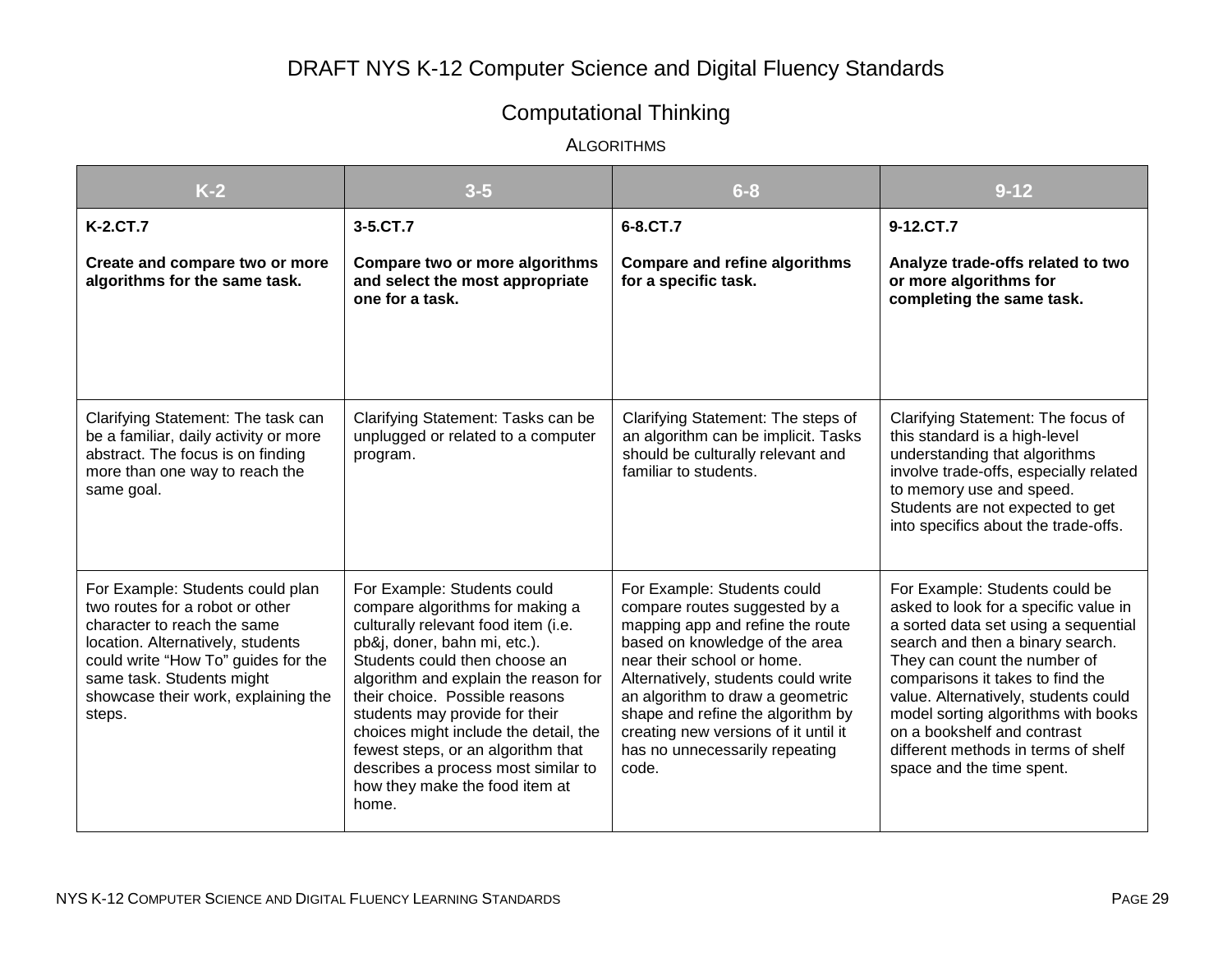# Computational Thinking

ALGORITHMS

| $K-2$                                                                                                                                                                                                                               | $3 - 5$                                                                                                                                                                                                                                | $6 - 8$                                                                                                                                                                                                                                         | $9 - 12$                                                                                                                                                                                                                                                                                                      |
|-------------------------------------------------------------------------------------------------------------------------------------------------------------------------------------------------------------------------------------|----------------------------------------------------------------------------------------------------------------------------------------------------------------------------------------------------------------------------------------|-------------------------------------------------------------------------------------------------------------------------------------------------------------------------------------------------------------------------------------------------|---------------------------------------------------------------------------------------------------------------------------------------------------------------------------------------------------------------------------------------------------------------------------------------------------------------|
| <b>K-2.CT.8</b>                                                                                                                                                                                                                     | 3-5.CT.8                                                                                                                                                                                                                               | 6-8.CT.8                                                                                                                                                                                                                                        | 9-12.CT.8                                                                                                                                                                                                                                                                                                     |
| Modify an algorithm for personal<br>expression or to solve a problem.                                                                                                                                                               | Remix an artifact for personal<br>expression or to solve a problem.                                                                                                                                                                    | Modify, remix, or incorporate<br>portions of an existing program<br>into one's own work.                                                                                                                                                        | Identify a relevant module,<br>library, or API and use it in a<br>computer program to add a<br>feature or functionality.                                                                                                                                                                                      |
| Clarifying Statement: The emphasis<br>is on making changes to an existing<br>solution. Modifications could involve<br>starting with a base algorithm and<br>moving, taking away, or adding<br>steps to make it their own.           | Clarifying Statement: The emphasis<br>is on remixing as a form of<br>abstraction. Remixing could involve<br>remixing an algorithm or program in<br>a new context. Students should<br>give attribution when remixing.                   | Clarifying Statement: The emphasis<br>is on abstraction. This could include<br>using portions of code from an<br>existing program and modifying it to<br>meet the needs of a new program.<br>Students should give attribution<br>when remixing. | Clarifying Statement: To meet this<br>standard, students can use a<br>module, library, or API, but do not<br>need to use all three. The emphasis<br>is on understanding that these are<br>ways of accessing pre-built features<br>or application data.                                                        |
| For Example: A teacher could<br>provide students with an algorithm<br>representing a process of getting<br>ready for school in the morning.<br>Student then might revise the<br>algorithm to reflect their own<br>morning routines. | For Example: Students could<br>combine pictures and text into their<br>own meme. Alternatively, a teacher<br>might give all the students a chorus<br>and have students incorporate or<br>remix the chorus to create their own<br>song. | For Example: A teacher might<br>provide code that counts the score<br>in one game and have students<br>modify that code for another<br>program in order to keep track of<br>the number of times an image is<br>clicked.                         | For Example: A student could<br>import a library into their program<br>that has built-in functionality for<br>analyzing large data sets.<br>Alternatively, a student could use a<br>social media API to create a<br>program that determines the most<br>common geographical areas for<br>particular hashtags. |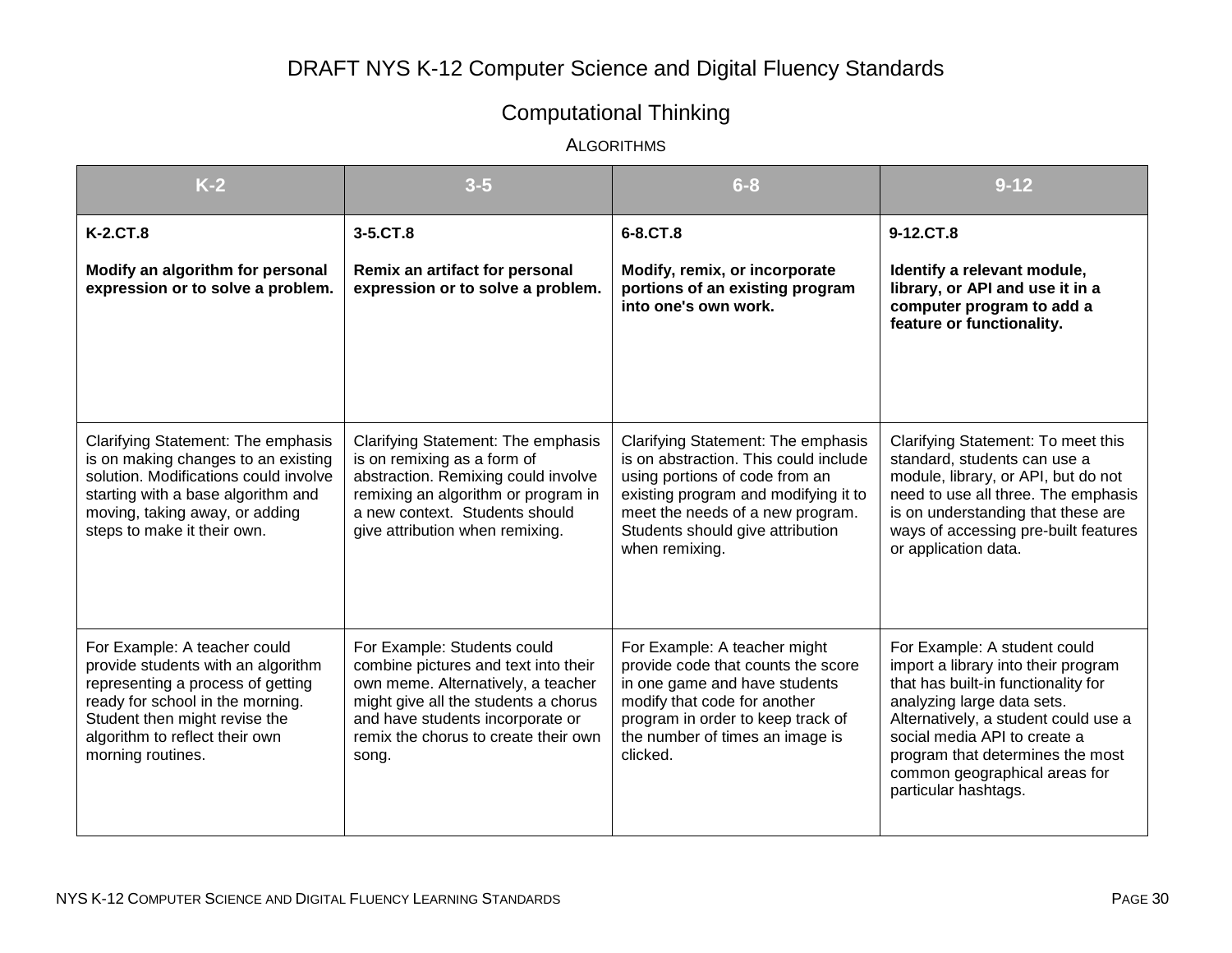# Computational Thinking

| $K-2$                                                                                                                                                                                                                                       | $3 - 5$                                                                                                                                                                                                                                                                                                                                                                                 | $6 - 8$                                                                                                                                                                                                                                                                                                      | $9 - 12$                                                                                                                                                                                                                                                                                     |
|---------------------------------------------------------------------------------------------------------------------------------------------------------------------------------------------------------------------------------------------|-----------------------------------------------------------------------------------------------------------------------------------------------------------------------------------------------------------------------------------------------------------------------------------------------------------------------------------------------------------------------------------------|--------------------------------------------------------------------------------------------------------------------------------------------------------------------------------------------------------------------------------------------------------------------------------------------------------------|----------------------------------------------------------------------------------------------------------------------------------------------------------------------------------------------------------------------------------------------------------------------------------------------|
| K-2.CT.9                                                                                                                                                                                                                                    | 3-5.CT.9                                                                                                                                                                                                                                                                                                                                                                                | 6-8.CT.9                                                                                                                                                                                                                                                                                                     | 9-12.CT.9                                                                                                                                                                                                                                                                                    |
| Categorize and label data in<br>multiple ways.                                                                                                                                                                                              | Work with variables in an<br>algorithm or program.                                                                                                                                                                                                                                                                                                                                      | Utilize variables to store and<br>modify data when designing or<br>remixing a program.                                                                                                                                                                                                                       | Design or remix a program that<br>utilizes data structures to store<br>and modify a set of related data.                                                                                                                                                                                     |
| Clarifying Statement: At this level,<br>the emphasis is on exploring<br>categories and recognizing patterns<br>that different types of data fit into<br>and using a label as a stand-in for<br>data.                                        | Clarifying Statement: Unplugged<br>options would involve modelling the<br>use of variables. Programming<br>options would involve declaring and<br>initializing variables with a constant<br>value.                                                                                                                                                                                      | Clarifying Statement: This would<br>involve programming or modelling<br>the use of variables with both<br>constant and mutable values.                                                                                                                                                                       | <b>Clarifying Statement: Data</b><br>structures include, but are not<br>limited to, arrays and trees. Data<br>structures are how data types in the<br>program are related.                                                                                                                   |
| For Example: Given a set of<br>animals, the teacher might have<br>students come up with different<br>possible labels for groups of like<br>animals (i.e. birds, baby animals,<br>plant-eating animals, animals that<br>live in the Arctic). | For Example: Students could write<br>out an algorithm for a repeating<br>rhyme or song. They can use a<br>variable to indicate where a word is<br>changed each time the rhyme or<br>song is repeated, as in "animal" in<br>"Old MacDonald had a Farm" or<br>"name" in "Happy Birthday."<br>Alternatively, students could use<br>variables to set the drawing pen<br>color in a program. | For Example: Students could create<br>a fill-in-the-blank story that stores<br>user input in different variables and<br>displays the completed story back<br>to the user. Alternatively, students<br>could program a game that uses a<br>score variable to store the users<br>points while playing the game. | For Example: Students could create<br>a website that includes a form field<br>that stores user input and adds it to<br>a dictionary with key/value pairs.<br>Alternatively, students could create<br>a unique class to group all the<br>different enemy objects together in<br>a video game. |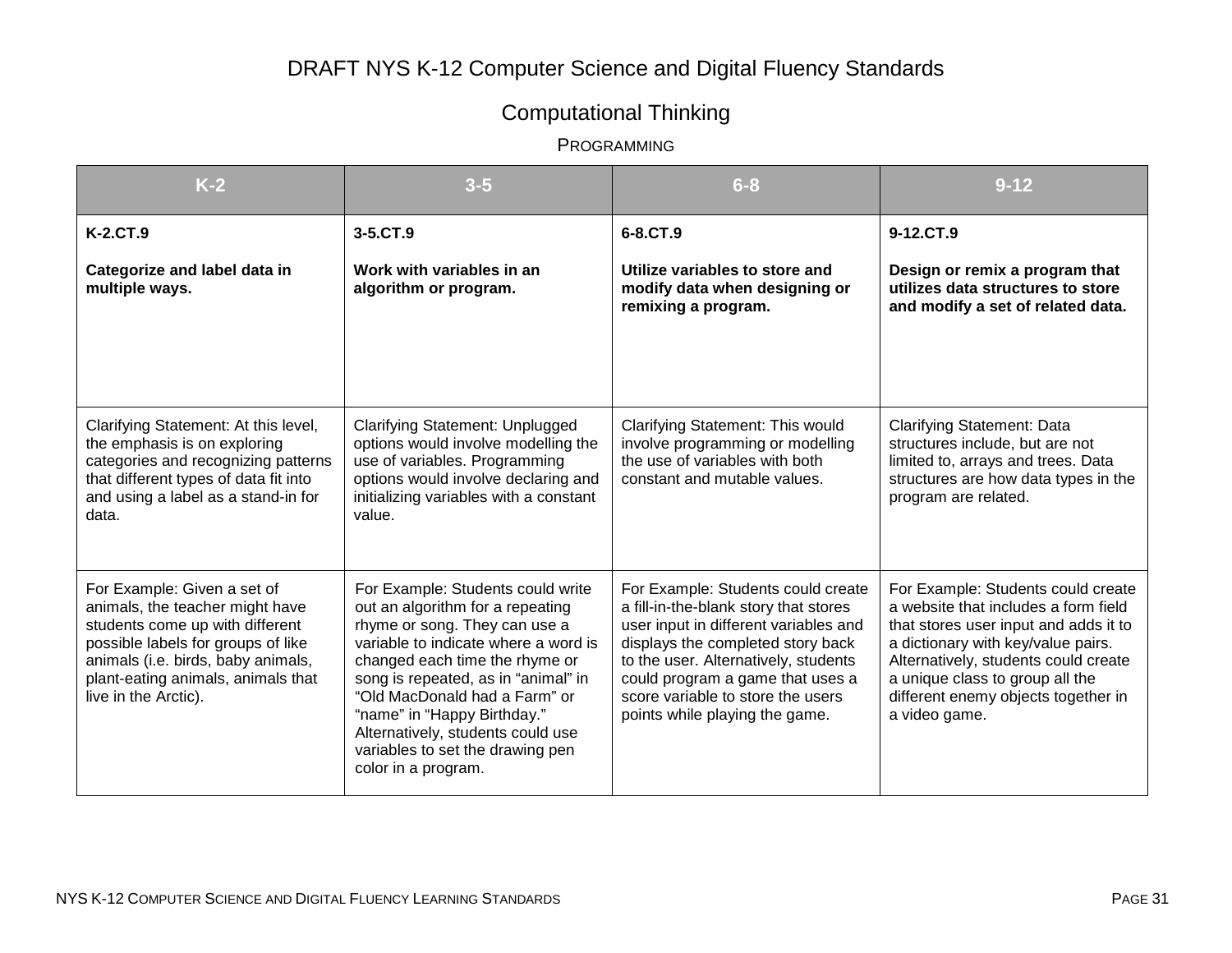# Computational Thinking

| $K-2$                                                                                                                           | $3 - 5$                                                                                                                                                                                                                                                                                                                                                                                                                                                                                                                                                    | $6 - 8$                                                                                                                                                                                                     | $9 - 12$                                                                                                                                                                                                                                                                       |
|---------------------------------------------------------------------------------------------------------------------------------|------------------------------------------------------------------------------------------------------------------------------------------------------------------------------------------------------------------------------------------------------------------------------------------------------------------------------------------------------------------------------------------------------------------------------------------------------------------------------------------------------------------------------------------------------------|-------------------------------------------------------------------------------------------------------------------------------------------------------------------------------------------------------------|--------------------------------------------------------------------------------------------------------------------------------------------------------------------------------------------------------------------------------------------------------------------------------|
| K-2.CT.10                                                                                                                       | 3-5.CT.10                                                                                                                                                                                                                                                                                                                                                                                                                                                                                                                                                  | 6-8.CT.10                                                                                                                                                                                                   | 9-12.CT.10                                                                                                                                                                                                                                                                     |
| Develop an algorithm that uses<br>repetition structures for creative<br>expression or to solve a problem.                       | Develop an algorithm or program<br>that uses both repetition<br>structures (e.g. loops) and<br>conditionals for creative<br>expression or to solve a problem.                                                                                                                                                                                                                                                                                                                                                                                              | Develop or remix a program that<br>effectively combines one or more<br>control structures for creative<br>expression or to solve a problem.                                                                 | Develop a program that<br>effectively uses control<br>structures in order to create a<br>computer program for practical<br>intent, personal expression, or to<br>address a societal issue.                                                                                     |
| Clarifying Statement: Repeating a<br>set of instructions is common in<br>algorithms and programs.                               | Clarifying Statement: In a<br>programming context, a single<br>program or unplugged model would<br>include a "for loop" or "while loop"<br>and single level "if statement." They<br>should be in the same algorithm or<br>program, but do not need to work<br>together.                                                                                                                                                                                                                                                                                    | Clarifying Statement: A single<br>program should combine control<br>structures in such a way that they<br>work together to achieve an<br>outcome that they could not achieve<br>using only one.             | <b>Clarifying Statement: Different types</b><br>of loops and conditionals should be<br>used appropriately in order to<br>achieve the desired output of a<br>program created with a specific<br>purpose in mind.                                                                |
| For Example: Students could<br>choreograph a dance using an<br>algorithm. They would indicate that<br>dance steps are repeated. | For Example: Students could guide<br>a paper mouse through a maze to<br>find cheese by developing a set of<br>rules for the "mouse" to follow.<br>Rules could include the following:<br>move forward one space and<br>repeat until the mouse hits a wall,<br>and if there is a wall, turn left then<br>move forward. Alternatively,<br>students could program a math quiz<br>that uses conditionals to check the<br>user's answers and display a<br>response. The students could use a<br>loop to make a sprite dance when<br>the user completes the quiz. | For Example: Students could use a<br>nested loop to draw a grid.<br>Alternatively, students could use a<br>loop and compound conditional to<br>print all multiples of three between<br>one and one hundred. | For Example: Students could<br>program a choose-your-own-<br>adventure game that uses multiple<br>choice options and probability to<br>determine outcomes. Alternatively,<br>students could program a game<br>that utilizes multiple control<br>structures within a game loop. |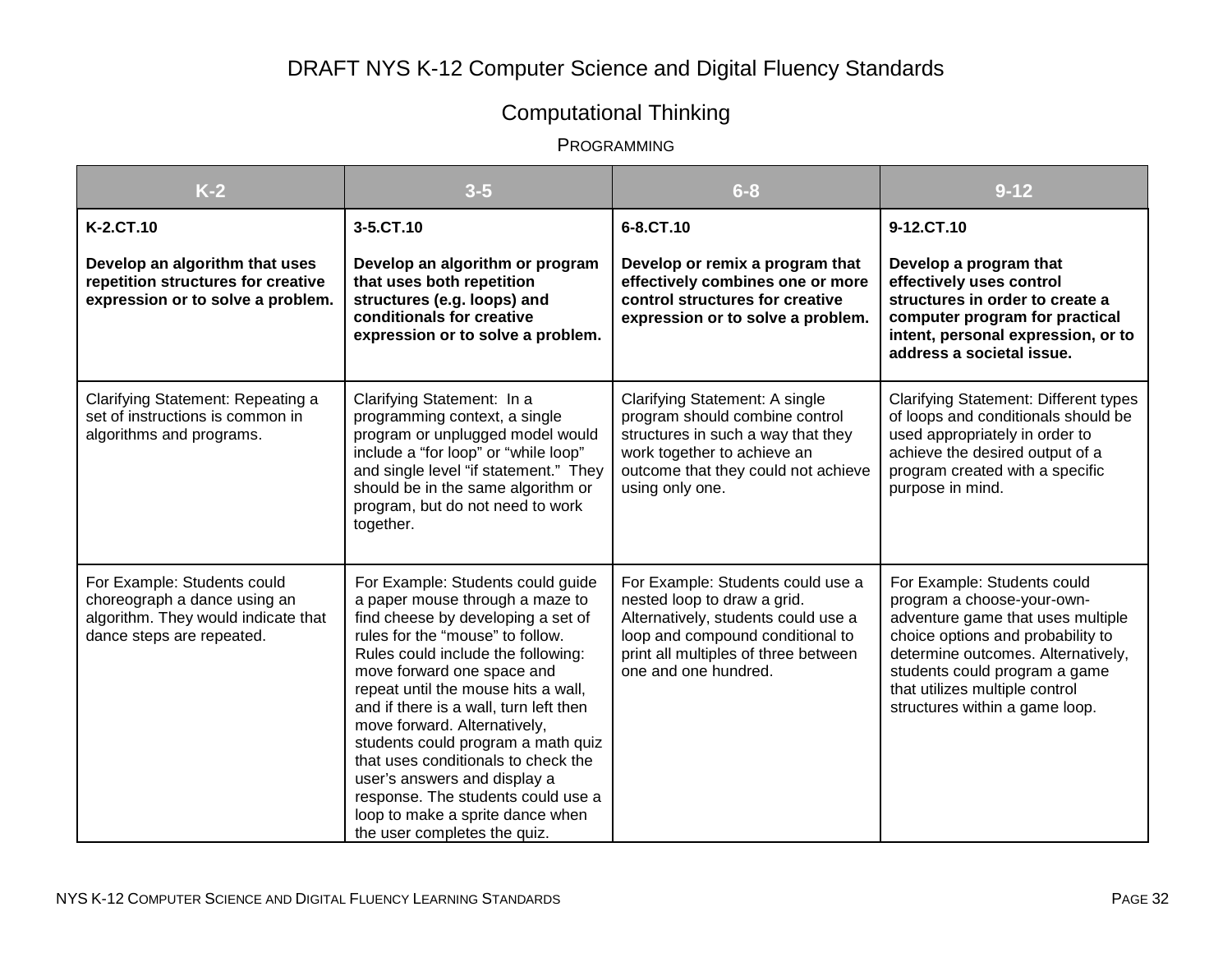# Computational Thinking

| $K-2$                                                                                                                                   | $3 - 5$                                                                                                                                                                                                                                                 | $6 - 8$                                                                                                                                                                          | $9 - 12$                                                                                                                                                                                |
|-----------------------------------------------------------------------------------------------------------------------------------------|---------------------------------------------------------------------------------------------------------------------------------------------------------------------------------------------------------------------------------------------------------|----------------------------------------------------------------------------------------------------------------------------------------------------------------------------------|-----------------------------------------------------------------------------------------------------------------------------------------------------------------------------------------|
| K-2.CT.11                                                                                                                               | 3-5.CT.11                                                                                                                                                                                                                                               | 6-8.CT.11                                                                                                                                                                        | 9-12.CT.11                                                                                                                                                                              |
| Explain the steps of an algorithm<br>for the purposes of debugging.                                                                     | Explain each step of an algorithm<br>that includes loops and<br>conditionals for the purposes of<br>to find and correct errors<br>(debugging).                                                                                                          | Read and interpret code to<br>predict the outcome of various<br>control structures for the<br>purposes of debugging drawing<br>on a range of debugging<br>strategies.            | <b>Systematically test and refine</b><br>programs using a range of test<br>cases, based on anticipating<br>common errors and user<br>behavior.                                          |
| <b>Clarifying Statement: This involves</b><br>evaluating the steps in an algorithm<br>to determine if they have the<br>desired outcome. | Clarifying Statement: Debugging<br>frequently involves stepping or<br>tracing through a program as if you<br>were the computer to reveal errors                                                                                                         | <b>Clarifying Statement:</b><br>Programs can be debugged in<br>numerous ways, including tracing<br>and trying varying inputs.<br>Perseverance is important in finding<br>errors. | Clarifying Statement: The emphasis<br>is on perseverance and the ability to<br>use different test cases on their<br>programs and identify what issues<br>are being tested in each case. |
| For Example: Students could write,<br>draw, or speak each step of an<br>algorithm for brushing their teeth.                             | For Example: Students could<br>predict how a sprite will behave in a<br>certain condition. Alternatively,<br>students could consider code<br>snippets with bugs and collaborate<br>with peers to find the errors by<br>reading and discussing the code. | For Example: Students could trace<br>through a program using a variety<br>of inputs to determine the result.                                                                     | For Example: Students could test<br>the boundaries of input values and<br>the outcome of each branch in a<br>conditional statement.                                                     |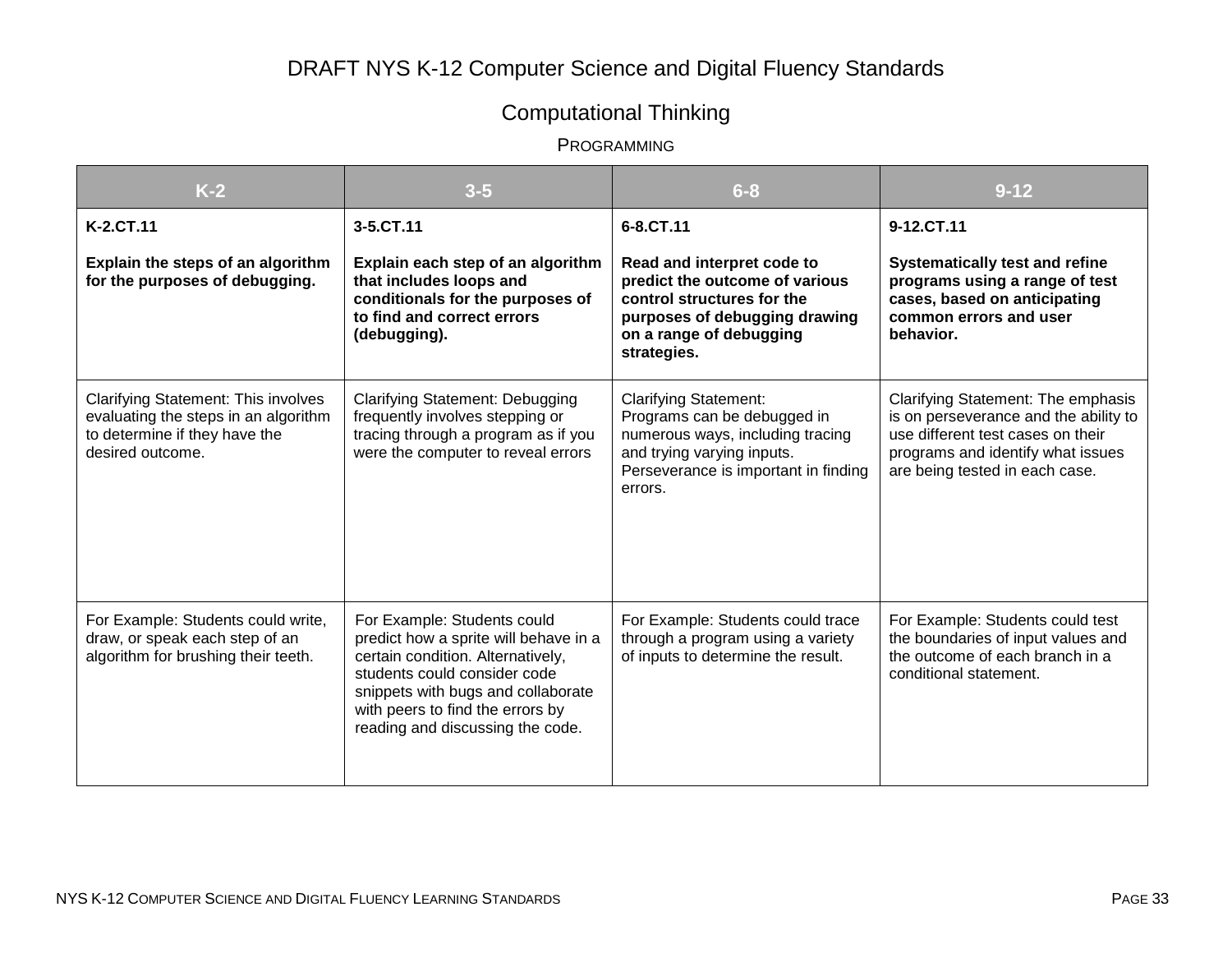# Computational Thinking

| $K-2$                                                                                                                                                                                                                                                                    | $3 - 5$                                                                                                                                                                                                                                                                                                                                                                                             | $6 - 8$                                                                                                                                                                                                                                                                                                                        | $9 - 12$                                                                                                                                                                                                                                                                                                                                                                                  |
|--------------------------------------------------------------------------------------------------------------------------------------------------------------------------------------------------------------------------------------------------------------------------|-----------------------------------------------------------------------------------------------------------------------------------------------------------------------------------------------------------------------------------------------------------------------------------------------------------------------------------------------------------------------------------------------------|--------------------------------------------------------------------------------------------------------------------------------------------------------------------------------------------------------------------------------------------------------------------------------------------------------------------------------|-------------------------------------------------------------------------------------------------------------------------------------------------------------------------------------------------------------------------------------------------------------------------------------------------------------------------------------------------------------------------------------------|
| K-2.CT.12                                                                                                                                                                                                                                                                | 3-5.CT.12                                                                                                                                                                                                                                                                                                                                                                                           | 6-8.CT.12                                                                                                                                                                                                                                                                                                                      | 9-12.CT.12                                                                                                                                                                                                                                                                                                                                                                                |
| Use a planning process to outline<br>the steps taken to solve a<br>problem or complete a task.                                                                                                                                                                           | Describe the steps taken and<br>choices made to design and<br>develop a solution using an<br>iterative process.                                                                                                                                                                                                                                                                                     | Document the iterative design<br>process of developing a<br>computational artifact that<br>incorporates user feedback and<br>preferences.                                                                                                                                                                                      | <b>Collaboratively design and</b><br>develop a program or<br>computational artifact for a<br>specific audience and create<br>documentation outlining<br>implementation features to<br>inform collaborators and users.                                                                                                                                                                     |
| Clarifying Statement: The planning<br>process can be performed using<br>writing, drawing, or speaking.                                                                                                                                                                   | Clarifying Statement: An iterative<br>design process involves defining<br>the problem or goal, developing a<br>solution or prototype, testing the<br>solution or prototype, and repeating<br>the process until the problem is<br>solved or desired result is achieved.<br>Describing can include talking or<br>writing about the design and<br>development choices for a<br>computational artifact. | Clarifying Statement: At this level,<br>the emphasis is on using the<br>iterative design process to create a<br>solution or prototype with the end<br>user in mind and to document the<br>steps taken by the student to gather<br>and incorporate information about<br>the user into the computational<br>artifact.            | Clarifying Statement: The focus is<br>on the collaborative aspect of<br>software development, as well as<br>the importance of documenting the<br>development process such that the<br>reasons behind various<br>development decisions can be<br>understood by other software<br>developers.                                                                                               |
| For Example: A common writing<br>graphic organizer (e.g. story map or<br>storyboard) can be used as a<br>planning document with drawings<br>that illustrate a story about walking<br>from a classroom to the cafeteria<br>that includes a beginning, middle,<br>and end. | For Example: Starting with a<br>specific issue or topic (e.g. animal<br>extinction, bullying, hunger),<br>students use the iterative design<br>process to explore the issue or topic<br>and then create and deliver a<br>presentation to the class describing<br>the different steps that were taken<br>to arrive at a solution.                                                                    | For Example: Conducting 'empathy<br>interviews' (as part of the design<br>thinking process), students can<br>discover a particular problem or<br>issue a person wants solved. Then,<br>using this information, students can<br>design a program/'app' that is<br>meant to solve the identified<br>problem in a meaningful way. | For Example: Using a web-based<br>version control platform to share<br>and comment on a program/app,<br>students can engage in<br>collaborative practices common<br>among software developers.<br>Additionally, writing in-line<br>comments within one or more<br>source code file(s) allows students<br>to communicate how a particular<br>part of a program is intended to<br>function. |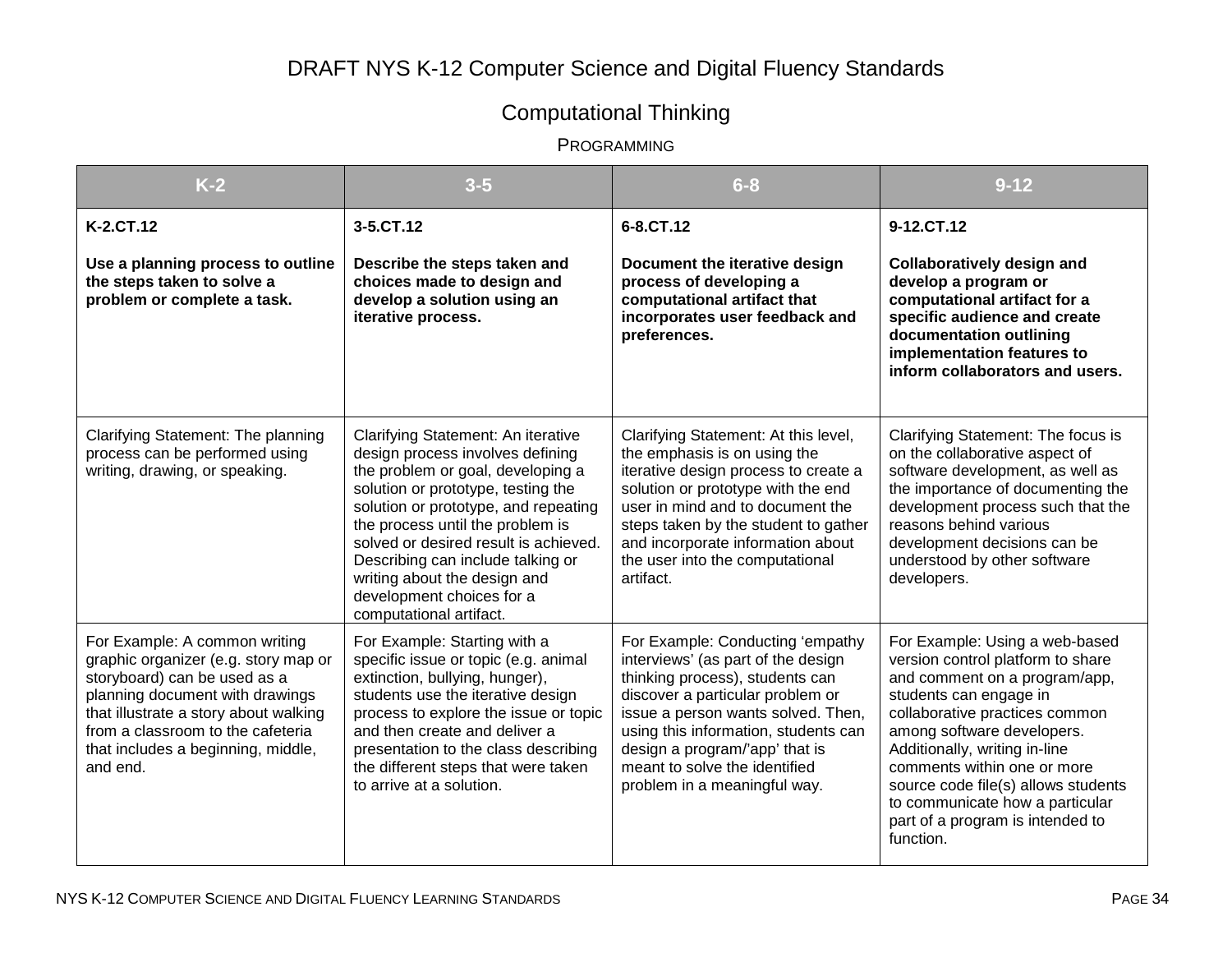### Networks and Systems Design

Computing devices typically do not operate in isolation. Networks connect computing devices to share data and resources and are an increasingly integral part of computing. Networks and communication systems provide greater connectivity in the computing world by providing fast, secure communication, and facilitating innovation.

Individuals interact with data using a variety of input and output devices that are part of a more complex computing system. The hardware and software that make up a computing system process data in digital form. A basic understanding of hardware and software is useful when troubleshooting a computing system that does not work as intended.

The Networks and Systems Design standards aim to prepare students to understand the basic functioning of the computing systems and networks that are used as fundamental tools in our personal and professional lives.

| <b>Hardware &amp;</b><br><b>Software</b>     | A computing system is composed of hardware, software, and the individuals who use them. Hardware refers to<br>the physical components that make up a computing device. Software refers to the program instructions that<br>operate on such hardware.                                                             |
|----------------------------------------------|------------------------------------------------------------------------------------------------------------------------------------------------------------------------------------------------------------------------------------------------------------------------------------------------------------------|
| <b>Networks &amp; The</b><br><b>Internet</b> | Networks are formed by connecting individual devices in a variety of ways. Data is stored on one or more<br>devices in a network and transferred between devices using a set of protocols or rules. The internet is an<br>example of a global network that transmits data between many devices around the world. |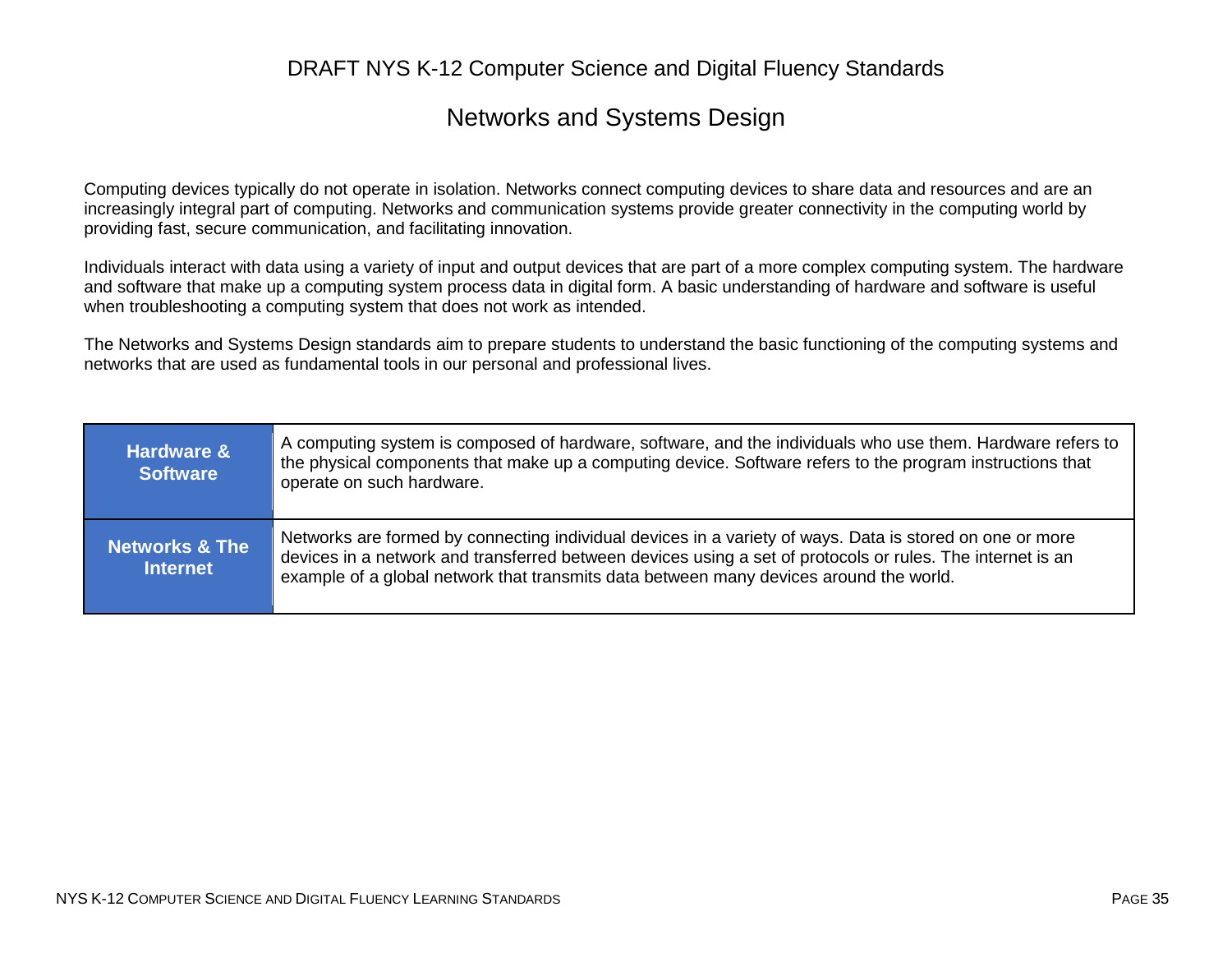# Networks and Systems Design

### HARDWARE & SOFTWARE

| $K-2$                                                                                                                                                                                                                                                                          | $3-5$                                                                                                                                                                       | $6 - 8$                                                                                                                                                                                                                                                                              | $9 - 12$                                                                                                                                                                                                                                                                                                                                                                                                                                                                       |
|--------------------------------------------------------------------------------------------------------------------------------------------------------------------------------------------------------------------------------------------------------------------------------|-----------------------------------------------------------------------------------------------------------------------------------------------------------------------------|--------------------------------------------------------------------------------------------------------------------------------------------------------------------------------------------------------------------------------------------------------------------------------------|--------------------------------------------------------------------------------------------------------------------------------------------------------------------------------------------------------------------------------------------------------------------------------------------------------------------------------------------------------------------------------------------------------------------------------------------------------------------------------|
| <b>K-2.NSD.1</b>                                                                                                                                                                                                                                                               | 3-5.NSD.1                                                                                                                                                                   | 6-8.NSD.1                                                                                                                                                                                                                                                                            | 9-12.NSD.1                                                                                                                                                                                                                                                                                                                                                                                                                                                                     |
| Describe different ways that<br>humans can interact with<br>computers.                                                                                                                                                                                                         | Propose improvements to the<br>design of a computing technology<br>based on an analysis of user<br>interactions with that technology.                                       | Design a user interface for a<br>computing technology that takes<br>into account usability,<br>accessibility, and desirability.                                                                                                                                                      | Design a solution to a problem<br>that utilizes embedded systems.                                                                                                                                                                                                                                                                                                                                                                                                              |
| Clarifying Statement: The emphasis<br>is on understanding that humans and<br>computers interact through inputs<br>and outputs. This includes identifying<br>the components of a computer<br>system that help people input<br>information and the parts that<br>produce output. | Clarifying Statement: The emphasis<br>is on thinking about the purpose of<br>the computing technology and how<br>the user interface could be optimized<br>for that purpose. | Clarifying Statement: The emphasis<br>is on designing (but not necessarily<br>creating) a user interface. Designs<br>could include things like written<br>descriptions, drawings, and/or 3D<br>prototypes.                                                                           | Clarifying Statement: The emphasis<br>is on designing (but not necessarily<br>creating) solutions with embedded<br>systems. Systems can be<br>biological, mechanical, social, or<br>some other type of system. Designs<br>could include written descriptions,<br>drawings, and/or 3D prototypes.                                                                                                                                                                               |
| For Example: Students could label a<br>diagram of a computing system with<br>the words input and output.<br>Alternatively, students could sort<br>images of computer components into<br>input and output columns on a t-<br>chart.                                             | For Example: Students could make<br>recommendations on how to improve<br>a tool, device, or app based on their<br>experiences or those of their<br>classmates.              | For Example: Students could design<br>a game controller that is accessible<br>for a person with limited hand and<br>arm movement. Students could<br>design apps that encourage healthy<br>living and take into account factors<br>like motivation to use the app and<br>ease of use. | For Example: Students might design<br>medical devices that can be<br>embedded inside a person to cure a<br>specific illness, regulate a specific<br>function of the body, or give<br>enhanced ability. Students might<br>propose embedded systems that<br>address public health and safety<br>such as coming up with solutions<br>that use embedded systems in a car<br>to address car accidents, texting<br>while driving, pets overheating when<br>left alone in a car, etc. |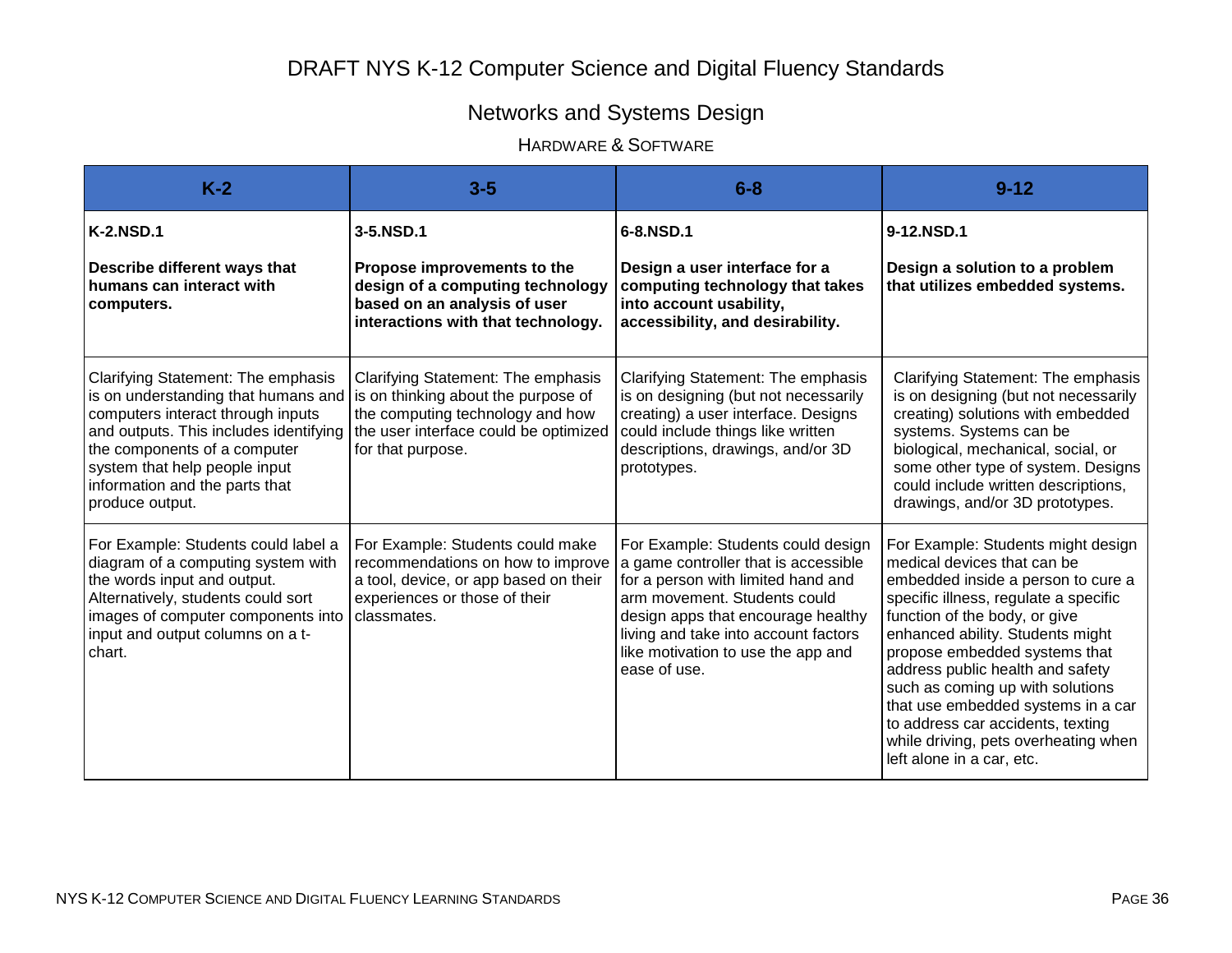# Networks and Systems Design

### HARDWARE & SOFTWARE

| $K-2$                                                                                                                                                                                                                                                                   | $3-5$                                                                                                                                                                  | $6 - 8$                                                                                                                                                                                                             | $9 - 12$                                                                                                                                                                                                                                                                                                                                              |
|-------------------------------------------------------------------------------------------------------------------------------------------------------------------------------------------------------------------------------------------------------------------------|------------------------------------------------------------------------------------------------------------------------------------------------------------------------|---------------------------------------------------------------------------------------------------------------------------------------------------------------------------------------------------------------------|-------------------------------------------------------------------------------------------------------------------------------------------------------------------------------------------------------------------------------------------------------------------------------------------------------------------------------------------------------|
| <b>K-2.NSD.2</b>                                                                                                                                                                                                                                                        | 3-5.NSD.2                                                                                                                                                              | 6-8.NSD.2                                                                                                                                                                                                           | 9-12.NSD.2                                                                                                                                                                                                                                                                                                                                            |
| <b>Explain the function of common</b><br>hardware and software<br>components in computing<br>systems, using<br>descriptive/precise language.                                                                                                                            | <b>Model how computer hardware</b><br>and software work together as a<br>system to accomplish tasks.                                                                   | Design a project that combines<br>hardware and software<br>components to collect and use<br>data to perform a function.                                                                                             | <b>Explain the levels of interaction</b><br>existing between the application<br>software, system software, and<br>hardware of a computing system.                                                                                                                                                                                                     |
| Clarifying Statement: Hardware<br>includes, but is not limited to,<br>desktop computers, laptop<br>computers, tablet devices, monitors,<br>keyboards, mice, and printers.<br>Software includes, but is not limited<br>to, apps, web browsers, and<br>operating systems. | Clarifying Statement: At this stage, a<br>model should only include the basic<br>elements of a computer system,<br>including input, output, processor,<br>and storage. | Clarifying Statement: The focus is on<br>designing (but not necessarily<br>creating) a system that involves<br>collecting and exchanging data<br>including input, output, storage, and<br>processing.               | Clarifying Statement: At this stage,<br>knowledge of specific advanced<br>terms of computer architecture and<br>how specific levels work is not<br>required. Rather the progression, in<br>general terms, from voltage to binary<br>signal to logic gates and so on to the<br>level of human interaction, should be<br>explored.                      |
| For Example: Students could label<br>images of components and match<br>components with their descriptions.                                                                                                                                                              | For Example: Students can draw the<br>computing system, program an<br>animation of how the computer<br>system works, or act it out in some<br>way.                     | For Example: Students could design<br>an app for finding free filtered water<br>stations in the area that would use<br>GPS, magnetometer, and touch<br>screen sensors as well as the<br>phone's wifi and a map API. | For Example: Students could create<br>a diagram representing the levels of<br>interaction involved in text editing.<br>They would show that software<br>interacts with the operating system<br>to receive input from the keyboard,<br>convert the input to bits for storage,<br>and interpret the bits as readable<br>text to display on the monitor. |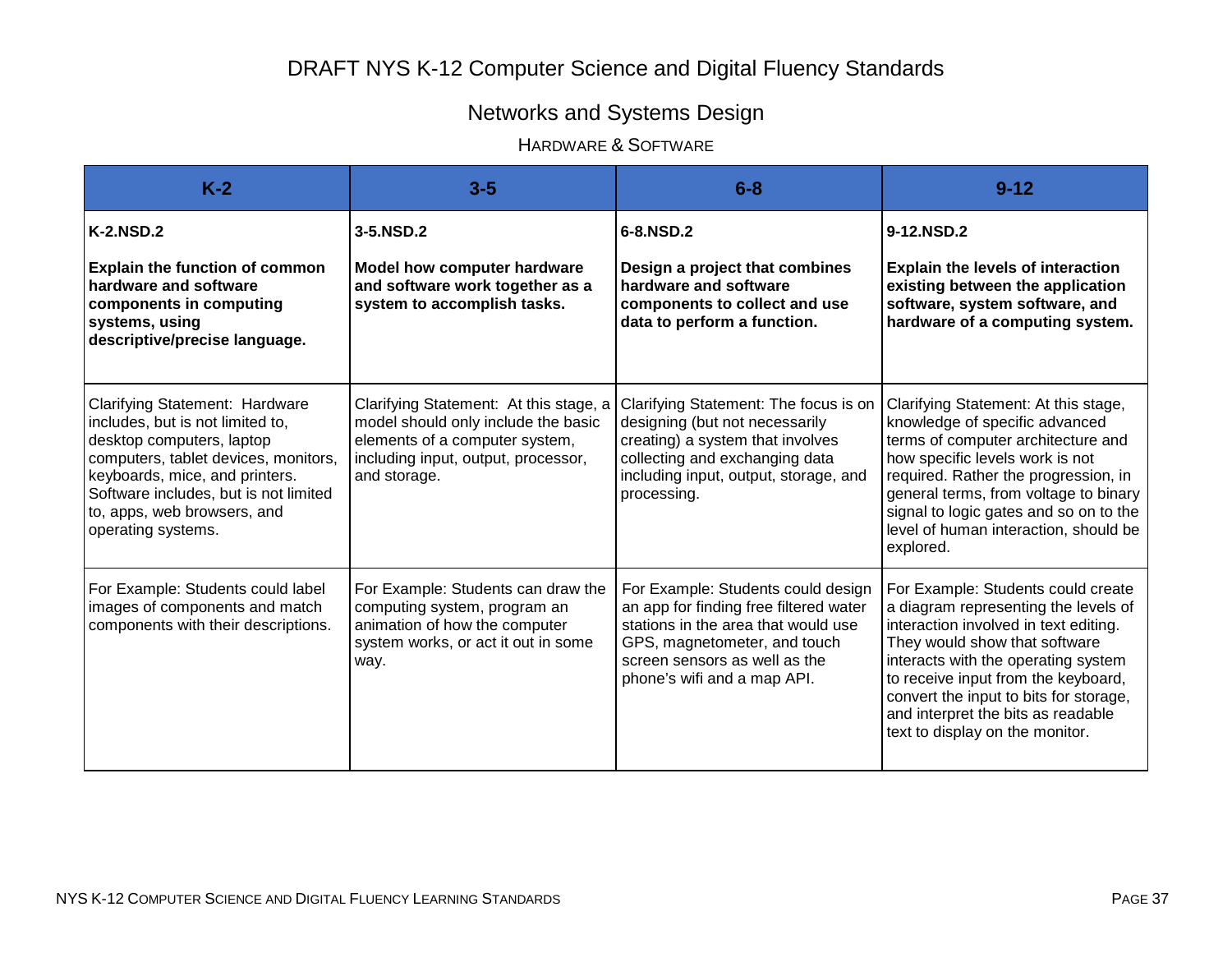# Networks and Systems Design

### HARDWARE & SOFTWARE

| $K-2$                                                                                                                                                                                                                                                             | $3-5$                                                                                                                                                                                                                                                                                                                                                                                                                                                    | $6 - 8$                                                                                                                                                                                                                                       | $9 - 12$                                                                                                                                                                                                                                                                                         |
|-------------------------------------------------------------------------------------------------------------------------------------------------------------------------------------------------------------------------------------------------------------------|----------------------------------------------------------------------------------------------------------------------------------------------------------------------------------------------------------------------------------------------------------------------------------------------------------------------------------------------------------------------------------------------------------------------------------------------------------|-----------------------------------------------------------------------------------------------------------------------------------------------------------------------------------------------------------------------------------------------|--------------------------------------------------------------------------------------------------------------------------------------------------------------------------------------------------------------------------------------------------------------------------------------------------|
| <b>K-2.NSD.3</b><br>Describe basic hardware and<br>software problems using<br>descriptive/precise language.                                                                                                                                                       | 3-5.NSD.3<br>Determine potential solutions to<br>solve simple hardware and<br>software problems using common<br>troubleshooting strategies.                                                                                                                                                                                                                                                                                                              | 6-8.NSD.3<br>Identify and fix problems with<br>computing devices and their<br>components using a systematic<br>troubleshooting method or guide.                                                                                               | 9-12.NSD.3<br>Develop and communicate multi-<br>step troubleshooting strategies<br>others can use to identify and fix<br>problems with computing devices<br>and their components.                                                                                                                |
| Clarifying Statement: At this stage,<br>the focus is on communicating a<br>problem with appropriate<br>terminology, although students do<br>not need to understand the causes.                                                                                    | Clarifying Statement: Examples of<br>common troubleshooting strategies<br>include: rebooting device, checking<br>for power, checking network<br>availability, closing and reopening an<br>application, making sure speakers<br>are turned on or headphones are<br>plugged in, making sure that the<br>caps lock key is not on, try using a<br>different browser, and checking your<br>settings within an application in an<br>attempt to solve problems. | Clarifying Statement: The focus is on<br>using a structured process, such as<br>a checklist or flowchart, to<br>troubleshoot problems with<br>computing systems and to ensure<br>that potential solutions are not<br>overlooked.              | <b>Clarifying Statement: Some</b><br>examples of multi-step<br>troubleshooting problems include<br>resolving connectivity problems,<br>adjusting system configurations and<br>settings, ensuring hardware and<br>software compatibility, and<br>transferring data from one device to<br>another. |
| For Example: Students might notify a<br>teacher when an application or<br>device is not working as expected.<br>Rather than saying, "It doesn't work,"<br>A student might describe things like,<br>"The device will not turn on," or "The<br>sound doesn't work." | For Example: A teacher might lead<br>students in creating a classroom<br>checklist for basic problems, such as<br>the device not responding, no power,<br>no network connection, application<br>crashing, no sound, or password<br>entry not working.                                                                                                                                                                                                    | For Example: Students could follow<br>a troubleshooting flowchart that<br>guides them through a process of<br>checking connections and settings,<br>changing software to see if hardware<br>will work, and swapping in working<br>components. | For Example: Students could create<br>step by step instructions for a help<br>desk employee. Alternatively,<br>students could create a<br>troubleshooting flowchart for anyone<br>using a school device.                                                                                         |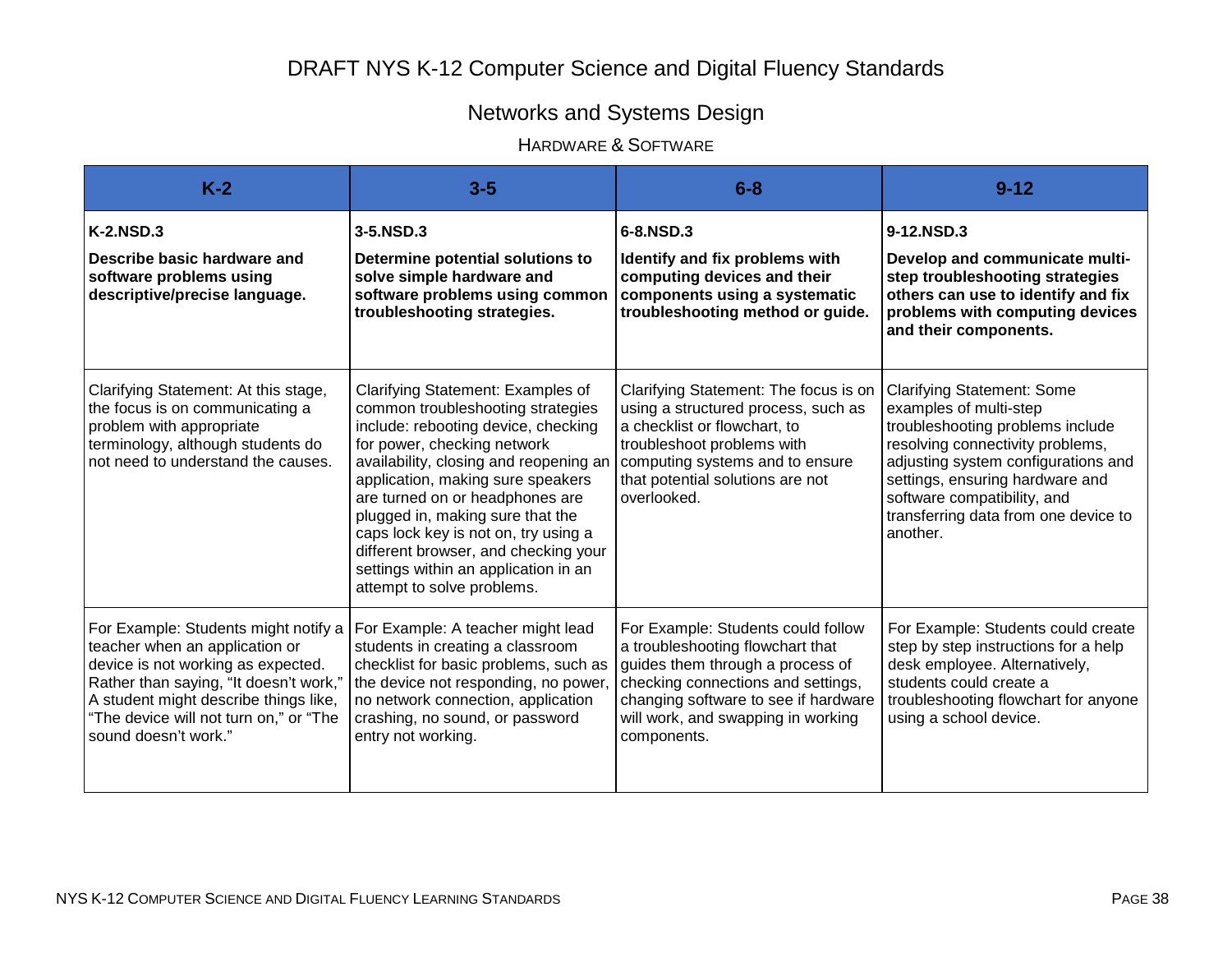# Networks and Systems Design

NETWORKS AND THE INTERNET

| $K-2$                                                                                                                                                                      | $3-5$                                                                                                                                                                                                                                                                                                                                                                                                                                                                                                          | $6 - 8$                                                                                                                                                                                                                                                                                                    | $9 - 12$                                                                                                                                                                                                                                                                                                                                                                                |
|----------------------------------------------------------------------------------------------------------------------------------------------------------------------------|----------------------------------------------------------------------------------------------------------------------------------------------------------------------------------------------------------------------------------------------------------------------------------------------------------------------------------------------------------------------------------------------------------------------------------------------------------------------------------------------------------------|------------------------------------------------------------------------------------------------------------------------------------------------------------------------------------------------------------------------------------------------------------------------------------------------------------|-----------------------------------------------------------------------------------------------------------------------------------------------------------------------------------------------------------------------------------------------------------------------------------------------------------------------------------------------------------------------------------------|
| <b>K-2.NSD.4</b><br>Describe how protocols are used<br>to facilitate communication.                                                                                        | 3-5.NSD.4<br>Model how data is structured to<br>transmit through a network.                                                                                                                                                                                                                                                                                                                                                                                                                                    | 6-8.NSD.4<br>Design a protocol for<br>transmitting data through a<br>multi-point network.                                                                                                                                                                                                                  | 9-12.NSD.4<br>Describe the design<br>characteristics that allow data<br>and information to be moved,<br>stored and referenced over the<br>Internet.                                                                                                                                                                                                                                     |
| Clarifying Statement: The focus is<br>on identifying rules and conventions<br>that allow for communication and<br>data sharing.                                            | Clarifying Statement: The focus is<br>on understanding that data is<br>broken down into smaller pieces<br>and labeled to travel through a<br>network and reassembled.                                                                                                                                                                                                                                                                                                                                          | Clarifying Statement: The focus is<br>on understanding how protocols<br>enable communication and what<br>additional data is necessary for<br>transmission. Knowledge of the<br>details of how specific protocols<br>work is not expected.                                                                  | Clarifying Statement: The focus is<br>on understanding the design<br>decisions that direct the<br>coordination among systems<br>composing the Internet that allow<br>for scalability and reliability.<br>Discussions should consider<br>historical, cultural, and economic<br>decisions related to the<br>development of the Internet.                                                  |
| For Example: Students could<br>explain how they would<br>communicate an idea using the<br>appropriate gestures or words to<br>someone who doesn't speak their<br>language. | For Example: The teacher could run a<br>series of live simulations in which<br>students act out the flow of information<br>through servers, routers, and other<br>devices to transmit a message.<br>Alternatively, a teacher might have<br>students cut up a map of the United<br>States, then place the states in<br>envelopes and transmit the "packets"<br>through a physical network of students.<br>At the destination, the packets could<br>then be reassembled back into a map<br>of the United States. | For Example: Students could<br>devise a plan to represent a long<br>text-based message as chunks of<br>data and how it would be<br>reassembled at the destination. An<br>unplugged example would include<br>the use of zip codes and barcodes<br>for a letter to travel through the post<br>office system. | For Example: Students could<br>explain how hierarchy in the DNS<br>supports scalability and reliability.<br>Alternatively, students could create<br>a computational artifact that<br>explains the path of data<br>transmission from their device to a<br>website hosted on another<br>continent and back using the<br>network (including but not limited to<br>servers, routers, etc.). |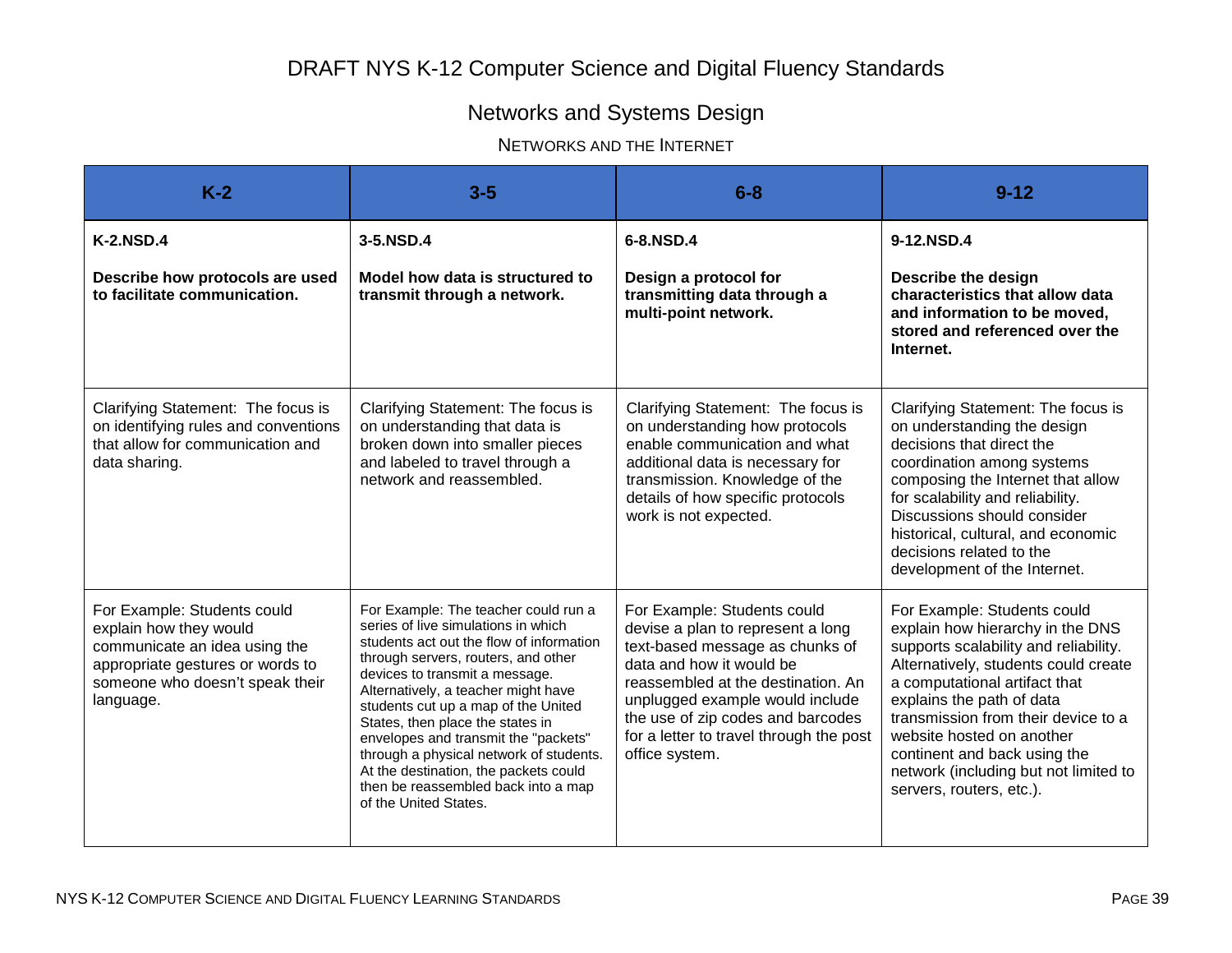# Networks and Systems Design

#### NETWORKS AND THE INTERNET

| $K-2$                                                                                                                                                                                                                                                                                                        | $3 - 5$                                                                                                                                                                                                                                               | $6 - 8$                                                                                                                                                                                                                                                                     | $9 - 12$                                                                                                                                                                                                                                                       |
|--------------------------------------------------------------------------------------------------------------------------------------------------------------------------------------------------------------------------------------------------------------------------------------------------------------|-------------------------------------------------------------------------------------------------------------------------------------------------------------------------------------------------------------------------------------------------------|-----------------------------------------------------------------------------------------------------------------------------------------------------------------------------------------------------------------------------------------------------------------------------|----------------------------------------------------------------------------------------------------------------------------------------------------------------------------------------------------------------------------------------------------------------|
| <b>K-2.NSD.5</b>                                                                                                                                                                                                                                                                                             | 3-5.NSD.5                                                                                                                                                                                                                                             | 6-8.NSD.5                                                                                                                                                                                                                                                                   | 9-12.NSD.5                                                                                                                                                                                                                                                     |
| Explain how data travels through<br>a network.                                                                                                                                                                                                                                                               | Describe that data can be stored<br>locally or remotely in a network.                                                                                                                                                                                 | Summarize how remote data is<br>stored and accessed in a<br>network.                                                                                                                                                                                                        | <b>Describe how emerging</b><br>technologies are impacting<br>networks and how they are<br>used.                                                                                                                                                               |
| Clarifying Statement: The focus is<br>on explaining that data can only be<br>shared between computing devices<br>or individuals when they are<br>connected to the same network.<br>Additionally, there should be an<br>emphasis on understanding that<br>there are multiple ways to connect<br>to a network. | Clarifying Statement: The focus is<br>on describing that data must be<br>stored on a physical device.<br>Access to remotely stored data is<br>restricted by the networks, and to<br>access non-local data a connection<br>to the network is required. | Clarifying Statement: The focus is<br>on explaining where the data<br>associated with different apps,<br>devices, and embedded systems is<br>stored, how the data is<br>synchronized, and how to connect<br>to it.                                                          | Clarifying Statement: The focus is<br>on discussing how specific<br>emerging technologies impact<br>networks in terms of scale, access,<br>reliability, and security, and user<br>behavior.                                                                    |
| For Example: Students might<br>explain various ways they can send<br>information to someone else, such<br>as car, letter, email, phone call, or<br>video chat if they both have access<br>to that shared network.                                                                                            | For Example: Students could<br>explain the difference between<br>owning a book (local copy) and<br>borrowing it from a library (remote<br>copy), or what information they<br>might no longer be able to access if<br>the internet went down.          | For Example: Students could create<br>a diagram that illustrates the use of<br>remote storage in cloud computing,<br>a school's data server, or<br>distributed media. Students could<br>discuss how local copies of data<br>are synced with data from the<br>remote server. | For Example: Students could<br>discuss how the Internet of Things<br>has impacted the privacy and<br>security of networks. Alternatively,<br>students might discuss how cloud<br>computing affects the scale of<br>networks and access to shared<br>resources. |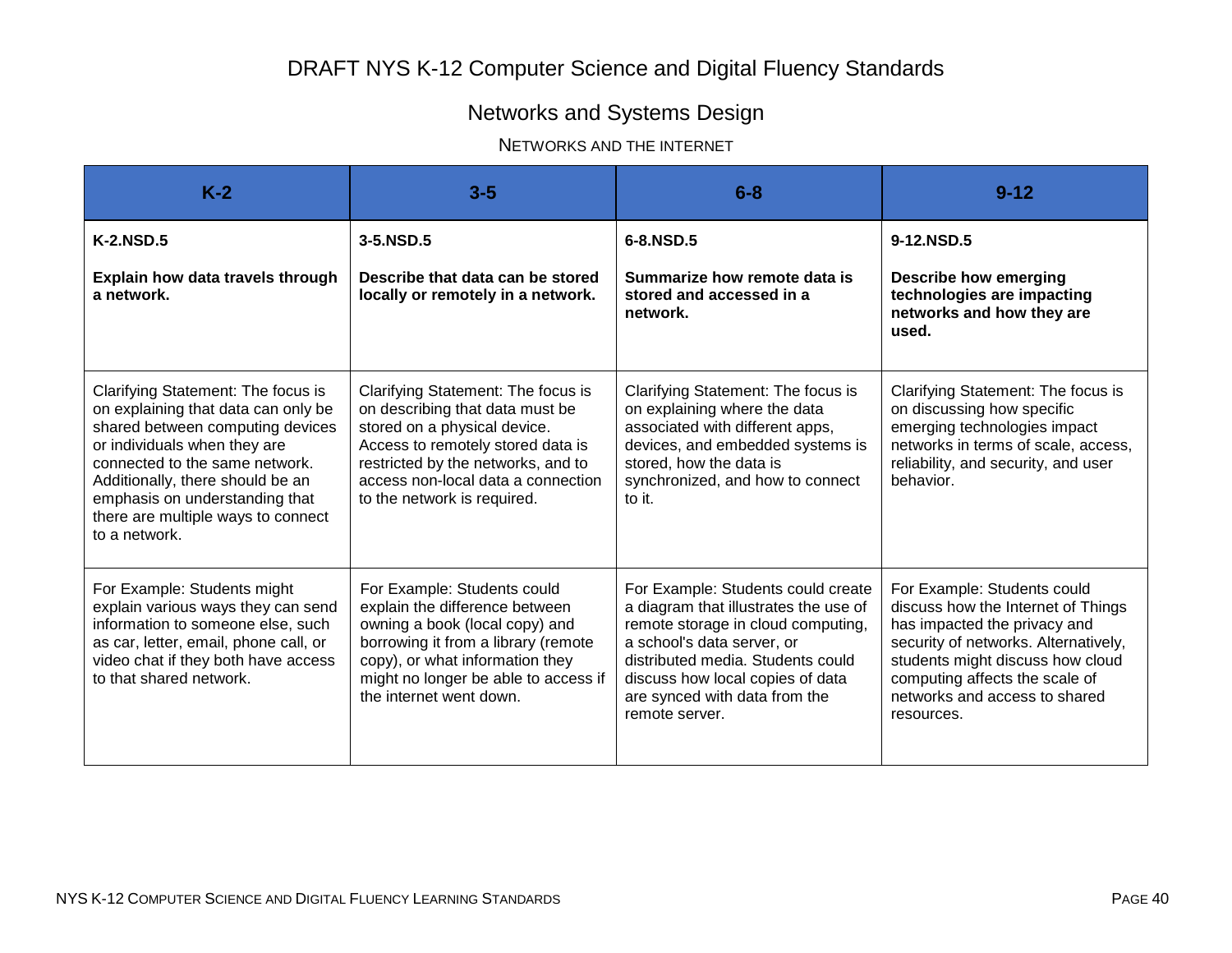### **Cybersecurity**

In a digital world, all individuals have a responsibility to protect data and the computing resources they access. Cybersecurity encompasses the physical, digital, and behavioral actions that can be taken to increase this security. These measures are meant to ensure the confidentiality and integrity of data and computing resources, as well as ensure that they are accessible to the users who are supposed to have access to them. Digital security includes understanding and identifying risks, implementing appropriate safeguards, and being prepared to respond to potential attacks.

The Cybersecurity standards prepare students to understand why data and computing resources need to be protected, who might access them, and why they might do so whether intentionally malicious or not. It is important that students know how to employ basic safeguards to protect data and computing resources and how to appropriately respond if a breach occurs.

| <b>Risks</b>      | Risk is a combination of a vulnerability, the likelihood that the vulnerability will be exploited, and the severity of<br>consequences if the vulnerability is exploited. It is important to understand why data and resources need to be<br>protected and how they might be compromised so the correct safeguards can be put into place. |
|-------------------|-------------------------------------------------------------------------------------------------------------------------------------------------------------------------------------------------------------------------------------------------------------------------------------------------------------------------------------------|
| <b>Safeguards</b> | Programmers and individuals must know how to protect their data and computing resources with common safety<br>measures. When combined, various physical, digital, and behavioral precautions can create a level of digital<br>security.                                                                                                   |
| <b>Response</b>   | When a security breach occurs, individuals must decide what actions to take. This takes into account what type<br>of breach occurred and how to improve security moving forward.                                                                                                                                                          |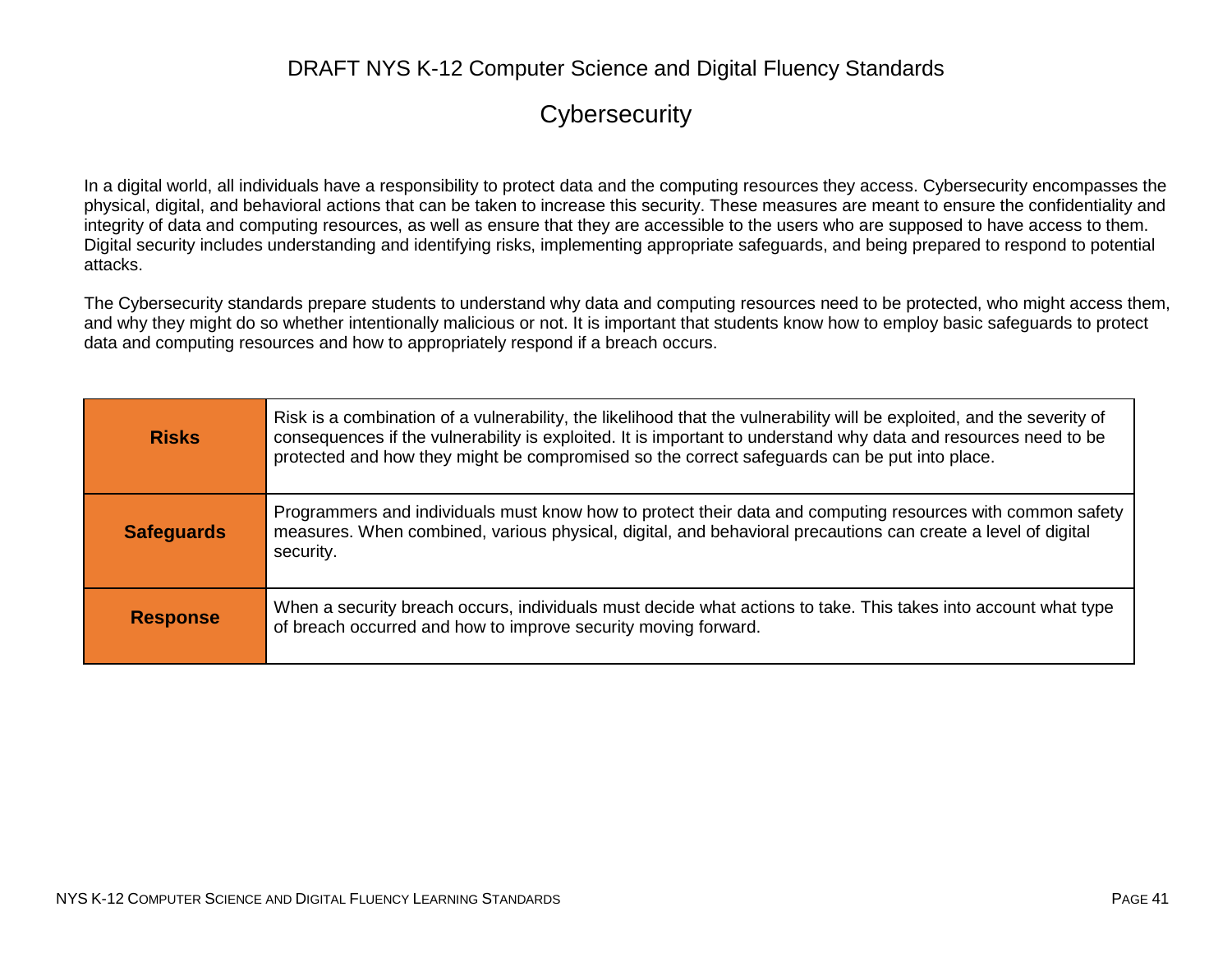# **Cybersecurity**

RISKS

| $K-2$                                                                                                                                                                                                                                                                                                    | $3-5$                                                                                                                                                                                                                                               | $6 - 8$                                                                                                                                                                                                                                                                                             | $9 - 12$                                                                                                                                                                                                                                                                                                                                                                                                                           |
|----------------------------------------------------------------------------------------------------------------------------------------------------------------------------------------------------------------------------------------------------------------------------------------------------------|-----------------------------------------------------------------------------------------------------------------------------------------------------------------------------------------------------------------------------------------------------|-----------------------------------------------------------------------------------------------------------------------------------------------------------------------------------------------------------------------------------------------------------------------------------------------------|------------------------------------------------------------------------------------------------------------------------------------------------------------------------------------------------------------------------------------------------------------------------------------------------------------------------------------------------------------------------------------------------------------------------------------|
| <b>K-2.CY.1</b><br>Compare and contrast information   Explain why different types of<br>that should be kept private with<br>information that might be made<br>public.                                                                                                                                    | 3-5.CY.1<br>information might need to be<br>protected.                                                                                                                                                                                              | 6-8.CY.1<br>Determine the types of personal<br>information and digital resources<br>that an individual may have<br>access to that needs to be<br>protected                                                                                                                                          | 9-12.CY.1<br>Determine the types of personal<br>and organizational information<br>and digital resources that an<br>individual may have access to that<br>needs to be protected.                                                                                                                                                                                                                                                    |
| Clarifying Statement: The emphasis<br>is on discussing the reasons that<br>people would want to keep some<br>types of information private and may<br>want to share some information<br>publicly.                                                                                                         | Clarifying Statement: The emphasis<br>is on discussing different reasons<br>that adversaries may want to obtain,<br>compromise, or leverage different<br>types of information. At this stage,<br>students should be focused on<br>general concepts. | Clarifying Statement: The emphasis<br>is on identifying personal information<br>and devices that an individual may<br>have access to and that adversaries<br>may want to obtain or compromise.<br>At this stage, students should focus<br>on specific data and devices that<br>they have access to. | Clarifying Statement: At this stage,<br>the emphasis is on identifying both<br>personal information and<br>organizational information that an<br>individual may have access to and<br>that adversaries may want to<br>compromise or obtain. Additionally,<br>there is a focus on identifying<br>devices and embedded systems that<br>an individual may have access to<br>and that adversaries may want to<br>leverage in some way. |
| For Example: Students could take<br>strips of paper with information like<br>phone numbers, birthdays, pets<br>names, passwords, etc. Then place<br>the paper strips into the categories<br>"ok to share with everyone," "ok to<br>share with people you know," and<br>"keep private" on a shared chart. | For Example: Students could<br>discuss the type of data needed for<br>different adversarial behaviors such<br>as information that can be used for<br>identity theft, cyberbullying, political<br>influence, or ransomware attacks.                  | For Example: Students could think<br>about their personal information and<br>devices that need to be protected<br>and discuss how adversaries might<br>use the data or computing<br>resources if accessed.                                                                                          | For Example: Students could<br>research events in business,<br>industry, and government involving<br>organizational security breaches<br>and pinpoint the type of data and<br>resources compromised and how it<br>was used.                                                                                                                                                                                                        |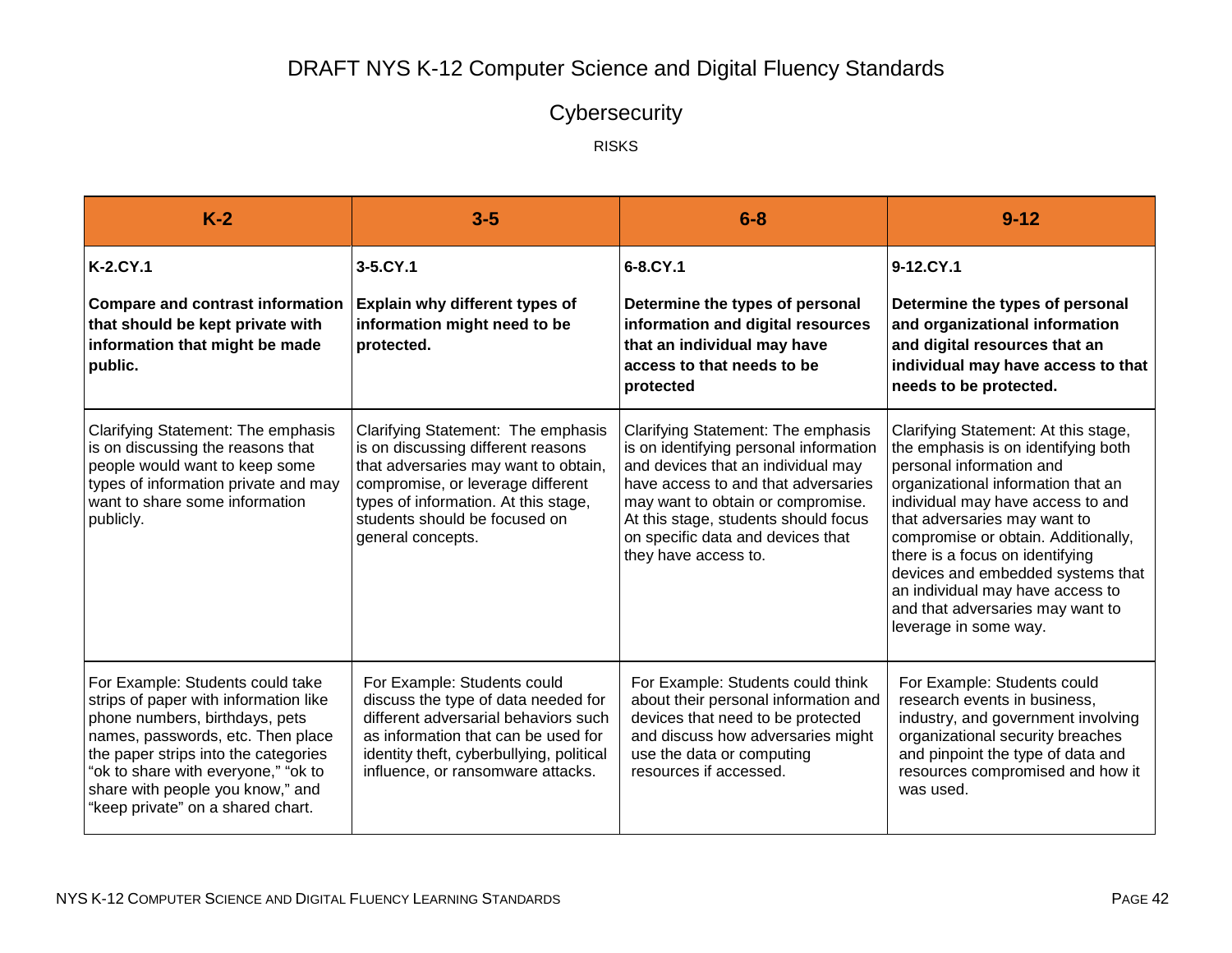# **Cybersecurity**

#### **SAFEGUARDS**

| $K-2$                                                                                                                                                                                                                                | $3-5$                                                                                                                                                                                                                              | $6 - 8$                                                                                                                                                                                      | $9 - 12$                                                                                                                                                           |
|--------------------------------------------------------------------------------------------------------------------------------------------------------------------------------------------------------------------------------------|------------------------------------------------------------------------------------------------------------------------------------------------------------------------------------------------------------------------------------|----------------------------------------------------------------------------------------------------------------------------------------------------------------------------------------------|--------------------------------------------------------------------------------------------------------------------------------------------------------------------|
| K-2.CY.2                                                                                                                                                                                                                             | 3-5.CY.2                                                                                                                                                                                                                           | 6-8.CY.2                                                                                                                                                                                     | 9-12.CY.2                                                                                                                                                          |
| Explain ways that information can<br>be kept secure.                                                                                                                                                                                 | Describe common safeguards for<br>protecting personal information.                                                                                                                                                                 | Describe physical, digital, and<br>behavioral safeguards that can be<br>employed in different situations.                                                                                    | Describe physical, digital, and<br>behavioral safeguards that can be<br>employed to protect the<br>confidentiality, integrity, and<br>accessibility of information |
| Clarifying Statement: The emphasis<br>is on recognizing and avoiding<br>potentially harmful behaviors, such<br>as sharing private information online<br>or walking away from public devices<br>after using them without logging off. | Clarifying Statement: The emphasis<br>is on describing common<br>safeguards such as protecting<br>devices and accounts with strong<br>passwords, keeping software<br>updated, and not sending sensitive<br>information over SMS.   | Clarifying Statement: The emphasis<br>is on recommending different types<br>of security measures including<br>physical, digital, and behavioral, for<br>a given situation.                   | Clarifying Statement: The emphasis<br>is on considering the CIA Triad when<br>recommending safeguards for a<br>specific application or device.                     |
| For Example: Students could<br>demonstrate that they know how to<br>log in and out of any devices and<br>accounts used for classroom work or<br>other applications.                                                                  | For Example: Students could create<br>a guide to everyday digital security<br>safeguards for students in another<br>grade. The guide could teach them<br>how to implement different<br>safeguards in the classroom and at<br>home. | For Example: The teacher might<br>provide different scenarios and<br>students can pick safeguards<br>appropriate to the situation from a list network.<br>that the class generated together. | For Example: Formulate<br>recommendations for setting up a<br>secure home or small business                                                                        |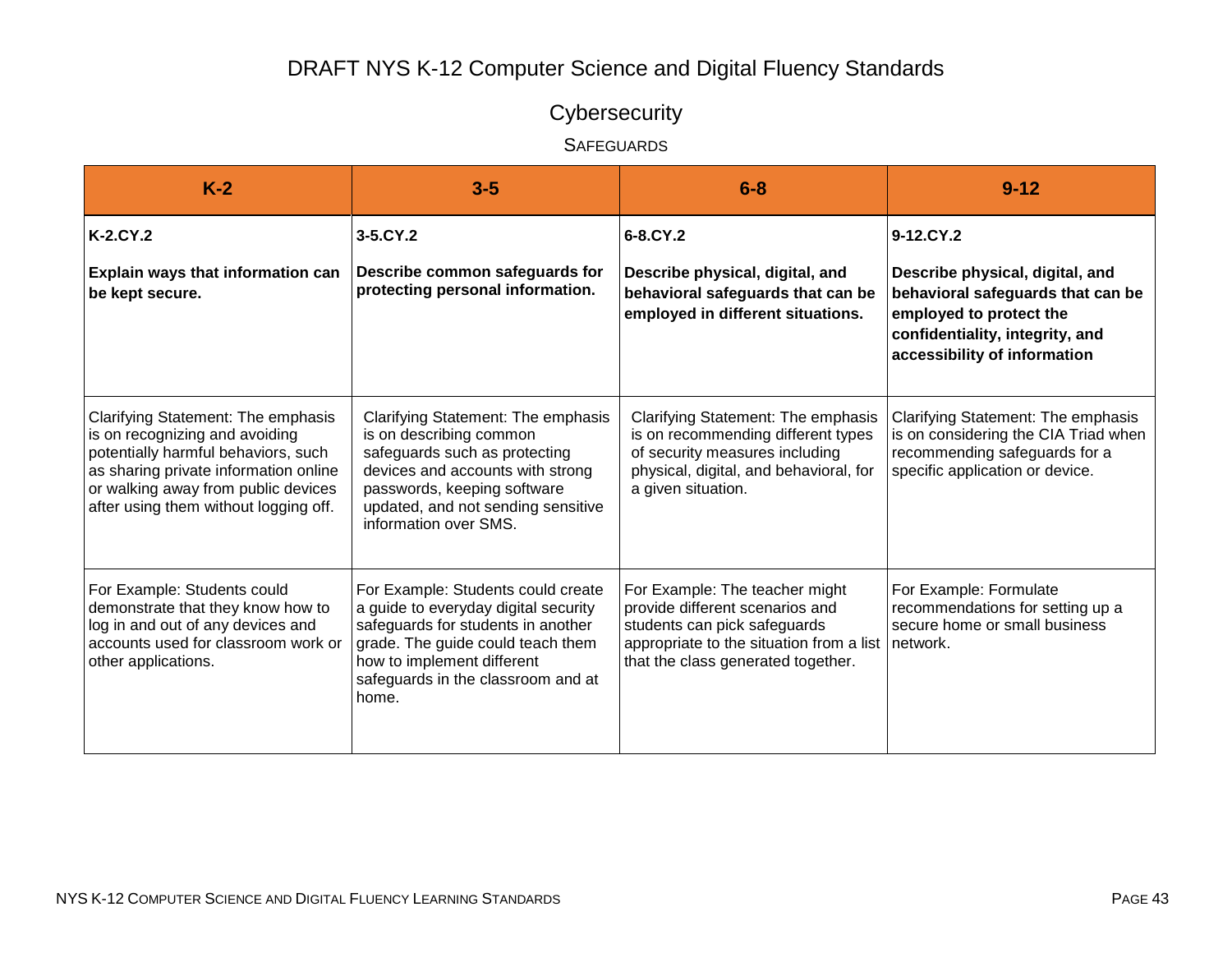# **Cybersecurity**

#### **SAFEGUARDS**

| $K-2$                                                                                                                                                                                                                                                                               | $3-5$                                                                                                                                    | $6 - 8$                                                                                                                                                                                                                                                                                                                  | $9 - 12$                                                                                                                                                                                                                                                                                                |
|-------------------------------------------------------------------------------------------------------------------------------------------------------------------------------------------------------------------------------------------------------------------------------------|------------------------------------------------------------------------------------------------------------------------------------------|--------------------------------------------------------------------------------------------------------------------------------------------------------------------------------------------------------------------------------------------------------------------------------------------------------------------------|---------------------------------------------------------------------------------------------------------------------------------------------------------------------------------------------------------------------------------------------------------------------------------------------------------|
| $K-2.CY.3$<br>Identify the benefits and<br>drawbacks of sharing accounts,<br>app access, or devices.                                                                                                                                                                                | $3-5$ , $CY$ , $3$<br>Describe trade-offs between<br>allowing information to be public<br>and keeping information private<br>and secure. | 6-8.CY.3<br>Describe trade-offs of<br>implementing specific security<br>safeguards.                                                                                                                                                                                                                                      | 9-12.CY.3<br><b>Explain specific trade-offs when</b><br>selecting and implementing<br>security recommendations.                                                                                                                                                                                         |
| Clarifying Statement: The focus is<br>on explaining how user habits and<br>behaviors should be adjusted based<br>on who shares a device.                                                                                                                                            | Clarifying Statement: The focus is<br>on considering the trade-offs of<br>data sharing in different contexts.                            | Clarifying Statement: The focus is<br>on thinking about how a specific<br>safeguard impacts the<br>confidentiality, integrity, and access<br>of information. Additionally, there<br>should be a focus on discussing if<br>specific safeguards strengthen one<br>part of the triad, but adversely affect<br>another part. | Clarifying Statement: The focus is<br>on making security<br>recommendations and discussing<br>trade-offs between the degree of<br>confidentiality, the need for data<br>integrity, the availability of<br>information for legitimate use, and<br>assurance that the information<br>provided is genuine. |
| For Example: Students could<br>discuss who has access to shared<br>accounts and why it might be both<br>helpful and risky. They might<br>consider an account that is shared<br>with family members to stream<br>movies or an educational app that is<br>shared by the entire class. | For Example: Students could list the<br>pros and cons of sharing pictures<br>and information about their activities<br>on social media.  | For Example: Students could<br>examine the pros and cons of using<br>different methods of authentication,<br>for example passwords, biometrics,<br>or key-fobs and the trade-offs of<br>using single-factor vs multi-factor<br>authentication.                                                                           | For Example: Students could<br>analyze high profile cybersecurity<br>breaches from the perspectives of<br>competing audiences, including<br>individuals, corporations, privacy<br>advocates, security experts, and<br>government.                                                                       |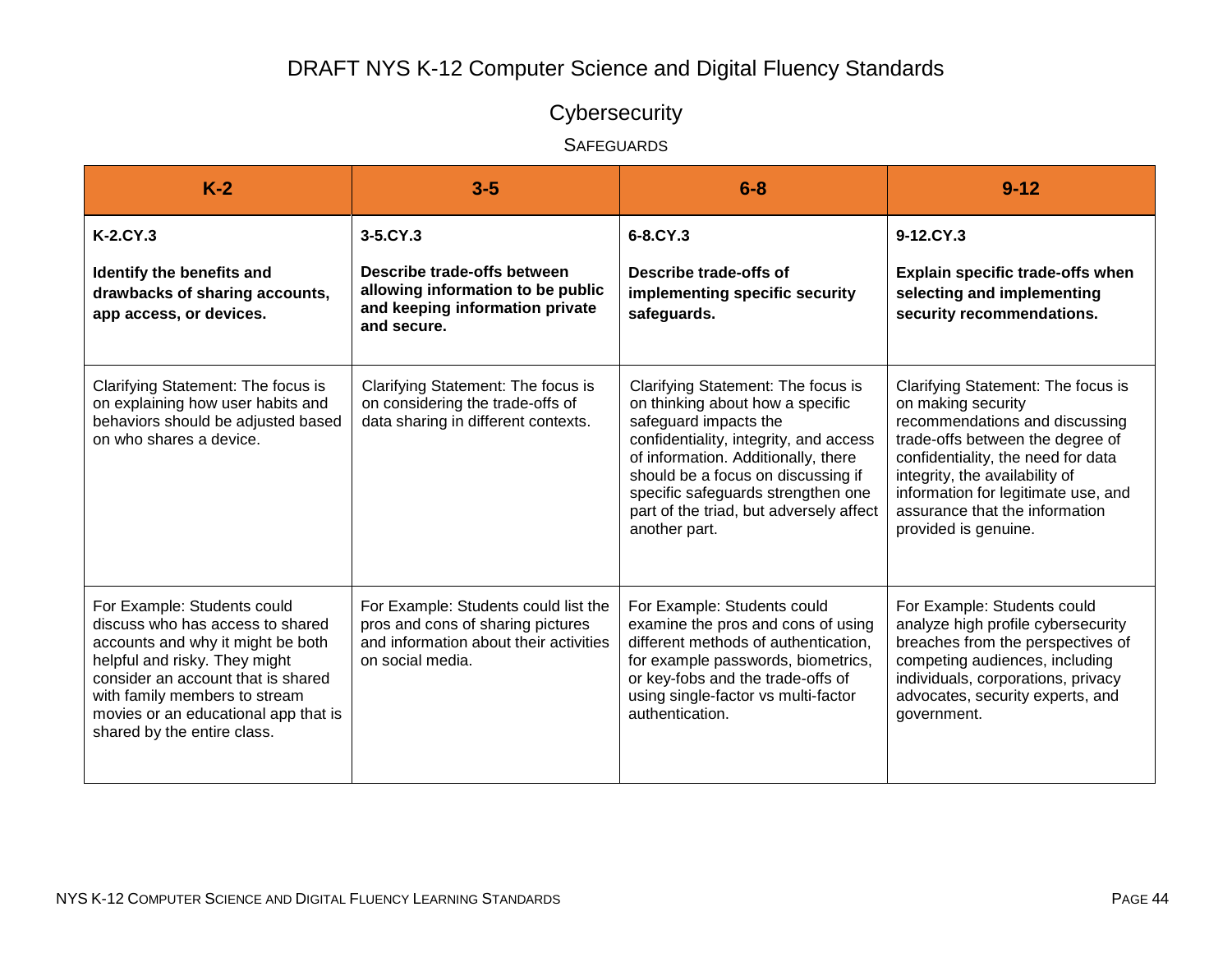# **Cybersecurity**

**SAFEGUARDS** 

| $K-2$                                                                                                                                        | $3-5$                                                                                                                                                                             | $6 - 8$                                                                                                                                                                     | $9 - 12$                                                                                                                                                                                                                                                                                                                              |
|----------------------------------------------------------------------------------------------------------------------------------------------|-----------------------------------------------------------------------------------------------------------------------------------------------------------------------------------|-----------------------------------------------------------------------------------------------------------------------------------------------------------------------------|---------------------------------------------------------------------------------------------------------------------------------------------------------------------------------------------------------------------------------------------------------------------------------------------------------------------------------------|
| K-2.CY.4                                                                                                                                     | 3-5.CY.4                                                                                                                                                                          | 6-8.CY.4                                                                                                                                                                    | 9-12.CY.4                                                                                                                                                                                                                                                                                                                             |
| Model different ways to transmit<br>information confidentially.                                                                              | Model simple cryptographic<br>methods.                                                                                                                                            | Describe the limitations of<br>cryptographic methods.                                                                                                                       | <b>Evaluate applications of</b><br>cryptographic methods.                                                                                                                                                                                                                                                                             |
| Clarifying Statement: The focus is<br>on thinking of different ways that<br>they might convey confidential<br>information and test them out. | Clarifying Statement: The focus is<br>on using cyphers to encrypt and<br>decrypt messages as a means of<br>safeguarding data.                                                     | Clarifying Statement: The focus is<br>on recognizing that cryptography<br>provides a level of security for data,<br>and some types of encryption are<br>weaker than others. | Clarifying Statement: The focus is<br>on analyzing the role that<br>cryptography and data security play<br>in events that have shaped history<br>and impact the future.                                                                                                                                                               |
| For Example: Students could<br>brainstorm different ways to send a<br>secret message.                                                        | For Example: Students could use a<br>Caesar Shift or Vigenere Square to<br>encrypt a message for a classmate.<br>the classmate can use the same<br>cypher to decrypt the message. | For Example: Students could do a<br>basic frequency analysis of a<br>message encrypted with a Caesar<br>Shift to determine how easy it would<br>be to break it.             | For Example: Students could<br>research the role of Navajo Code<br>Talkers and the Enigma machine<br>during World War II and how it<br>relates to the use of private and<br>public keys. Alternatively, students<br>could do a report on the<br>cryptography used to secure Bitcoin<br>and what general ways it could be<br>improved. |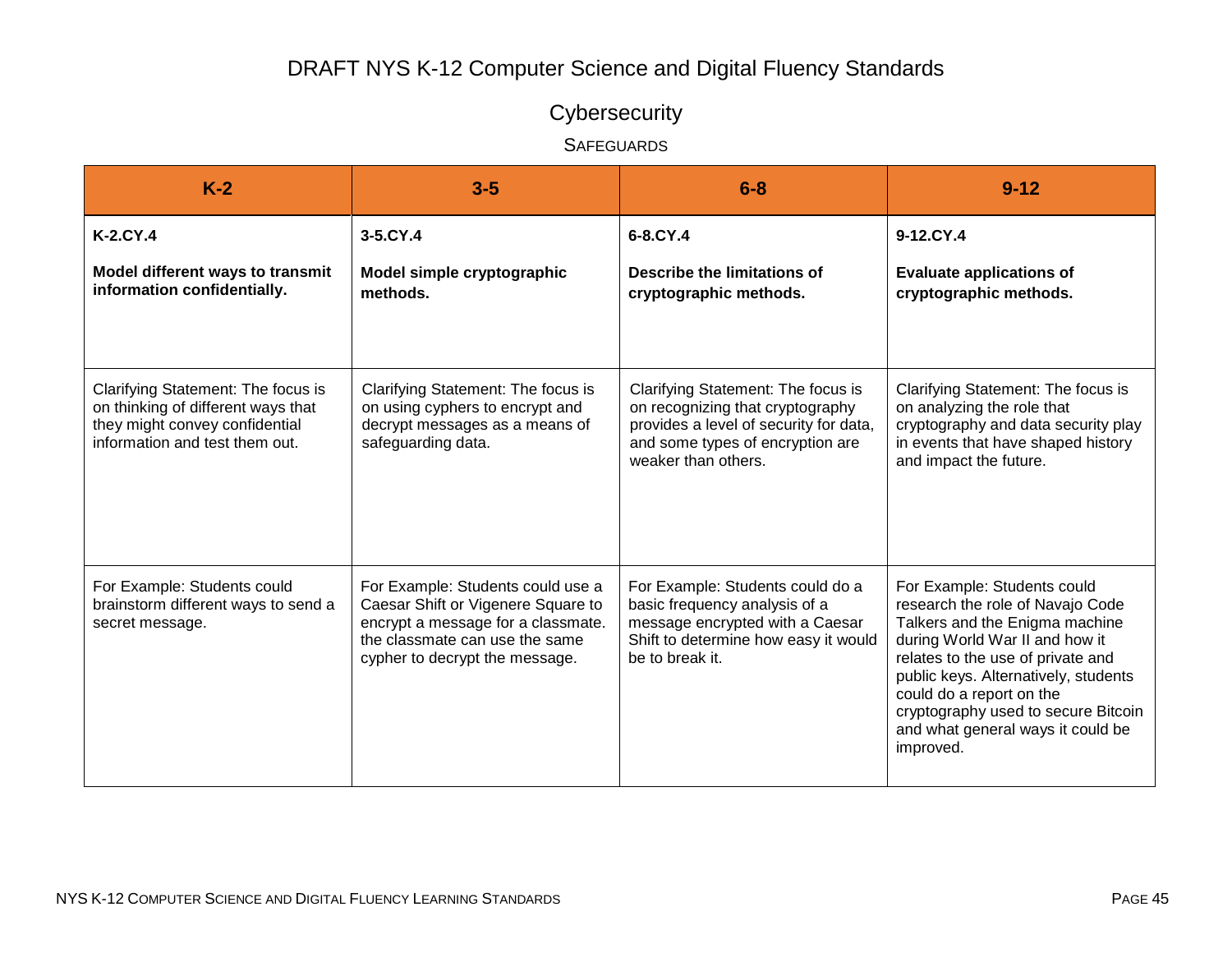# **Cybersecurity**

RESPONSE

| $K-2$                                                                                                                                                                                                                                                                                                                       | $3-5$                                                                                                                                                                 | $6 - 8$                                                                                                                                                                                                                                                                   | $9 - 12$                                                                                                                                                     |
|-----------------------------------------------------------------------------------------------------------------------------------------------------------------------------------------------------------------------------------------------------------------------------------------------------------------------------|-----------------------------------------------------------------------------------------------------------------------------------------------------------------------|---------------------------------------------------------------------------------------------------------------------------------------------------------------------------------------------------------------------------------------------------------------------------|--------------------------------------------------------------------------------------------------------------------------------------------------------------|
| K-2.CY.5                                                                                                                                                                                                                                                                                                                    | $3-5$ .CY.5                                                                                                                                                           | 6-8.CY.5                                                                                                                                                                                                                                                                  | $9-12$ .CY.5                                                                                                                                                 |
| Identify unusual behaviors of<br>applications and devices that<br>should be reported to a<br>responsible adult.                                                                                                                                                                                                             | <b>Explain unusual behaviors of</b><br>applications and devices.                                                                                                      | Describe actions to be taken<br>when an application or device<br>reports a security problem or<br>behaves unexpectedly.                                                                                                                                                   | Recommend multiple potential<br>actions to take in response to<br>various types of digital security<br>breaches.                                             |
| Clarifying Statement: The emphasis<br>is on recognizing situations in which<br>students should notify a trusted<br>adult when a device or application<br>does not behave as expected. At<br>this stage, they do not need to<br>understand why the behavior is<br>unusual or pinpoint what is unusual<br>about the behavior. | Clarifying Statement: The emphasis<br>is on describing simple forms of<br>unusual behavior in common<br>applications and devices, including<br>unusual data or links. | Clarifying Statement: The emphasis<br>is on explaining appropriate actions<br>for common situations.                                                                                                                                                                      | Clarifying Statement: The emphasis<br>is on analyzing different types of<br>breaches and planning appropriate<br>actions that might be taken in<br>response. |
| For Example: Students could<br>explain that they should not click on<br>pop-ups in an app or online unless<br>instructed by an adult.                                                                                                                                                                                       | For Example: Students could review<br>sample email messages and<br>describe features that suggest<br>suspicious behavior.                                             | For Example: Students could<br>explain the value of running<br>malware scans and removal tools<br>on devices as soon as unusual<br>behavior is observed. Alternatively,<br>students could recommend<br>changing passwords immediately<br>after an account is compromised. | For Example: Students could<br>discuss how organizations could<br>respond to data theft involving<br>customer information.                                   |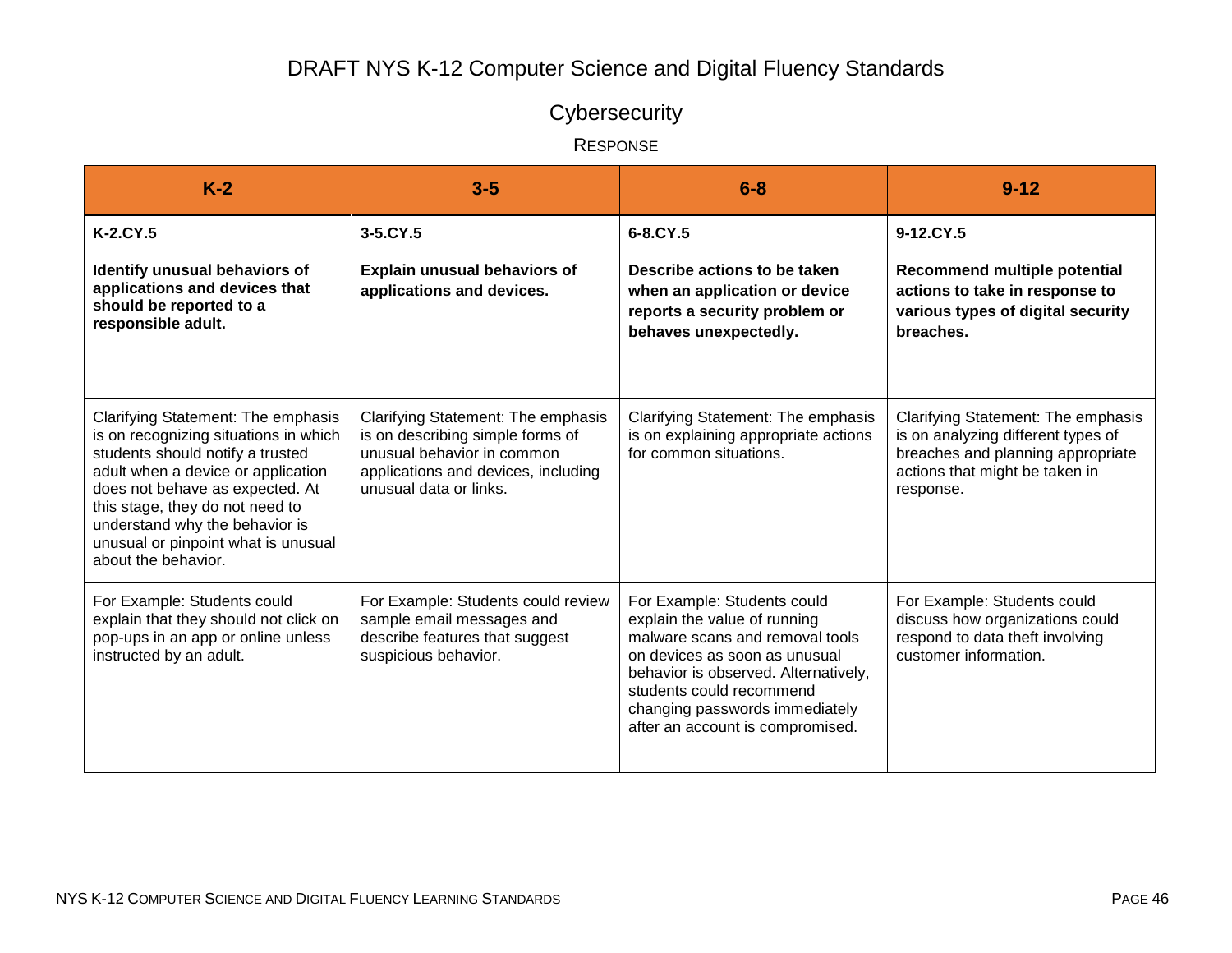### Digital Literacy

Digital literacy is a multifaceted concept that extends beyond skills-based activities and incorporates both cognitive and technical skills. It refers to the ability to leverage computer technology to appropriately access digital information; to create, share, and modify artifacts, and to interact and collaborate with others. Digital literacy includes understanding the benefits and implications of using digital technologies to be successful in our contemporary world.

| <b>Digital Use</b>         | Computers are a part of everyday life. A variety of digital tools exist to create, revise, and publish digital<br>artifacts, as well as communicate and collaborate with others.                                                                                                                                                                                                   |
|----------------------------|------------------------------------------------------------------------------------------------------------------------------------------------------------------------------------------------------------------------------------------------------------------------------------------------------------------------------------------------------------------------------------|
| <b>Digital Citizenship</b> | Digital citizenship focuses on empowering learners to use online resources, applications, and spaces to<br>improve communities, make their voice heard, and curate a positive and effective digital footprint. It<br>encourages students to engage respectfully online with people with different beliefs and better determining<br>the validity of online sources of information. |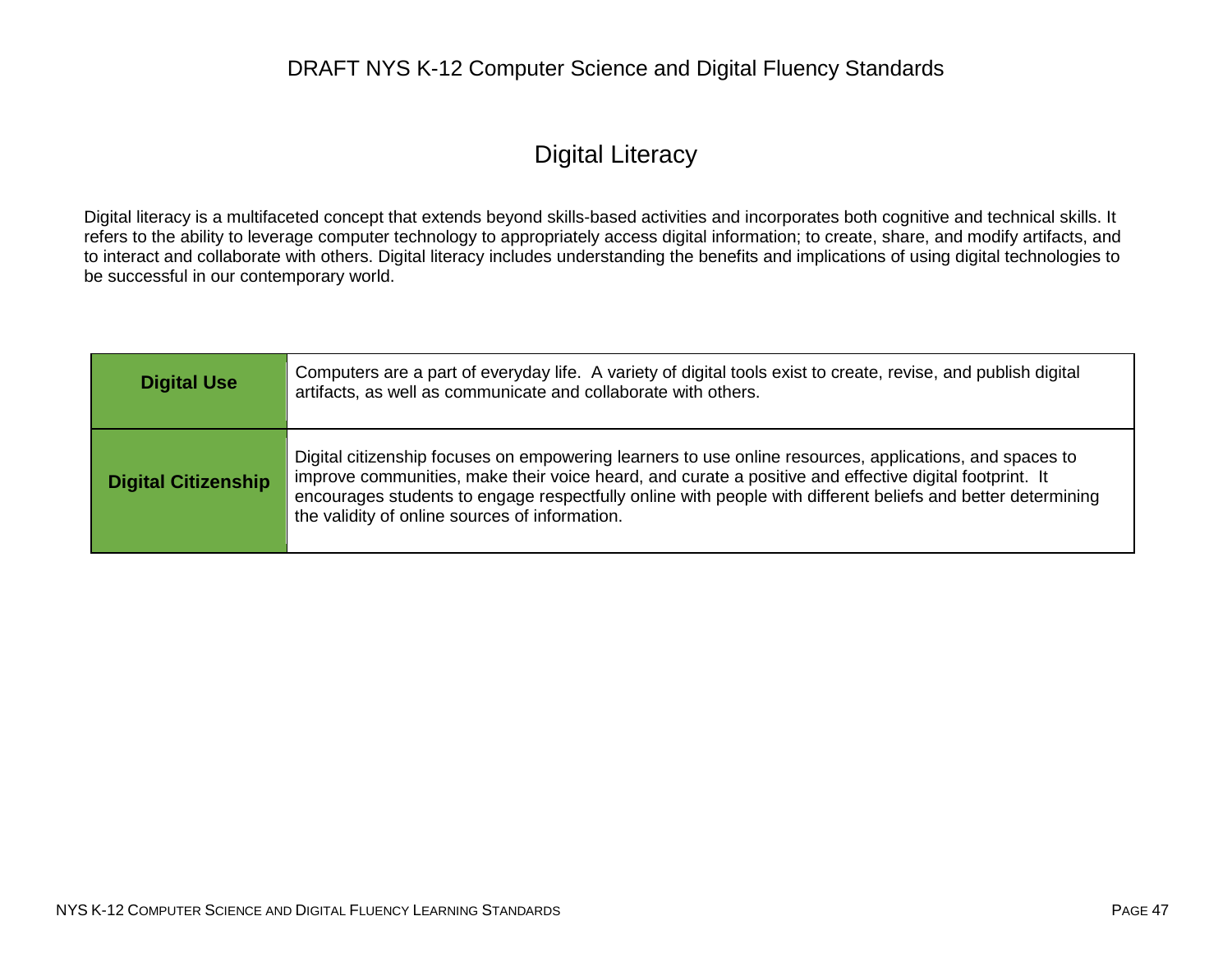# Digital Literacy

| $K-2$                                                                                                                                                                                                                                                                          | $3 - 5$                                                                                                                                                                              | $6 - 8$                                                                                                                                                | $9 - 12$                                                                                                                                                    |
|--------------------------------------------------------------------------------------------------------------------------------------------------------------------------------------------------------------------------------------------------------------------------------|--------------------------------------------------------------------------------------------------------------------------------------------------------------------------------------|--------------------------------------------------------------------------------------------------------------------------------------------------------|-------------------------------------------------------------------------------------------------------------------------------------------------------------|
| $K-2.DL.1$                                                                                                                                                                                                                                                                     | $3 - 5$ . DL $.1$                                                                                                                                                                    | $6 - 8$ . DL. 1                                                                                                                                        | 9-12.DL.1                                                                                                                                                   |
| Identify, locate, and use the main<br>keys on a keyboard.                                                                                                                                                                                                                      | Type on a keyboard while<br>demonstrating proper<br>keyboarding technique.                                                                                                           | Type on a keyboard while<br>demonstrating proper<br>keyboarding technique, with<br>increased speed and accuracy.                                       | Type proficiently on a keyboard.                                                                                                                            |
| Clarifying Statement: In K and 1,<br>students should explore keyboards.<br>In 2nd grade, students should be<br>introduced to keyboarding. The<br>main keys include the alphanumeric,<br>punctuation, enter, shift, backspace,<br>and delete keys, as well as the<br>space bar. | <b>Clarifying Statement: Students</b><br>should receive direct instruction in<br>keyboarding beginning in 3rd grade.<br>Instruction should focus on form over<br>speed and accuracy. | <b>Clarifying Statement: Students</b><br>should continue to improve<br>keyboarding skills, with a focus on<br>increasing speed as well as<br>accuracy. | <b>Clarifying Statement: Students</b><br>should demonstrate proficient<br>keyboarding skills by the end of 12th<br>grade.                                   |
| For Example: Students use a<br>keyboard to type a narrative written<br>during writing workshop to create a<br>class book of stories.                                                                                                                                           | For Example: Students use a school-<br>selected online keyboarding program<br>to learn the fundamentals of<br>keyboarding.                                                           | For Example: Students regularly<br>type on keyboards as they use<br>technology throughout the school<br>day.                                           | For Example: Students are able to<br>type on a keyboard with enough<br>automaticity that they can fluently<br>and fluidly transfer thoughts to<br>computer. |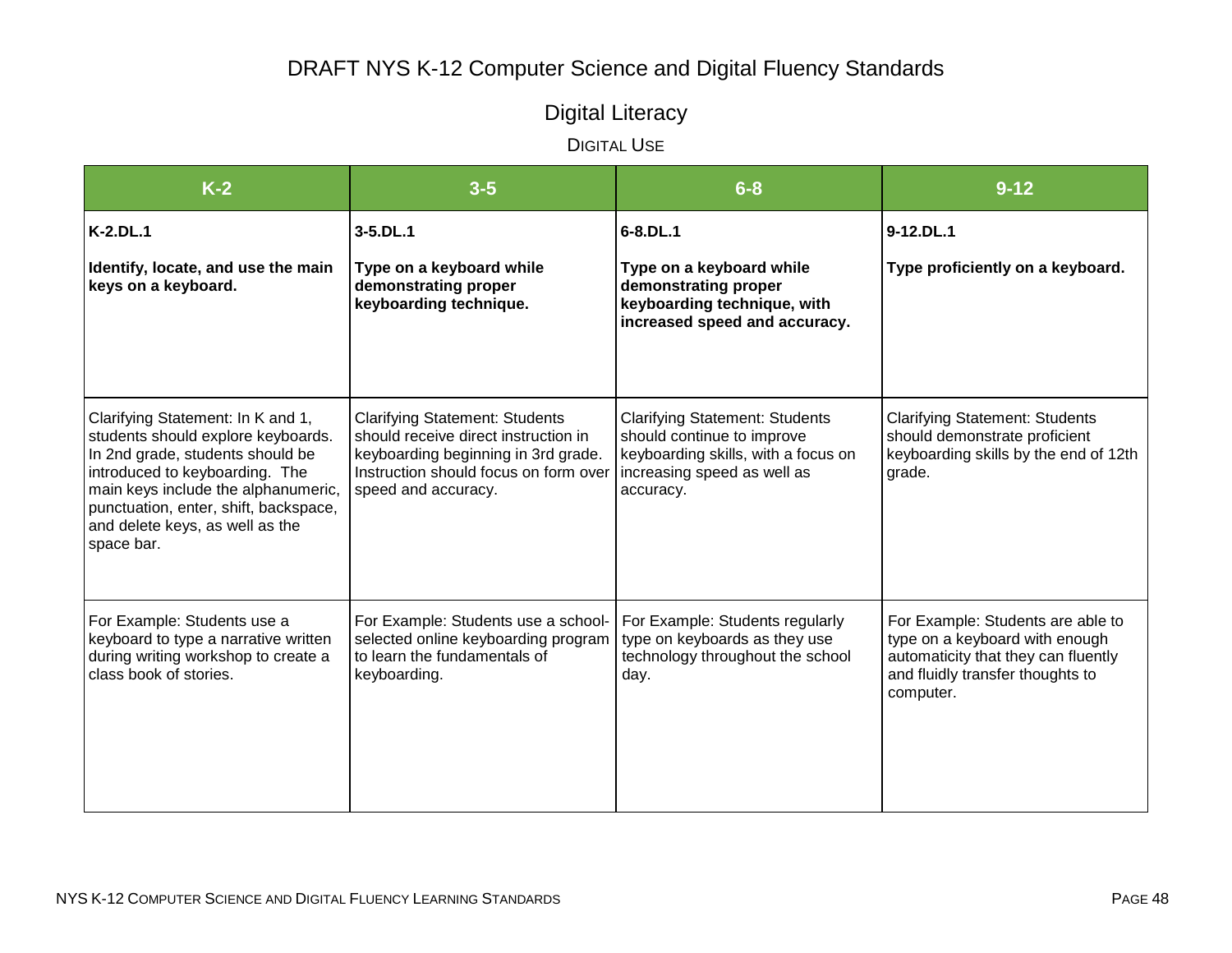# Digital Literacy

| $K-2$                                                                                                                                                                                                                                                  | $3 - 5$                                                                                                                                                                                                                                                                                                                 | $6 - 8$                                                                                                                                                                                                                                                                                                                                         | $9 - 12$                                                                                                                                                                                                                                                                                                                                               |
|--------------------------------------------------------------------------------------------------------------------------------------------------------------------------------------------------------------------------------------------------------|-------------------------------------------------------------------------------------------------------------------------------------------------------------------------------------------------------------------------------------------------------------------------------------------------------------------------|-------------------------------------------------------------------------------------------------------------------------------------------------------------------------------------------------------------------------------------------------------------------------------------------------------------------------------------------------|--------------------------------------------------------------------------------------------------------------------------------------------------------------------------------------------------------------------------------------------------------------------------------------------------------------------------------------------------------|
| <b>K-2.DL.2</b>                                                                                                                                                                                                                                        | $3 - 5$ . DL $.2$                                                                                                                                                                                                                                                                                                       | 6-8.DL.2                                                                                                                                                                                                                                                                                                                                        | 9-12.DL.2                                                                                                                                                                                                                                                                                                                                              |
| <b>Communicate and work with</b><br>others using digital tools to build<br>knowledge and convey ideas.                                                                                                                                                 | <b>Communicate and collaborate</b><br>using digital tools to learn with<br>others.                                                                                                                                                                                                                                      | <b>Communicate and collaborate</b><br>with others using a variety of<br>digital tools to create and revise a<br>collaborative product.                                                                                                                                                                                                          | <b>Communicate and work</b><br>collaboratively with others using<br>digital tools to support individual<br>learning and contribute to the<br>learning of others.                                                                                                                                                                                       |
| Clarifying Statement: The focus<br>should be on teaching students that<br>people use digital tools to share<br>ideas and work together.<br>Communication and collaboration<br>should be under teacher supervision<br>with school-approved audience(s). | <b>Clarifying Statement: Students</b><br>progress from understanding that<br>people use digital tools to<br>communicate and collaborate to how<br>they use the tools. Communication<br>and collaboration should be<br>purposeful and, when possible and<br>appropriate, with an authentic<br>audience.                  | <b>Clarifying Statement: Students</b><br>connect with others (students,<br>teachers, families, the community,<br>and/or experts) to further their<br>learning for a specific purpose, give<br>and receive feedback, and created a<br>shared product.                                                                                            | Clarifying Statement: Digital tools<br>and methods should include both<br>social and professional (those<br>predominantly used in college and<br>careers). Collaboration should occur<br>in real time and asynchronously, and<br>there should be opportunities for<br>students to both seek and provide<br>feedback on their thoughts and<br>products. |
| For Example: Students<br>collaboratively build a list of their<br>favorite books, and the teacher posts<br>the list on their class website.                                                                                                            | For Example: Students use a school-<br>approved digital tool to type a<br>request to an expert (author,<br>zoologist, museum curator), asking<br>him or her to speak to their<br>classroom; collaboratively generate<br>a list of questions to ask; and<br>connect with the expert over a digital<br>conferencing tool. | For Example: Students communicate<br>through digital conferencing tools<br>with students from other countries<br>about voting rights. Students<br>collaboratively create an original<br>product (report, presentation,<br>podcast) based on the<br>conversations, post to a shared site,<br>and provide feedback to peers on<br>their products. | For Example: Students identify a<br>local issue of interest/concern,<br>collaborate on a solution,<br>collaboratively create a digital<br>product, and give presentations to<br>authentic audiences.                                                                                                                                                   |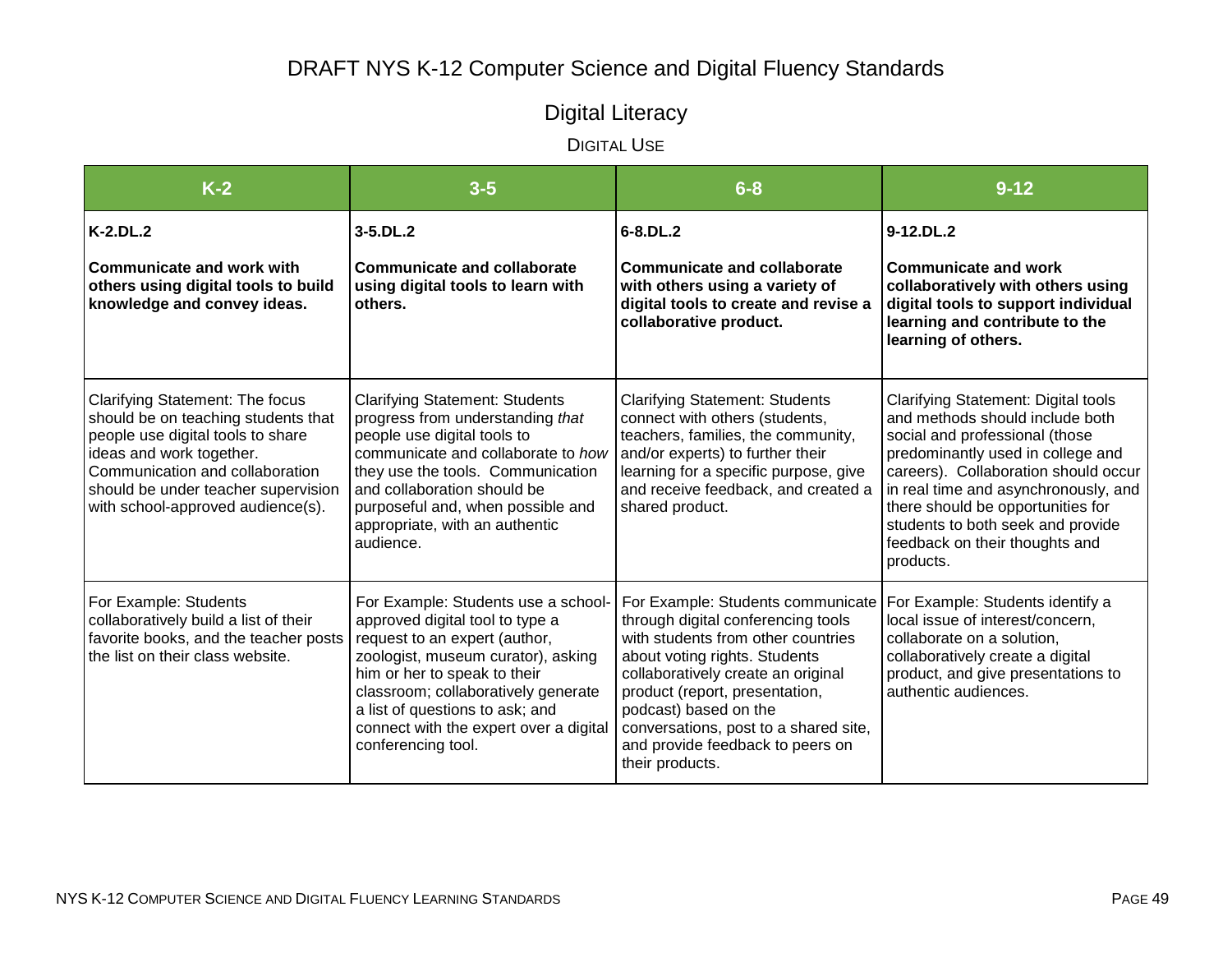# Digital Literacy

| $K-2$                                                                                                                           | $3-5$                                                                                                                                                                                                                     | $6 - 8$                                                                                                                                                                                                                                        | $9 - 12$                     |
|---------------------------------------------------------------------------------------------------------------------------------|---------------------------------------------------------------------------------------------------------------------------------------------------------------------------------------------------------------------------|------------------------------------------------------------------------------------------------------------------------------------------------------------------------------------------------------------------------------------------------|------------------------------|
| $K-2.DL.3$<br>Conduct basic searches based on<br>keywords provided.                                                             | $3 - 5$ .DL.3<br><b>Conduct and refine advanced</b><br>multi-criteria digital searches to<br>locate content relevant to varied<br>learning goals.                                                                         | $6 - 8$ . DL. 3<br>Compare types of search tools,<br>choose a search tool for<br>effectiveness and efficiency, and<br>evaluate the quality of search<br>tools based on returned results.                                                       | (mastery reached by grade 8) |
| Clarifying Statement: The teacher<br>will provide key words to help<br>students conduct searches and<br>sorting of objects, etc | Clarifying Statement: Focus should<br>be on the quality of results a search<br>generates, and how to improve<br>search results based on the task or<br>purpose by defining multiple search<br>criteria and using filters. | Clarifying Statement: Mastery of this<br>standard implies an understanding of<br>how different search tools work, why<br>different search tools provide<br>different results, and how and why<br>some websites rise to the top of a<br>search. |                              |
| For Example: Students use a key<br>word to find appropriate picture(s)<br>related to a search.                                  | For Example: Students search for<br>articles published after 2018 and<br>pictures licensed under the Creative<br>Commons Non-Commercial license<br>to create a presentation on<br>endangered ecosystems.                  | For Example: Students compare<br>results when they search on multiple<br>engines; conduct a search, clear<br>their cache/cookies and then<br>conduct a search again; and conduct<br>a search on a mobile device versus<br>a desktop.           |                              |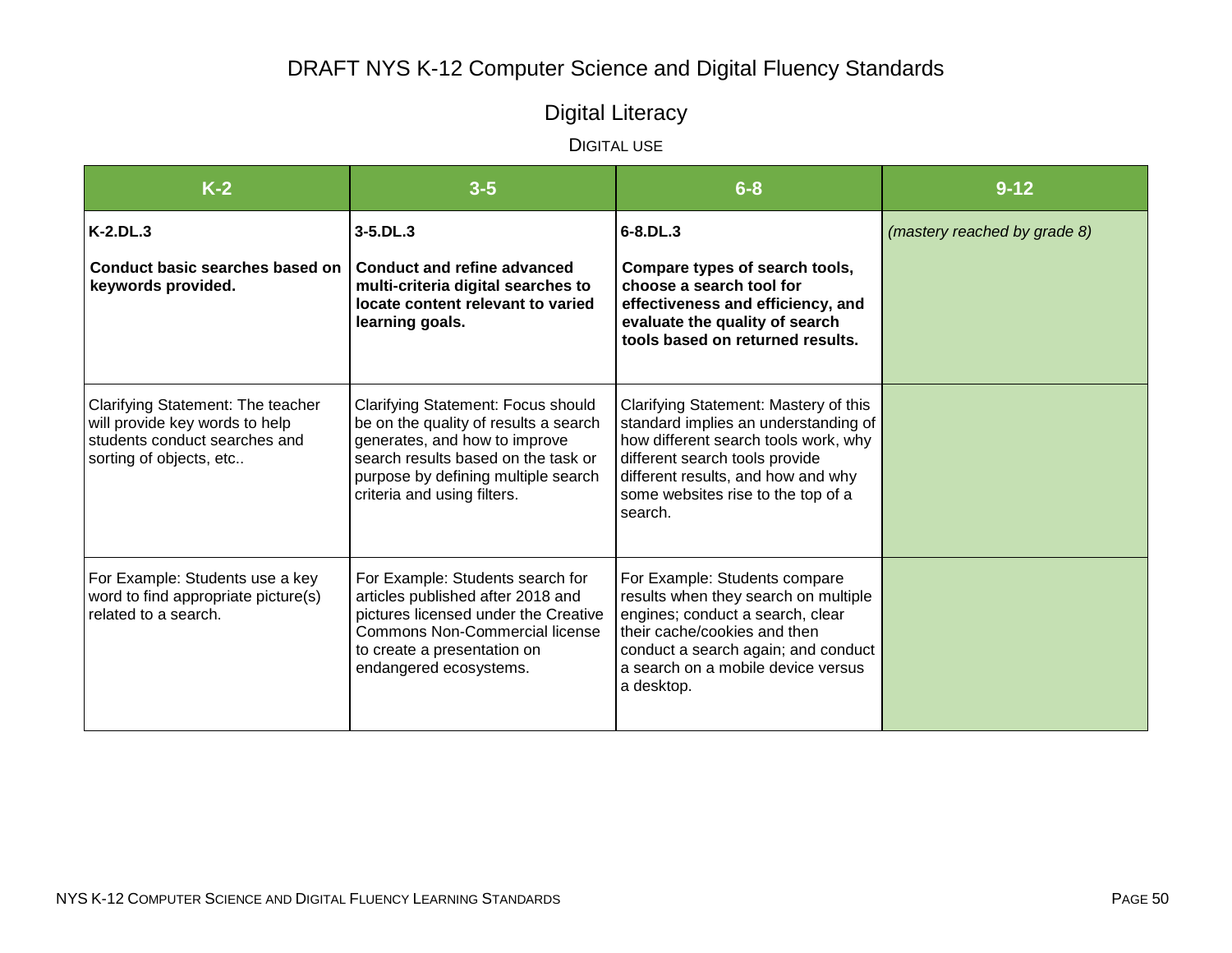# Digital Literacy

| $K-2$                                                                                                                                                                                                                                                                                                                                  | $3 - 5$                                                                                                                                                          | $6 - 8$                                                                                                                                                                                                                                                                                                       | $9 - 12$                                                                                                                                                                                                    |
|----------------------------------------------------------------------------------------------------------------------------------------------------------------------------------------------------------------------------------------------------------------------------------------------------------------------------------------|------------------------------------------------------------------------------------------------------------------------------------------------------------------|---------------------------------------------------------------------------------------------------------------------------------------------------------------------------------------------------------------------------------------------------------------------------------------------------------------|-------------------------------------------------------------------------------------------------------------------------------------------------------------------------------------------------------------|
| $K-2.DL.4$<br>Use a variety of digital tools and<br>resources to create simple digital<br>artifacts.                                                                                                                                                                                                                                   | $3 - 5$ . DL $.4$<br>Use a variety of digital tools and<br>resources to create and revise<br>multimedia digital artifacts.                                       | 6-8.DL.4a<br>Select and use digital tools to<br>create, revise, and publish digital<br>artifacts.                                                                                                                                                                                                             | 9-12.DL.4a<br>Independently select advanced<br>digital tools and resources to<br>create, revise, and publish                                                                                                |
|                                                                                                                                                                                                                                                                                                                                        |                                                                                                                                                                  |                                                                                                                                                                                                                                                                                                               | complex digital artifacts or<br>collection of artifacts.                                                                                                                                                    |
| Clarifying Statement: Different digital<br>tools are used for different purposes,<br>such as communicating,<br>collaborating, researching, and<br>creating original content. Students<br>may work collaboratively or<br>independently, under supervision.                                                                              | Clarifying Statement: Multimedia<br>artifacts include images, audio,<br>video, animation, etc., though not<br>necessarily all formats in one single<br>artifact. | <b>Clarifying Statement: Teachers</b><br>should designate a school-approved<br>location for students to publish<br>artifacts for an audience to view.<br>Advanced digital tools may refer to<br>the tool itself (i.e. the tool is more<br>advanced) or to utilization of more<br>advanced features on a tool. | Clarifying Statement: Mastery of this<br>standard implies an ability to choose<br>and use the technology tool or<br>resource best suited for a task or<br>purpose.                                          |
| For Example: By the end of second<br>grade, students will have<br>communicated with a school-<br>approved audience, worked<br>together, researched a topic, and<br>created something, all using different<br>tools. When introducing a new tool,<br>the teacher thought aloud/modeled<br>how to choose the right tool for the<br>task. | For Example: Students create a<br>digital story to demonstrate<br>understanding of a concept, such as<br>the branches of government.                             | For Example: In collaborative<br>groups, students create anti-<br>cyberbullying commercials and an<br>accompanying infographic for<br>parents on ways they can help kids<br>spot and report cyberbullying.                                                                                                    | For Example: For a project that<br>allows students to represent learning<br>in different/multiple ways, students<br>choose the tools to use and write a<br>justification why they were the best<br>choices. |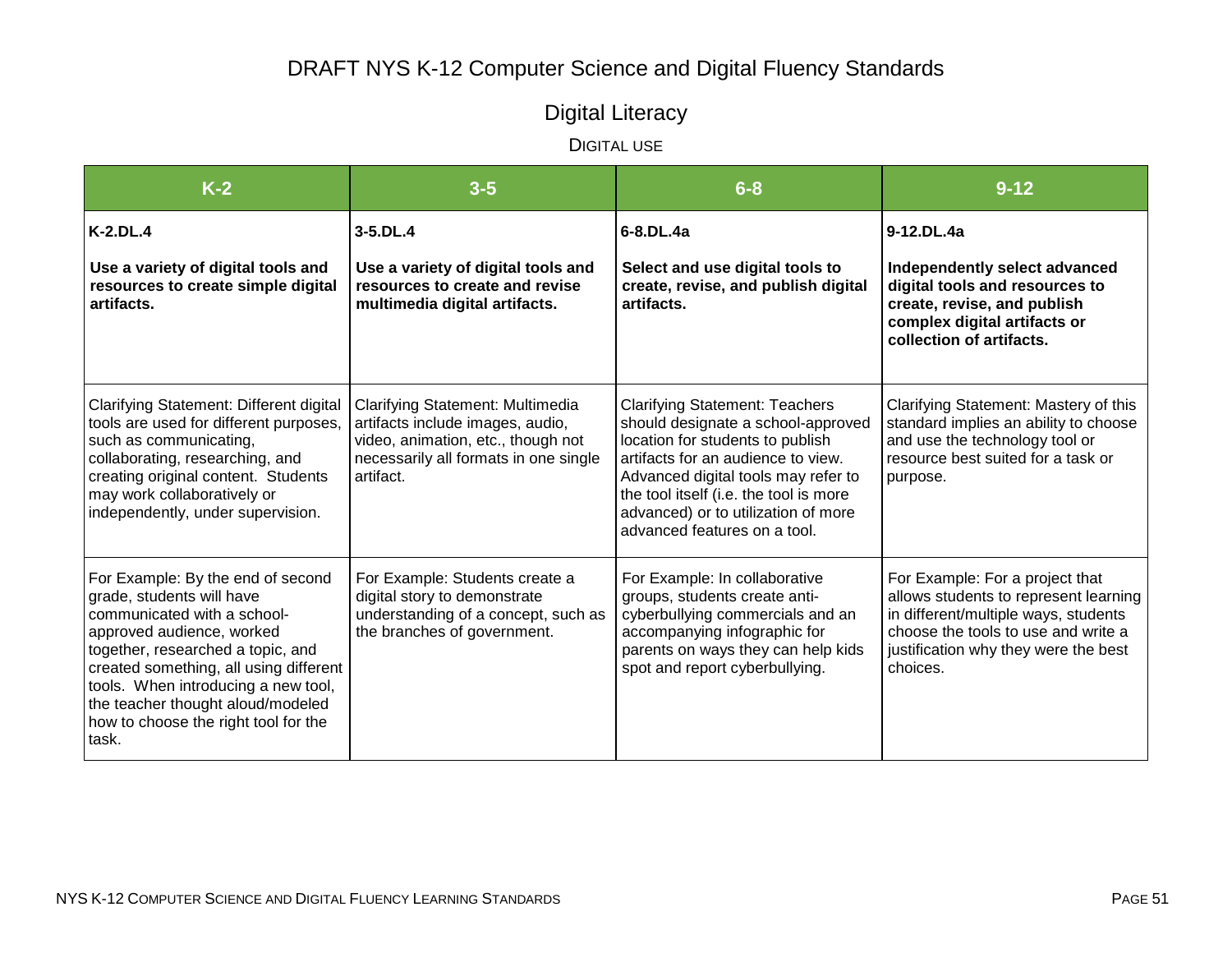# Digital Literacy

| $K-2$ | $3 - 5$ | $6 - 8$                                                                                                                                                        | $9 - 12$                                                                                                                                                                                                                                                                                                                                                                                                               |
|-------|---------|----------------------------------------------------------------------------------------------------------------------------------------------------------------|------------------------------------------------------------------------------------------------------------------------------------------------------------------------------------------------------------------------------------------------------------------------------------------------------------------------------------------------------------------------------------------------------------------------|
|       |         | 6-8.DL.4b<br>Transfer knowledge of technology<br>operations in order to explore new<br>technologies.                                                           | 9-12.DL.4b<br>Transfer knowledge of technology<br>operations in order to use new<br>and emerging technologies on<br>multiple platforms.                                                                                                                                                                                                                                                                                |
|       |         | <b>Clarifying Statement: New</b><br>technologies could include different<br>tools for collaboration, creation, etc.<br>that the student has not used before.   | <b>Clarifying Statement: New</b><br>technologies could include different<br>tools for collaboration, creation, etc.<br>that the student has not used before.<br>Platforms could include devices<br>running different operating systems<br>or could be emerging STEAM<br>technologies. Digitally fluent<br>individuals can move between<br>platforms and can use that<br>knowledge when encountering new<br>technology. |
|       |         | For Example: Students familiar with<br>a desktop presentation software<br>(PowerPoint/Keynote) use an online<br>presentation tool to create a<br>presentation. | For Example: Students choose an<br>emerging technology and use it<br>create a simulation of a principle of<br>physics.                                                                                                                                                                                                                                                                                                 |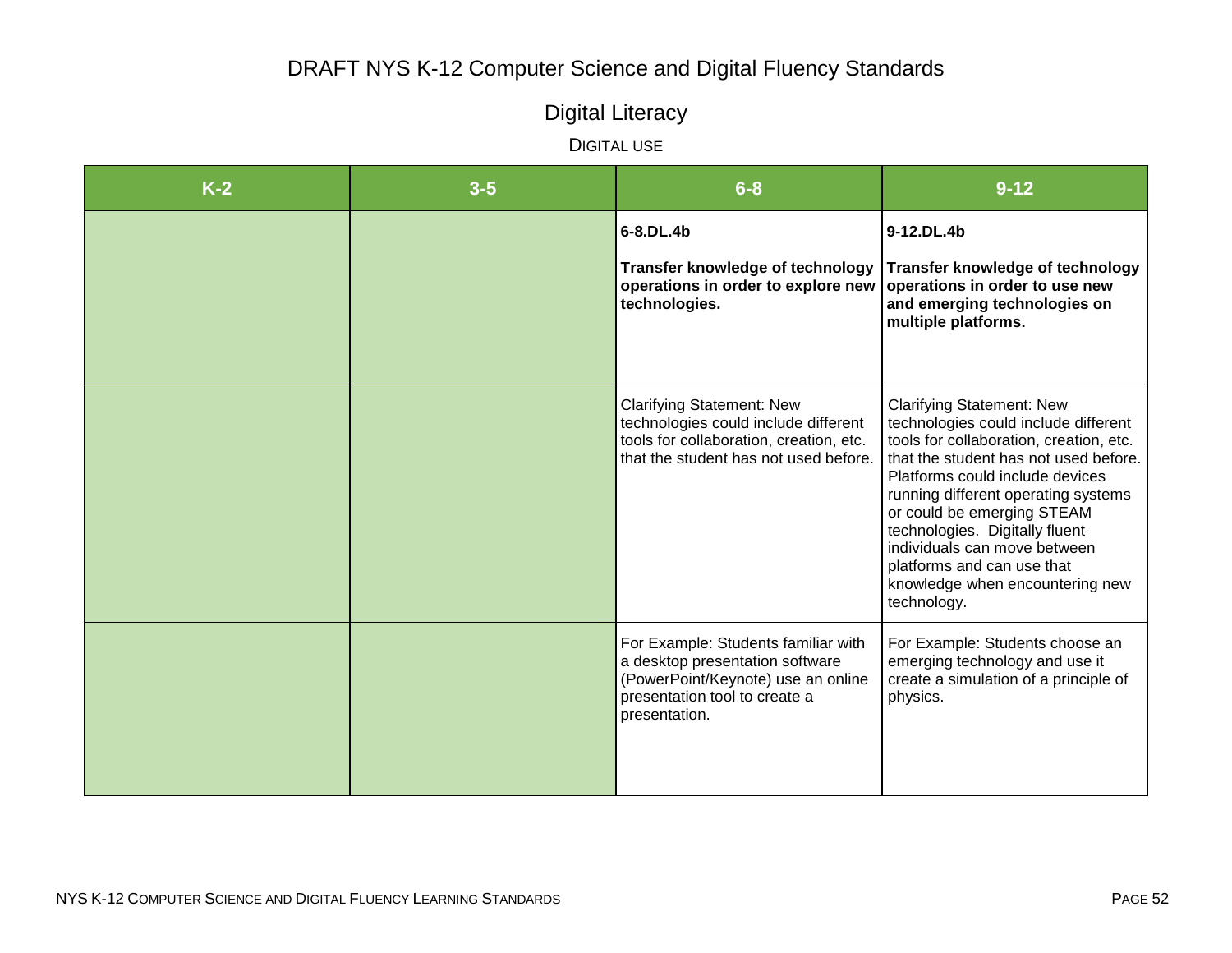# Digital Literacy

### DIGITAL CITIZENSHIP

| $K-2$                                                                                                                                                                                                                                                                                                                                                          | $3 - 5$                                                                                                                                                                                                                                                                                    | $6 - 8$                                                                                                                                                                                                                                                                                                                                   | $9 - 12$                                                                                                                                                                                                                                                                                                                                                             |
|----------------------------------------------------------------------------------------------------------------------------------------------------------------------------------------------------------------------------------------------------------------------------------------------------------------------------------------------------------------|--------------------------------------------------------------------------------------------------------------------------------------------------------------------------------------------------------------------------------------------------------------------------------------------|-------------------------------------------------------------------------------------------------------------------------------------------------------------------------------------------------------------------------------------------------------------------------------------------------------------------------------------------|----------------------------------------------------------------------------------------------------------------------------------------------------------------------------------------------------------------------------------------------------------------------------------------------------------------------------------------------------------------------|
| $K-2.DL.5$                                                                                                                                                                                                                                                                                                                                                     | $3 - 5$ . DL $.5$                                                                                                                                                                                                                                                                          | $6 - 8$ . DL $.5$                                                                                                                                                                                                                                                                                                                         | 9-12.DL.5                                                                                                                                                                                                                                                                                                                                                            |
| Provide examples of online<br>information about real people, and<br>identify ways that people put their<br>own information into online<br>spaces.                                                                                                                                                                                                              | Describe persistence of digital<br>information and explain how<br>actions in online spaces can have<br>consequences in the "real world."                                                                                                                                                   | <b>Explain the connection between</b><br>the persistence of data on the<br>Internet, personal online identity,<br>and personal privacy.                                                                                                                                                                                                   | Actively manage digital presence<br>and footprint to reflect an<br>understanding of the permanence<br>and potential consequences of<br>actions in online spaces.                                                                                                                                                                                                     |
| <b>Clarifying Statement: Concepts</b><br>related to personal information<br>sharing/privacy should be<br>introduced.                                                                                                                                                                                                                                           | Clarifying Statement: In order for<br>students to be able to effectively<br>manage their digital identities, it<br>should be understood that online<br>information doesn't "go away," and<br>that information posted online can<br>affect their "real lives," even years in<br>the future. | Clarifying Statement: A focus should<br>be on learning about privacy settings<br>on social media accounts, exploring<br>the concept of a positive online<br>presence/identity, and identifying<br>behaviors and information that could<br>potentially affect them now and<br>when they are ready to transition to<br>college and careers. | <b>Clarifying Statement: Active</b><br>management implies an<br>understanding of how intentional and<br>unintentional actions can affect a<br>digital presence.                                                                                                                                                                                                      |
| For Example: The teacher leads a<br>discussion about photos found<br>online: how people post them, how<br>they sometimes let other people see<br>them, and sometimes they choose to<br>keep them private, and how if the<br>students are playing a game and the<br>game wants to take their picture,<br>they need to ask a responsible<br>grown-up if it's ok. | For Example: Students use a tool<br>that displays archived versions of<br>websites (such as "Wayback<br>Machine") to research how<br>information is available even if it<br>seems to be deleted.                                                                                           | For Example: Students create guides<br>for an adult (family member,<br>celebrity, fictional character) on how<br>to manage online identity and<br>actions that affect someone's digital<br>footprint.                                                                                                                                     | For Example: a. Students create<br>diagrams / infographics that illustrate<br>the myriad sites that might collect<br>data on an individual, the<br>accumulation of which is a digital<br>footprint. b. Students create an<br>online portfolio showcasing sample<br>work and resume that could be<br>shared with potential employers or<br>college admissions boards. |